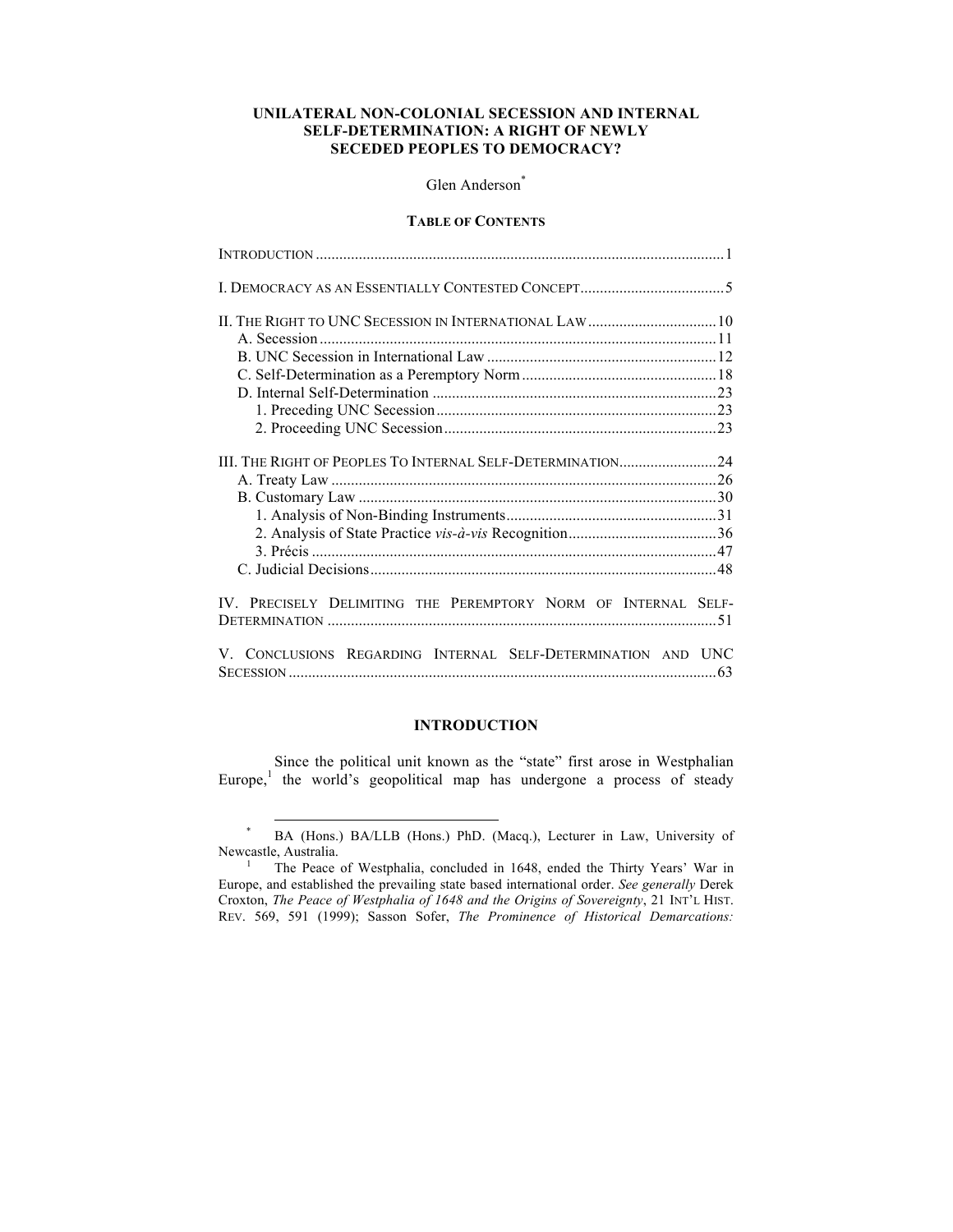evolution. Indicative of this fact is that in the 20th and early 21st centuries, various states have been directly and indirectly created by unilateral non-colonial (UNC) secession,<sup>2</sup> such as Bangladesh (Pakistan), Eritrea (Ethiopia),<sup>3</sup> Bosnia-Herzegovina, Croatia, Macedonia,<sup>4</sup> Slovenia,<sup>5</sup> Montenegro, Serbia, Kosovo (Yugoslavia), and South Sudan (Sudan). 6 Failed UNC secessions, such as

 $\overline{a}$ 

immediate purposes, it can be observed that secession is an encompassing method of state creation and can be classified according to whether it is unilateral, consensual, colonial or non-colonial. Unilateral non-colonial (UNC) secession refers to the "unilateral withdrawal of non-colonial territory from part of an existing state to create a new state." Glen Anderson, *The Definition of Secession in International Law and Relations*, 35 LOY. L.A. INT'L & COMP. L. REV. 343, 344, 386–88 (2013) [hereinafter Anderson, *Definition of Secession*]. For an extended discussion of the definition of secession, see *id*. at 343–88.<br><sup>3</sup> Although Eritrea's independence from Ethiopia was the result of a referendum in

April 1993, this was preceded by a prolonged period of armed resistance by the Eritrean People's Liberation Front (EPLF) and can therefore be substantively classified as unilateral in nature. *See generally* Edmond J. Keller, *Eritrean Self-Determination Revisited*, 38 AFR. TODAY 7, 7–13 (1991); Alem Abbay, *The Eritrean Dilemma*, 7 TRANSAFRICA FORUM 35, 35–50 (1990); Minasse Haile, *Legality of Secessions: The Case of Eritrea*, 8 EMORY INT'L L. REV. 479, 479–537 (1994); JAMES CRAWFORD, THE CREATION OF STATES IN INTERNATIONAL LAW 402–03 (2d ed. 2007) [hereinafter CRAWFORD, CREATION OF STATES]. <sup>4</sup> Generally considered to have emerged to independence after the Socialist

Federative Republic of Yugoslavia (SFRY) had become extinct (approximately post-1992). Nonetheless the SFRY's extinction was facilitated by previous UNC secessions. *See generally* Marc Weller, *The International Response to the Dissolution of the Socialist Federal Republic of Yugoslavia*, 86 AM. J. INT'L. L., 569, 569–607 (1992); STEVE TERRETT, THE DISSOLUTION OF YUGOSLAVIA AND THE BADINTER COMMISSION: A CONTEXTUAL STUDY OF PEACE-MAKING IN THE POST-COLD WAR WORLD 32 (2000).<br><sup>5</sup> Generally considered to have emerged to independence after the SFRY was

extinct (approximately post-1992), thereby ensuring that no existing state remained to challenge Macedonian independence. Nonetheless, the SFRY's extinction was facilitated by previous UNC secessions. *See* PETER RADAN, THE BREAK-UP OF YUGOSLAVIA AND INTERNATIONAL LAW 193–95 (2002).<br><sup>6</sup> Although South Sudan achieved independence as the result of a referendum, this

was preceded by "the longest civil conflict on the continent [of Africa.]" Khalid Medani, *Strife and Secession in Sudan*, 22 J. DEMOCRACY 135, 135 (2011). As noted by Natsios and Abramowitz, "[t]he civil war . . . lasted 22 years . . . during which an estimated 2.5 million southerners died." *See* Andrew S. Natsios & Michael Abramowitz, *Sudan's Secession Crisis: Can the South Part from the North without War?*, 90 FOREIGN AFF. 19, 19 (2011). Silva has similarly observed that "[t]he former unitary state of Sudan had been plagued by bitter internecine conflict for more than half a century, and as a result, an estimated 2.5 million people lost their lives and over five million were internally displaced." Mario Silva, *After Partition: The Perils of South Sudan*, 3 U. BALT. J. INT'L L. 63, 65 (2015). Smith has likewise commented: "Since 1 January 1956, when the former Anglo-Egyptian condominium acceded to international sovereignty, Sudan has been almost continuously ravaged by civil war: between the North and the South of the country from 1955 to 1972, and again from 1983 until 2005, and between the central power structure in Khartoum and

*Westphalia and the New World Order Diplomacy*, 20 DIPL. & STATECRAFT 1, 6–10 (2009); Leo Gross, *The Peace of Westphalia, 1648-1948*, 42 AM. J. INT'L L. 20, 20–41 (1948).<br><sup>2</sup> The definition of "secession" is discussed in Part 2(A) of the present paper. For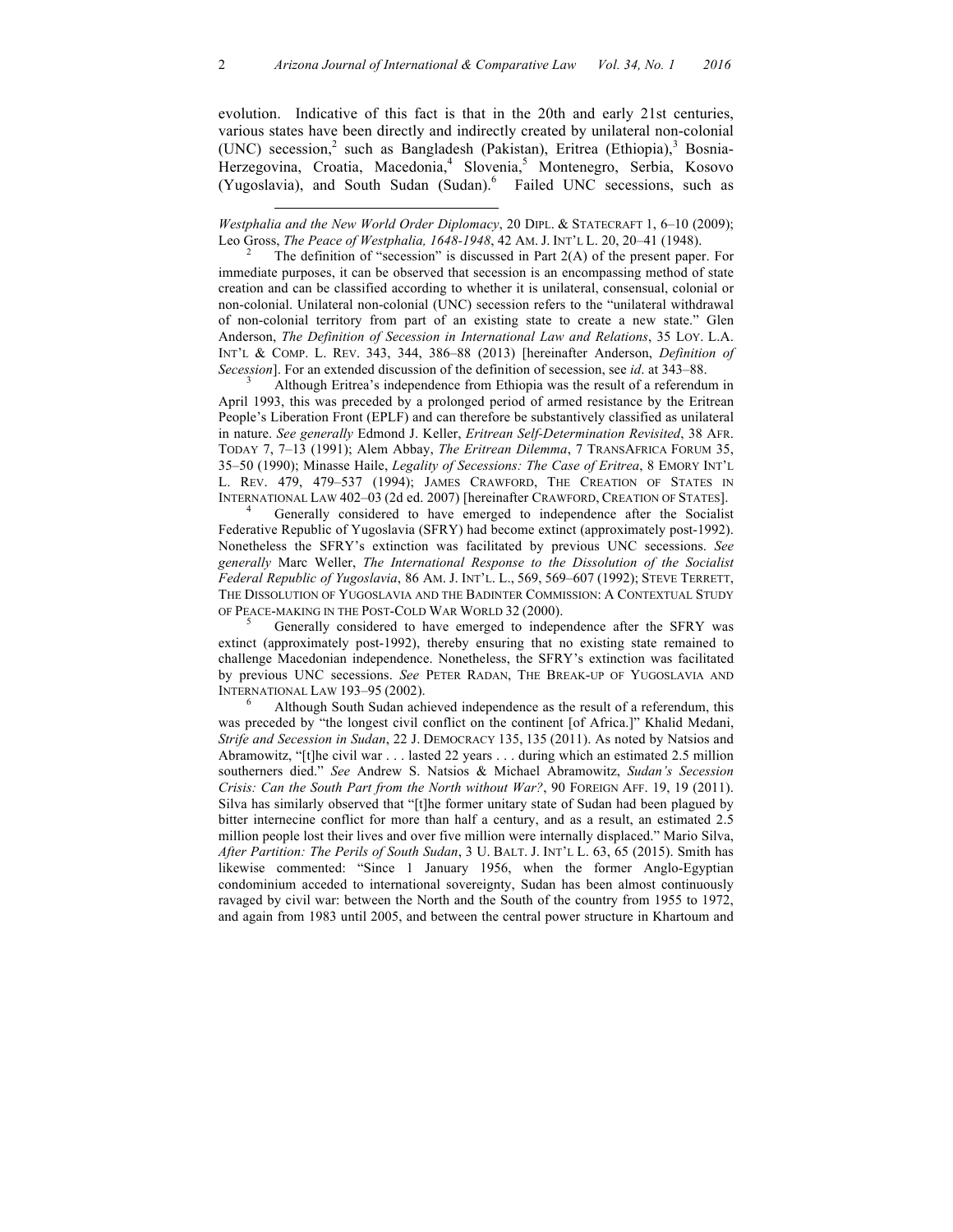Katanga (Democratic Republic of the Congo), Biafra (Nigeria), the Turkish Republic of Northern Cyprus (Republic of Cyprus), Chechnya (Russian Federation), Abkhazia  $(Ge^{i\pi})$ , South Ossetia  $(Ge^{i\pi})$ , Transnistria (Moldova), and Nagorno-Karabakh (Azerbaijan), similarly attest to the potential geopolitical impact of this method of state creation.

Since the inception of the United Nations (UN) in 1945, the creation of states by UNC secession has gradually transformed from an extra-legal process grounded in *realpolitik*<sup>9</sup> to one increasingly guided by legal principles. Central to

 $\overline{a}$ 

52CB48E83C12574A200472BD9-Full\_Report.pdf (discussing the Abkhazia conflict in general).<br><sup>8</sup> South Ossetia *may* eventually become a successful UNC secession, given that the

acquisition and maintenance of power as their primary objective. Or, as Steinmetz has noted: "Adherents of realpolitik assume states to be central actors in an anarchic and 'essentially competitive' environment. Rationality, rather than the individual preferences of decision-makers or an assumed universal morality, guides foreign policy decisions. Such decisions are calculated in 'terms of interest defined as power,' where power is used as an end in itself, or as a means of achieving other national interest goals." *See* SARA STEINMETZ,

the Darfur region, in the West since 2003." *See* Stephen W. Smith, *Sudan: In a Procrustean Bed with Crisis*, 16 INT'L NEGOTIATION 169, 169–70 (2011). This means that substantively, South Sudan's secession could be regarded as unilateral in nature. <sup>7</sup> Abkhazia *may* eventually become a successful UNC secession, given that at the

time of writing, the Russian Federation, Nicaragua, Venezuela, and Nauru, have extended recognition on August 26, 2008, September 5, 2008, September 10, 2009, and December 15, 2009, respectively. *But see* Jelena Radoman, *Future Kosovo Status—Precedent or Universal Solution,* 3 W. BALKANS SECURITY OBSERVER 14, 17 (2006). *See generally* Alexander Murinson, *The Secessions of Abkhazia and Nagorny Karabagh: The Roots and Patterns of Development of Post-Soviet Micro-Secessions in Transcaucasia,* 23 CENTRAL ASIAN SURVEY 5, 5–26 (2004); Alexander Cooley & Lincoln A. Mitchell, *Engagement without Recognition: A New Strategy toward Abkhazia and Eurasia's Unrecognized States*, 33 WASH. Q. 59, 59–73 (2010); ANTJE HERRBERG, CRISIS MGMT. INITIATIVE, CONFLICT RESOLUTION IN GEORGIA: A SYNTHESIS ANALYSIS WITH A LEGAL PERSPECTIVE (2006), http://reliefweb.int/sites/reliefweb.int/files/resources/24F8EE6

Russian Federation, Nicaragua, Venezuela, and Nauru have extended recognition on August 26, 2008, September 5, 2008, September 10, 2009, and December 16, 2009, respectively. *See* Charlotte Hille, *Recognition of South Ossetia and Abkhazia Two Years Later: Unicum or Trendsetting?*, 21 SEC. & HUM. RTS. 153, 153 (2010); *see generally* HERRBERG, *supra* note 7; Gerard Toal, *Russia's Kosovo: A Critical Geopolitics of the August 2008 War Over South Ossetia*, 49 EURASIAN GEOGRAPHY & ECON. 670, 670–705 (2008); Angelika Nuβberger, *The War Between Russia and Georgia—Consequences and Unresolved Questions*, 1 GOETTINGEN J. INT'L L. 341, 342–364 (2009); Nicolas Lemay-Hebert, *Zone of Conflict: Clash of Paradigms in South Ossetia*, 2 U.S.A.K. Y.B. INT'L POL. & L. 251, 251–64 (2009); Timothy L. Thomas, *The Bear Went Through the Mountain: Russia Appraises its Five-Day War in South Ossetia*, 22 J. SLAVIC MIL. STUD. 31, 31–67 (2009); Michael Toomey, *August 2008 Battle of South Ossetia: Does Russia Have a Legal Argument for Intervention?*, 23 TEMP INT'L & COMP. L.J. 443, 443–47 (2009); Tracey German, *Russia and South Ossetia: Conferring Statehood or Creeping Annexation?*, 16 SOUTHEAST EUR. & BLACK SEA STUD. 155, 155–67 (2016). <sup>9</sup> "*Realpolitik*" broadly refers to a philosophy which advocates that states view the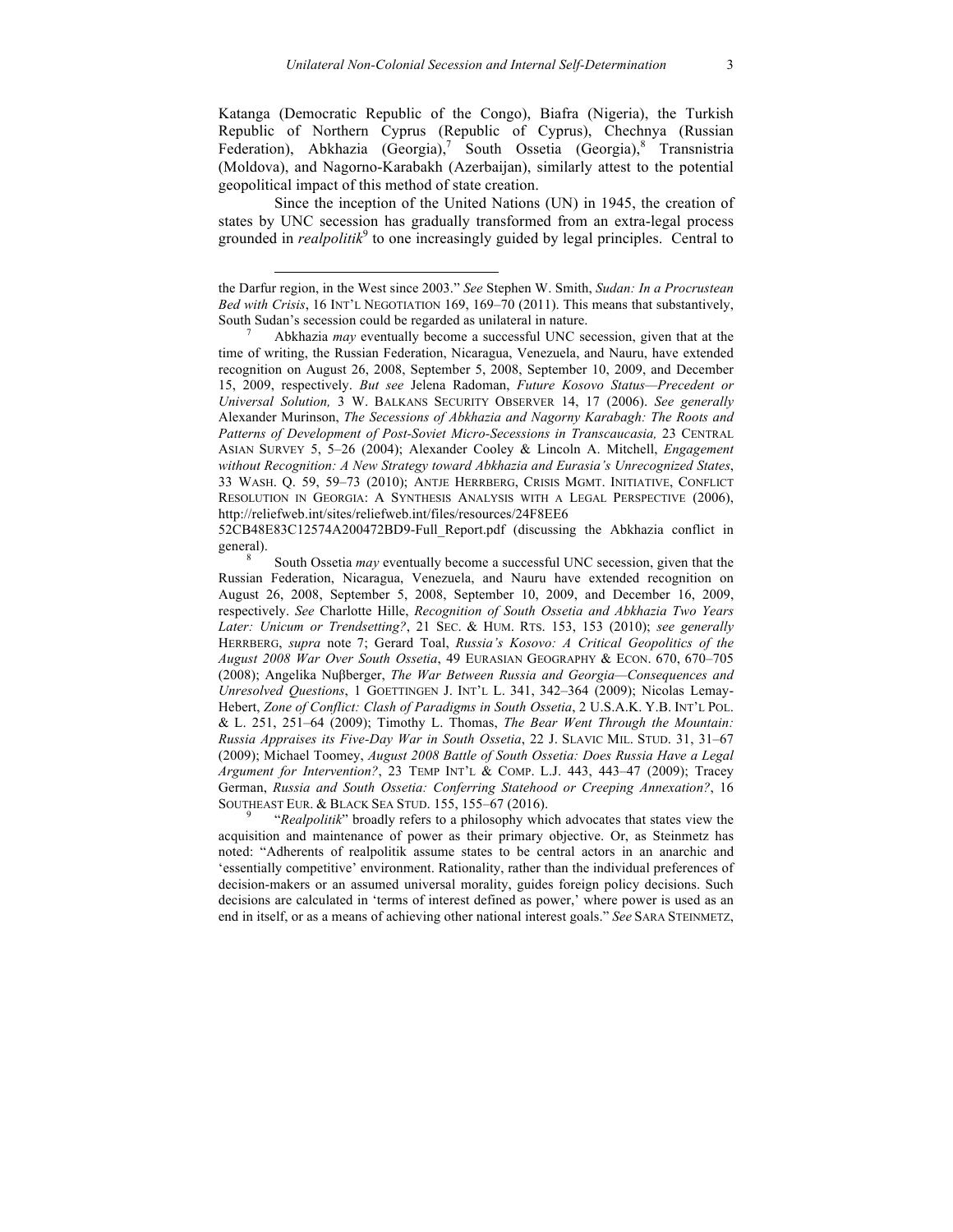this transformation has been the development of the law of self-determination, which provides that peoples have the right to "freely determine their political status and freely pursue their economic, social and cultural development."<sup>10</sup> These words, along with other statements in declaratory General Assembly resolutions<sup>1</sup> and relevant state practice more broadly, have been widely held to ground a qualified right to UNC secessionist self-determination for oppressed peoples.<sup>12</sup>

The present article chiefly devotes itself to the under-examined question of whether democracy is an integral aspect of UNC secessionist selfdetermination, such that any UNC secessionist entity created with a political system *contrary* to this requirement will be devoid of statehood. In essence, the article considers what, if any, ongoing governance requirements might be imposed by the law of self-determination upon states created by UNC secession.

The article is divided into several principal parts. Part I examines the concept of democracy and its essentially contested nature. It argues that although democracy is a nebulous concept, it is still possible to titrate certain features that form the basis of what can be loosely described as "Western electoral democracy." Part II provides a brief analysis of the law of self-determination and how this might impact the creation of states by way of UNC secession. It successively examines the definition of secession, the right to UNC secession in international law, the peremptory (*jus cogens*) status of self-determination, as well as internal and external self-determination. Part III analyzes the scope of the right of peoples to internal self-determination. In this respect, treaty law, customary law, and judicial decisions relating to internal self-determination are critically examined. State practice pertaining to Southern Rhodesia and the South African

 $\overline{a}$ 

DEMOCRATIC TRANSITION AND HUMAN RIGHTS 3–4 (1994). The origins of *realpolitik* can be traced to the Greek historian Thucydides and his account of the Peloponnesian Wars between Athens and Sparta. *See generally* Daniel Garst, *Thucydides and Neorealism*, 33 INT'L STUD. Q. 3, 3 (1989) ("The work of Thucydides has long occupied a privileged position among theorists of realpolitik."); Jonathan D. Greenberg, *Does Power Trump Law?*, 55 STAN. L. REV. 1789, 1794, 1796 (2002); Alex Khachaturian, *The International Legal Jurists, Morality and the Realist Perspective in International Relations*, 19 SRI LANKA J. INT'L L. 463, 471–72 (2007). The etymology of "*realpolitik*" lays in German, meaning "practical politics." *See Online Etymological Dictionary*, REALPOLITIK*,* http: //www.etymonline.com/index.php?allowed\_in\_frame=0&search=realpolitik (last visited Dec. 27, 2016).<br><sup>10</sup> International Covenant on Economic, Social and Cultural Rights, art. 1(1), Dec.

<sup>16, 1966, 993</sup> U.N.T.S. 3; International Covenant on Civil and Political Rights, art. 1(1), Dec. 16, 1966, 999 U.N.T.S. 171; G.A. Res. 2200 (XXI), (Dec. 16, 1966); G.A. Res. 1514 (XV), Declaration on the Granting of Independence to Colonial Countries and Peoples, art. 2 (Dec. 14, 1960); G.A. Res. 61/295, Declaration on the Rights of Indigenous Peoples, art. 3 (Sept. 13, 2007). 11 *See* G.A. Res. 2625 (XXV), Declaration on Principles of International Law

Concerning Friendly Relations and Co-operation Among States in Accordance with the Charter of the United Nations, principle 5, ¶ 7 (Oct. 24, 1970); G.A. Res. 50/6, Declaration on the Occasion of the Fiftieth Anniversary of the United Nations, art. 1 (Nov. 9, 1995).<br><sup>12</sup> *See infra* Part II(B) (discussing the exact parameters of this right, including its

qualified nature and the fact that it derives from international customary law).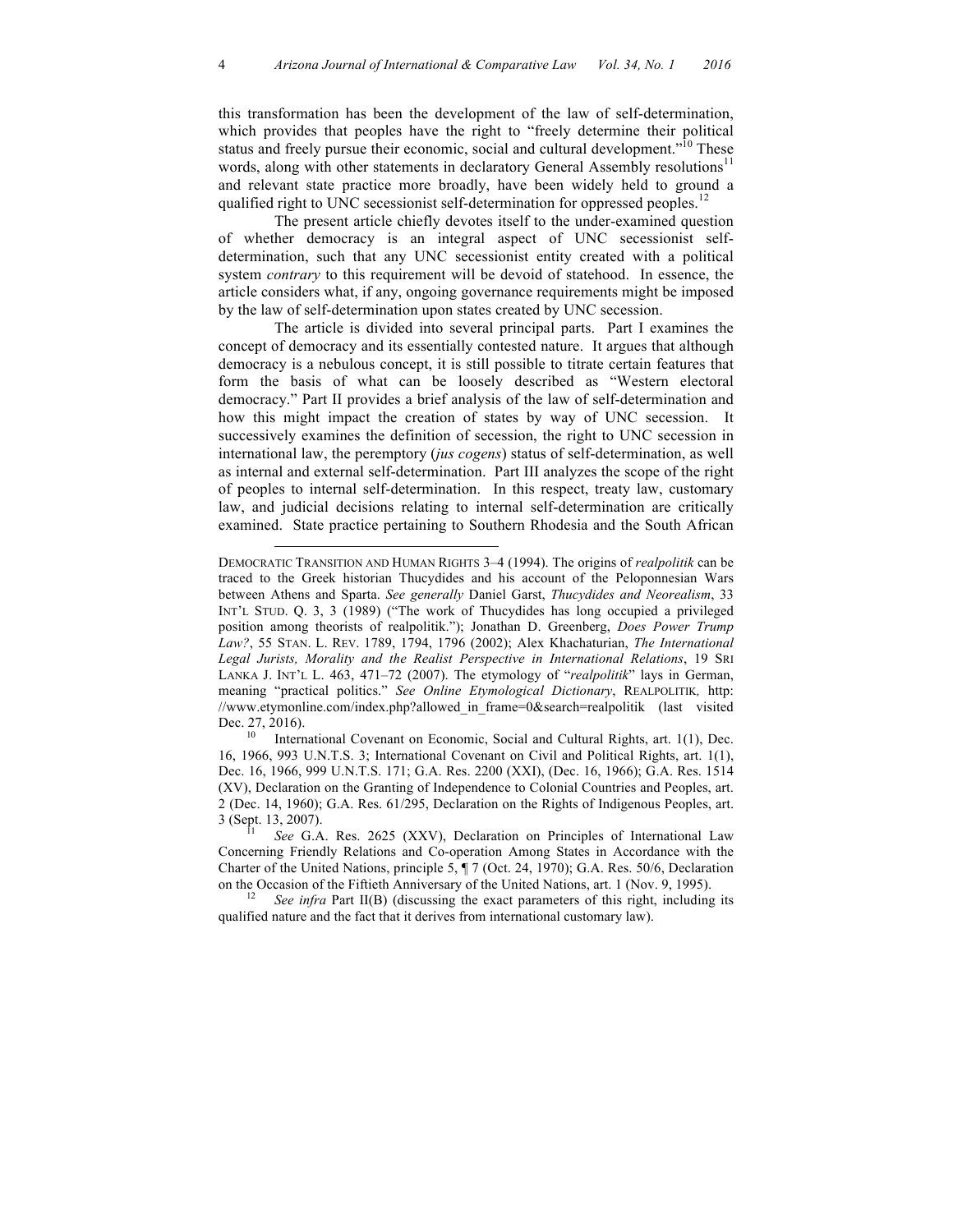Bantustans is also analyzed. Part IV attempts to precisely delimit *internal* selfdetermination, considering whether it equates with Western electoral democracy.

The article concludes that, *de lege lata*, there is no obligation for a state created by UNC secession to implement Western electoral democracy. Instead, internal self-determination imposes a more elastic legal obligation on UNC secessionist states, namely: (1) the right of peoples to choose their political system; (2) that within this system peoples must have equal participatory rights; and (3) that there must be an *absence* of sustained and systematic discrimination of any kind against peoples. Looking to the future, however, it is argued that a *de lege ferenda* obligation is emerging for states created by UNC secession to adhere to Western electoral democracy. This will likely form a key aspect of selfdetermination's 21st century development.

## **I. DEMOCRACY AS AN ESSENTIALLY CONTESTED CONCEPT**

The origins of democracy are controversial. The concept may have been intrinsic to clan-based hunter-gatherer societies, whereby a committee of respected elders formulated societal policies.<sup>13</sup> Alternatively, democracy might be traced to the ancient Greek city-state, wherein property-owning males were given the right to partake in political affairs.<sup>14</sup> Further still, the Glorious, American, and French Revolutions, which collectively abolished the divine right of kings and paved the way for universal adult suffrage, could be nominated as democracy's genesis.<sup>15</sup>

BERTRAND RUSSELL, WHAT IS DEMOCRACY? (1953), https://users.drew.edu/jlenz/br-ondemocracy.html.<br><sup>15</sup> Under the divine right of kings doctrine, kings were considered to hold their

 <sup>13</sup> Matthew Todd Bradley, *"The Other": Precursory African Conceptions of Democracy*, 7 INT'L STUD. REV. 407, 410–17 (2005) ("Chieftaincy vividly represents another version of democracy contrary to Western democratic notions."); Thomas M. Franck, *The Democratic Entitlement*, 29 U. RICH. L. REV. 1, 6 (1994) ("[Democracy] is an idea as old as . . . the gathering of African elders around the village Baobab tree."); For American Indian contributions to democracy, see generally Bruce E. Johansen, *Native American Societies and the Evolution of Democracy in America, 1600-1800*, 37 ETHNOHISTORY 279, 279–90 (1990); Gregory Schaaf, *From the Great Law of Peace to the Constitution of the United States: A Revision of America's Democratic Roots*, 14 AM. INDIAN L. REV. 323, 323–31 (1988); For discussion of indigenous Australians and democracy see Melissa Lucashenko, *The First Australian Democracy*, 74 MEANJIN Q., no. 3, 2015 ("Checks and balances. No master–servant relation. Homeostasis. Far-reaching stability. And a rule of laws and not of men. Sounds a lot like a democracy to me.").<br><sup>14</sup> U.O. UMOZURIKE, SELF-DETERMINATION IN INTERNATIONAL LAW 4 (1972);

authority from God, rather than the people. To rebel against the king was to rebel against God. *See generally* Glen Anderson, *A Post-Millennial Inquiry into the United Nations Law of Self-Determination: A Right to Unilateral Non-Colonial Secession?*, 49 VAND. J. TRANSNAT'L L. 1183, 1192–96 (2016) [hereinafter Anderson, *A Post-Millennial Inquiry*] (providing a brief historical account of the demise of the divine right of kings doctrine). *See generally* Rafe Blaufarb, *The French Revolution: The Birth of European Popular*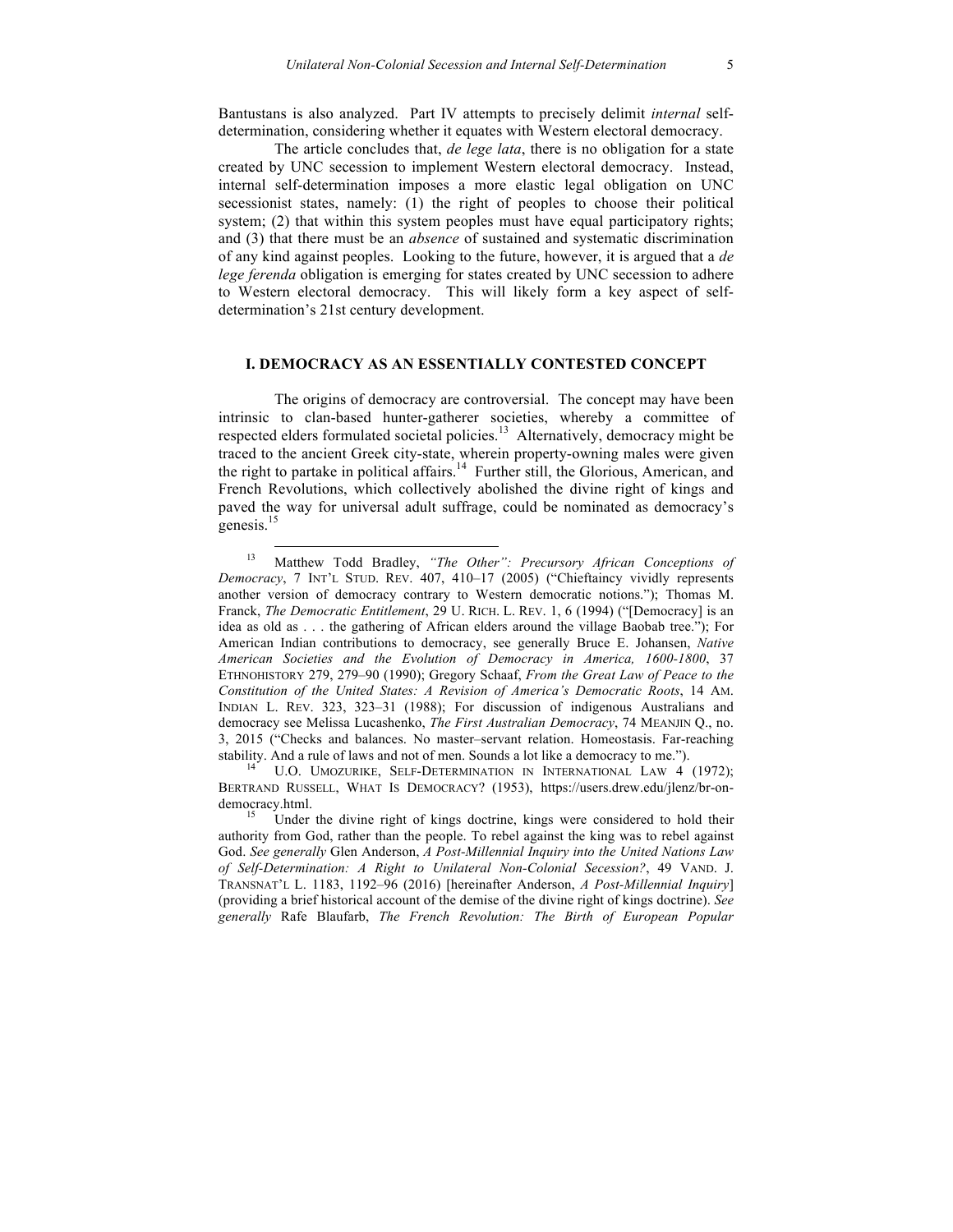If the origins of democracy are controversial, so too is its definition. Can democracy only exist in a bicameral,<sup>16</sup> Westminster<sup>17</sup> political system? Is constitutional monarchy<sup>18</sup> undemocratic? Can a centralized socialist political system<sup>19</sup> be classified as democratic? Is a theocracy<sup>20</sup> undemocratic? Can a

 $\overline{a}$ 

with one house typically representing commoners and the other representing the aristocracy. Some parliaments are unicameral, meaning that there is only one legislative chamber. *See generally* James R. Rogers, *The Impact of Bicameralism on Legislative Production*, 28 LEGIS. STUD. Q. 509, 509 (2003); *Bicameralism Around the World: Position and Prospects*, SENAT, http://www.senat.fr/senatsdumonde/introenglish.html (last visited Dec. 1, 2016).<br><sup>17</sup> Meaning a political system modelled upon the system of government developed

in the United Kingdom (UK). The home of the UK Parliament is the Palace of Westminster. The Westminster system has been adopted by numerous countries, many of which were former UK colonies.<br><sup>18</sup> Meaning a system of government whereby a hereditary monarch acts within the

parameters of a constitution which may be written or unwritten. It can be contrasted with absolute monarchy, whereby the hereditary monarch rules without recourse to constitutional fetters or conventions. Australia, Belgium, Denmark, New Zealand, Sweden and the UK are examples of constitutional monarchies. Brunei and Saudi Arabia are examples of absolute monarchies.<br><sup>19</sup> Coburn has suggested that socialism "is at once a critical theory of capitalism and

an aspiration for a more socially just and democratic society beyond capitalism." *See* Elaine Coburn, *What is Socialism? What are Socialist Studies?*, 5 SOCIALIST STUD. 1, 1 (2009). Importantly, the most commonly cited example of such a system of government, the Union of Soviet Socialist Republics, was, at least in its initial stages, totalitarian. Joseph Stalin, and his collaborators in the upper echelons of the state apparatus, such as Lavrentiy Beria, the Head of the Secret Police, or NKVD, routinely disregarded fundamental human rights and engaged in unlawful killing, mass purges, and other heinous crimes, including in Beria's case, rape. *See generally* Marina Stal, *Psychopathology of Joseph Stalin*, 9A PSYCHOLOGY 1 (2013); Henry Kellerman, *Stalin and Genocide*, *in* PSYCHOANALYSIS OF EVIL 109 (2014); Gary Saul Morson, *The Lingering Stench: Airing Stalin's Archives*, 27 NEW CRITERION 10, 10–14 (2009); ROBERT THURSTON, LIFE AND TERROR IN STALIN'S RUSSIA, 1934-1941 (1996); Maria M. Tumarkin, *The Long Life of Stalinism: Reflections on the Aftermath of Totalitarianism and Social Memory*, 44 J. SOCIAL HIST. 1047–61 (2011); AMY KNIGHT, BERIA: STALIN'S FIRST LIEUTENANT (1995); Julius Strauss, *Stalin's Depraved Executioner Still has Grip on Moscow*, TELEGRAPH (Dec. 23, 2003, 12:01 AM GMT), http://www.telegraph.co.uk/news/worldnews/europe/russia/1450145/Stalins-depraved-

executioner-still-has-grip-on-Moscow.html. Many political systems routinely labelled "capitalist" have "socialist" threads. An example might be a capitalist society in which the government provides universal health care, generous unemployment benefits, and childcare allowances. These subtle socialist threads are often overlooked when considering the intersections between socialism and "democracy." 20 Meaning a system of government whereby a deity is viewed as the supreme civic

ruler, and the deity's commandments are interpreted and upheld by specialist ecclesiasts.

*Democracy?*, 37 COMP. STUD. SOC'Y & HIST, 608, 608–18 (1995) (providing a discussion of the French Revolution and democracy, as well as exploring the idea that the French Revolution faltered in the implementation of democratic ideals due to its substitution of royal absolutism for parliamentary absolutism). 16 Meaning two houses of parliament. Bicameralism first arose in medieval Europe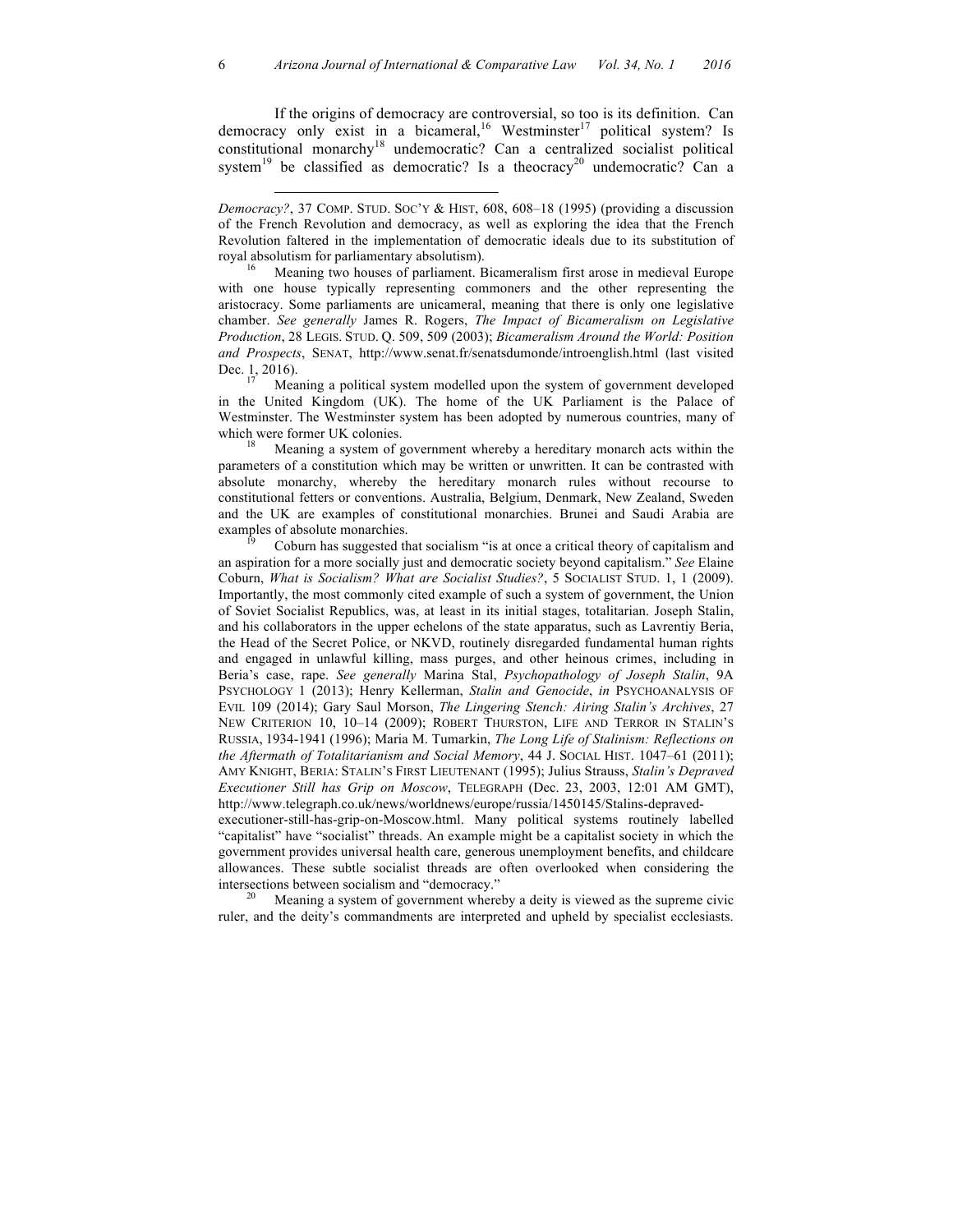democracy only exist with multiple political parties, or will a single party with multiple factions qualify?<sup>21</sup> Is the only true democracy a republic?<sup>22</sup> Should a republican head of state be elected by the parliament or directly by the people?<sup>23</sup> Are constitutions transmitted across successive generations undemocratic?<sup>24</sup> Is representative democracy deficient without participatory democracy?<sup>25</sup>

Iran is a regularly cited example of a theocracy. *See generally* Francis Fukuyama, *Iran, Islam and the Rule of Law*, WALL STREET J. (July 27, 2009 11:03 PM ET), http://www.wsj.com/articles/SB10001424052970203946904574300374086282670.

 $\overline{a}$ 

An argument could be made that in many democracies such as Australia, there is really one substantive party (Liberal-Labor Party) with two dominant factions (Liberal and Labor). Similar arguments could be made in the context of the United States with respect to Democrats and Republicans. Factional division in a single party state could therefore take on a unique significance.<br><sup>22</sup> Meaning a system of government whereby political power is vested in the people.

It can be contrasted with monarchy (constitutional or absolute) in which (certain or all elements of) political power rests with an unelected hereditary ruler.<br><sup>23</sup> In Botswana, China, Greece, Guyana, Italy, South Africa, and Switzerland, for

example, the President is elected by their Parliament. In Austria, Brazil, Finland, France, Indonesia, Kenya, Korea, Mexico, The Russian Federation, and Tanzania, for example, the President is directly elected by the people. *See generally List of Countries by System of Government*, WIKIPEDIA, http://cs.mcgill.ca/~rwest/wikispeedia/wpcd/wp/l/List\_of countries by system of government.htm (last visited Jan. 16, 2017). Incidentally, the President of the United States (POTUS) is often mistakenly assumed to be directly elected. In fact, the POTUS is indirectly elected by the Electoral College, which is a body established under Article 2 of the US Constitution. *See* Michael Vincent, *US Election: The Electoral College System Explained*, ABC (AU), http://www.abc.net.au/news/2016-09- 27/us-electoral-college-explainer/7787472 (last updated Dec. 15, 2016); *What is the US Electoral College?*, BBC NEWS (Aug. 26, 2016), http://www.bbc.com/news/world-uscanada-15764542; *What is the Electoral College?*, NAT'L ARCHIVES & RECORDS ADMIN., https://www.archives.gov/federal-register/electoral-college/about.html (last visited Oct. 1,

Thomas Jefferson, for example, did not believe that the political compacts of older generations should irrevocably bind the living. *See* DANIEL BOORSTIN, THE LOST WORLD OF THOMAS JEFFERSON 207, 211 (1948); Robert W. McGee, *Secession Reconsidered*, 11 J. LIBERTARIAN STUD. 11, 17 (1994).<br><sup>25</sup> In a representative democracy, citizens elect representatives to make decisions on

their behalf. In a participatory democracy, citizens directly participate (for example via a plebiscite, referendum, initiative, or recall) on particular issues of public importance. Participatory democracy can complement representative democracy, as is the case in Switzerland. *See* Bruno Kaufmann, *How Direct Democracy Makes Switzerland a Better Place*, TELEGRAPH (May 18, 2007, 12:01 AM BST), http://www.telegraph.co.uk/news /1435383/How-direct-democracy-makes-Switzerland-a-better-place.html ("While it embraces direct democracy, Switzerland is nevertheless still a representative democracy. Most laws are made and decided by parliament."); Dag Anckar, *Direct Democracy in Microstates and Small Island States* 32 WORLD DEVELOPMENT 379, 387–88 ("With a few exceptions, Switzerland being the most prominent one, the countries of the world do not resort frequently to direct democracy, and the small countries do not constitute an exception to this rule. [The small countries] do house a special inclination to introduce in their constitutions prescriptions for the constitutional referendum, but are otherwise equally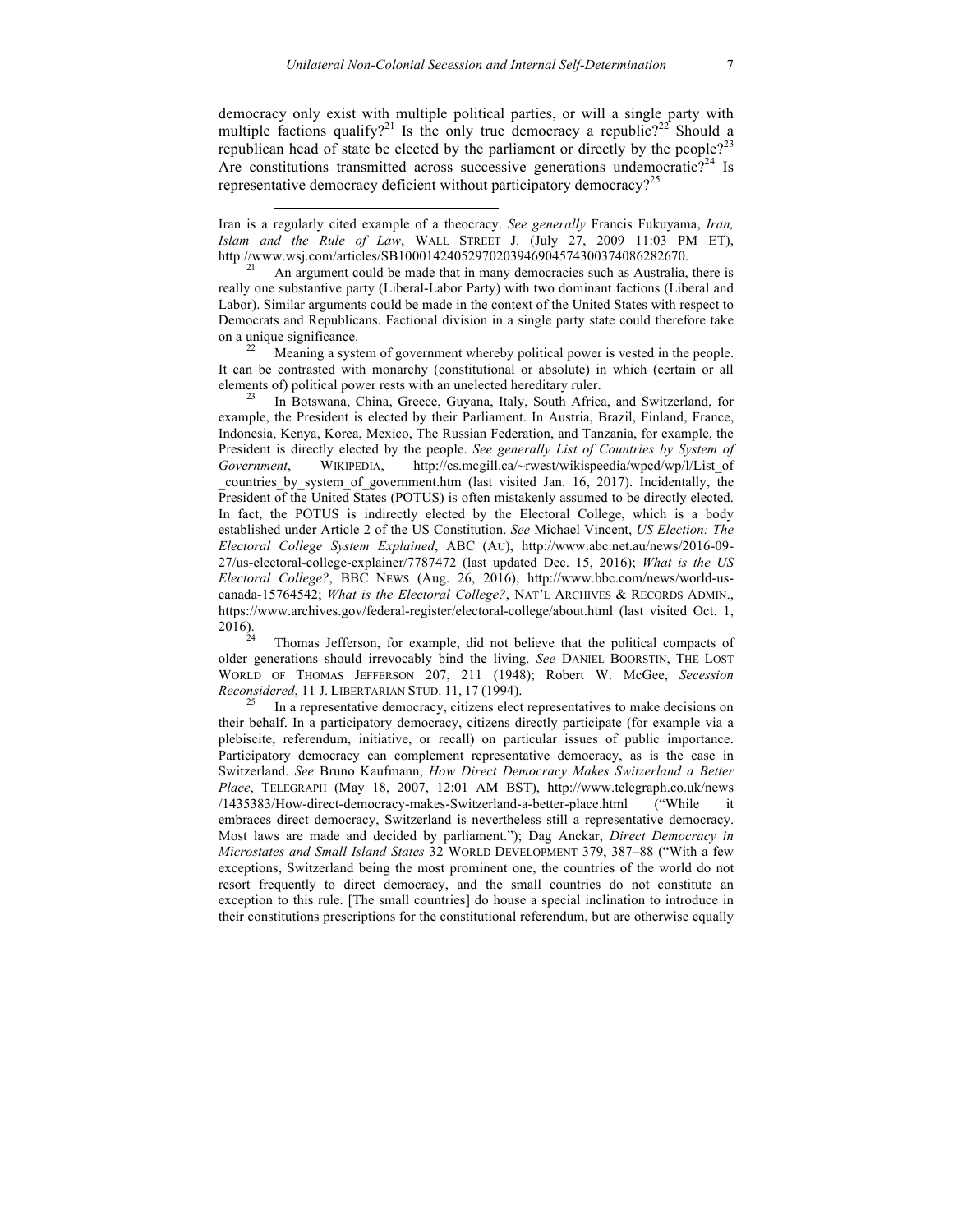The point that emerges from these questions is that the definition of democracy is essentially contested.<sup>26</sup> Perhaps the loose thread that ties all conceptions of democracy together is that it is based upon majority rule meaningfully exercised by citizens.<sup>27</sup> This is reflected in the etymology of the

 $\overline{\phantom{a}}$ 

democracy.")<br> $26$  Gallie has asserted that democracy is "the appraisive political concept par excellence." Walter Bryce Gallie, *Essentially Contested Concepts*, 56 PROC. ARISTOTELIAN SOC'Y 167, 184 (1956). *See also generally* Walter Bryce Gallie, *Art as an Essentially Contested Concept*, 6 PHIL. Q. 97, 97–114 (1956); E. Garver, *Rhetoric and Essentially Contested Arguments*, 11 PHIL. & RHETORIC 156, (1978); A. Mason, *On Explaining Political Disagreement: The Notion of an Essentially Contested Concept*, 33 INQUIRY 81 (1990); C. Swanton, *On the "Essential Contestedness" of Political Concepts*, 95 ETHICS 811 (1985); David Collier & Steven Levitsky, *Democracy with Adjectives: Conceptual* 

*Innovation in Comparative Research*, 49 WORLD POL. 430, 433 (1997).<br><sup>27</sup> For representative definitions of democracy, see Jack Donnelly, *Human Rights*, *Democracy and Development*, 21 HUM. RTS Q. 608, 615–18 (1999); Christoph Hanisch, *A Human Right to Democracy: For and Against*, 35 ST. LOUIS U. PUB. L. REV. 233, 236–38 (2015); DAVID HELD, MODELS OF DEMOCRACY 1 (3rd ed. 2006) (defining democracy as "a form of government in which, in contradistinction to monarchies and aristocracies, the people rule"); Philippe C. Schmitter & Terry Lynn Karl, *What Democracy Is . . .and Is Not,*  2 J. DEMOCRACY 75, 76 (1991) (defining democracy as "a system of governance in which rulers are held accountable for their actions in the public realm by citizens, acting indirectly through the competition and cooperation of their elected representatives"); Joseph Schumpeter, CAPITALISM, SOCIALISM AND DEMOCRACY 269 (1943) (defining democracy as "that institutional arrangement for arriving at political decisions in which individuals acquire the power to decide by means of a competitive struggle for the people's vote"); FRANCIS FUKUYAMA, THE END OF HISTORY AND THE LAST MAN 43 (1992) (defining a state as democratic if it "grants its people the right to choose their own government through periodic, secret-ballot, multi-party elections, on the basis of universal and equal adult suffrage"); Joel I. Colón-Ríos, *De-Constitutionalizing Democracy*, 47 CALIF. W. L. REV. 41, 58 (2010) ("[A] democratic society is an open society, that is, one in which even the most fundamental principles are always susceptible to being reformulated or replaced through democratic procedures. Democratic openness welcomes conflict and dissent, and is incompatible with untouchable abstract principles[.]"); Stanley Fish, *Why Democracy?* N.Y. TIMES (Oct. 7, 2007), http://opinionator.blogs.nytimes.com/2007/10/07/whydemocracy/?  $r=0$  ("[D]emocracy is a form of government that is not attached to any pregiven political or ideological ends, but allows ends to be chosen by the majority vote of free citizens[.]"). Democracy Watch has suggested that "[a] democracy is a society in which all adults have easily accessible, meaningful, and effective ways: (1) to participate in the decision-making processes of every organization that makes decisions or takes actions that affect them, and; (2) to hold other individuals, and those in these organizations who are responsible for making decisions and taking actions, fully accountable if their decisions or actions violate fundamental human rights, or are dishonest, unethical, unfair, secretive, inefficient, unrepresentative, unresponsive or irresponsible; so that all organizations in the society are citizen-owned, citizen-controlled, and citizen-driven, and all individuals and organizations are held accountable for wrongdoing." *Democracy Watch's Definition of a Democratic Society*, DEMOCRACY WATCH, http://dwatch.ca/democracy.html (last visited Jan. 16, 2017). The Vienna Declaration and Programme of Action in Article 8 states that

or even more disinterested than large countries in more differentiated instruments of direct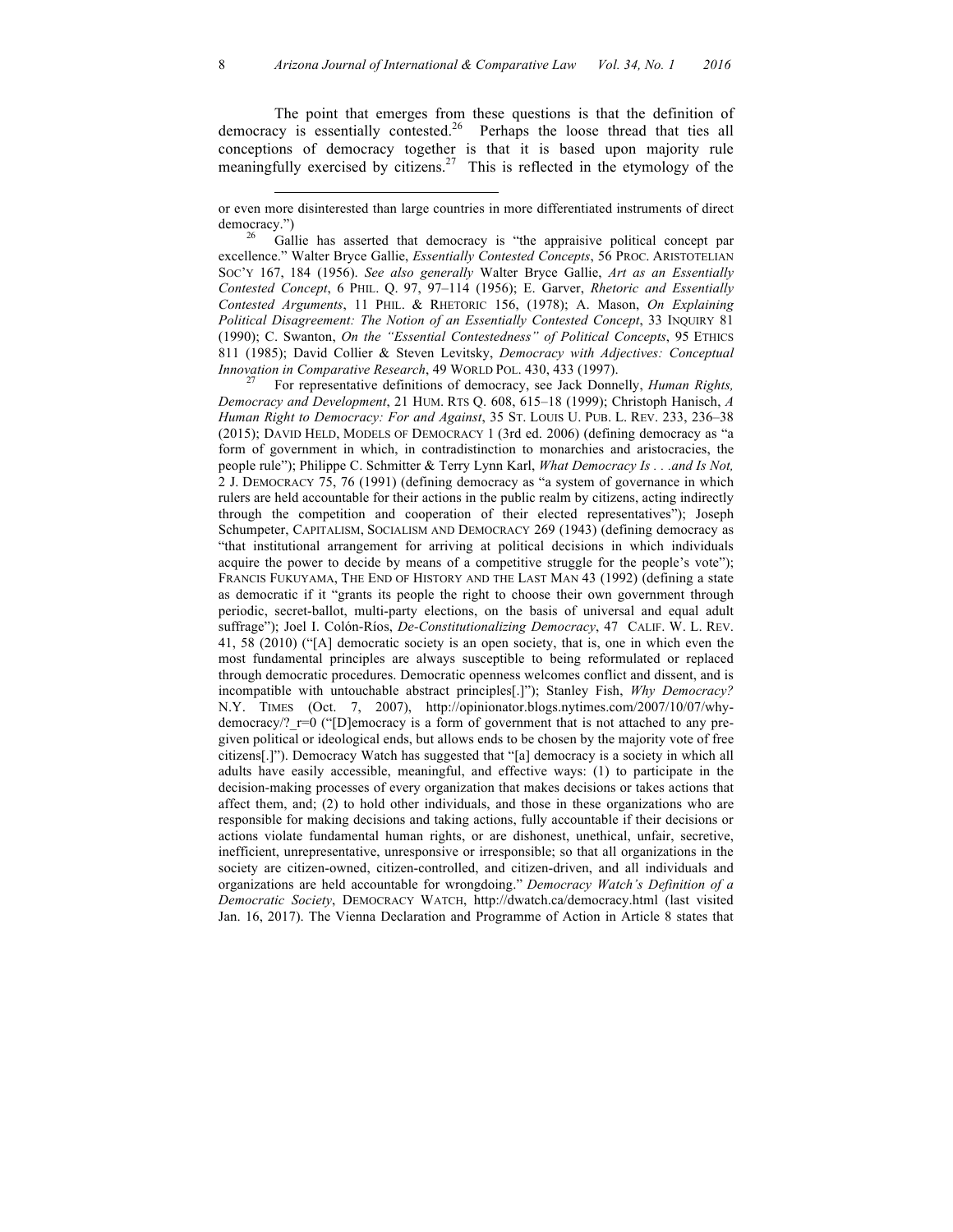word "democracy," which is grounded in the Greek terms "*dêmos*" (δῆµος) meaning "people" (especially those in a political district) and "*krátos*" (κράτος) meaning "power, to rule."<sup>28</sup>

From a Western perspective, democracy takes on a more pointed definition, connoting electoral representation, the separation of powers, respect for the rule of law, and protection of human rights.<sup>29</sup> The first of these elements suggests that citizens should be given meaningful participation within the political system. Most commonly, this occurs via elected representatives who make decisions on behalf of their constituents. However, it is also possible that citizens can directly participate by way of plebiscites on individual issues, thereby ensuring more precise input.<sup>30</sup> The second element, the separation of powers

 $\overline{a}$ 

Strauss, *The Cultural and Philosophical Underpinnings of the Ancient Greek Idea of the State*, 32 POLITEIA 45, 45–57 (2005); Paul Veyne, *Did the Greeks Know Democracy?*, 34 ECON. & SOC'Y. 322, 322–45 (2005); Dolf Sternberger, *Ancient Features of the Modern State*, 5 HIST. OF EUROPEAN IDEAS 225, 225–35 (1984); H. Clay Jent, *Demos Kratos: Democracy, Old and New*, 58 SOC. STUD. 242, 242 (1967); For a detailed etymological consideration of *demos kratos*, see Josiah Ober, *The Original Meaning of "Democracy": Capacity to Do Things, Not Majority Rule*, 15 CONSTELLATIONS 3, 3–9 (2008). <sup>29</sup> *See generally* Larry Diamond & Leonardo Morlino, *The Quality of Democracy*,

15 J. DEMOCRACY 20, 22 (2004) (providing a similar yet different scholarly definition of democracy). <sup>30</sup> Catherine Bosley, *Switzerland's People Power: Direct Democracy Targets* 

*Immigration, Taxes and Gold*, BLOOMBERG, https://www.bloomberg.com/quicktake /switzerlands-people-power (last updated June 6, 2016) (explaining that, as occurs in Switzerland, a plebiscite can be triggered on a particular matter if 100,000 petitioners are obtained).

<sup>&</sup>quot;[d]emocracy, development and respect for human rights and fundamental freedoms are interdependent and mutually reinforcing. Democracy is based on the freely expressed will of the people to determine their own political, economic, social and cultural systems and their full participation in all aspects of their lives." Vienna Declaration and Programme of Action, U.N. Doc. A/CONF.157/23 (June 25, 1993) [hereinafter Vienna Declaration]. The Vienna Declaration was adopted unanimously by the UN World Conference on Human Rights in June 1993. The conference was attended by 171 states, and in total attracted 7000 participants, including states representatives, international human rights experts, academics, and representatives of more than 800 non-governmental organizations. *See World Conference on Human Rights*, OFF. HIGH COMMISSIONER HUM. RTS., http://www.ohchr.org/EN/ABOUTUS/Pages/ViennaWC.aspx (last visited Jan. 1, 2017); The Polity IV Project has posited that "Democracy is conceived as three essential, interdependent elements. One is the presence of institutions and procedures through which citizens can express effective preferences about alternative policies and leaders. Second is the existence of institutionalized constraints on the exercise of power by the executive. Third is the guarantee of civil liberties to all citizens in their daily lives and in acts of political participation. Other aspects of plural democracy, such as the rule of law, systems of checks and balances, freedom of the press, and so on are means to, or specific manifestations of, these general principles." MONTY G. MARSHALL & KEITH JAGGERS, POLITY IV PROJECT: POLITICAL REGIME CHARACTERISTICS AND TRANSITIONS, 1800–2010 14 (2011), http://home.bi.no/a0110709/PolityIV\_manual.pdf. <sup>28</sup> For more information on the history of *demos kratos*, *see generally* D.F.M.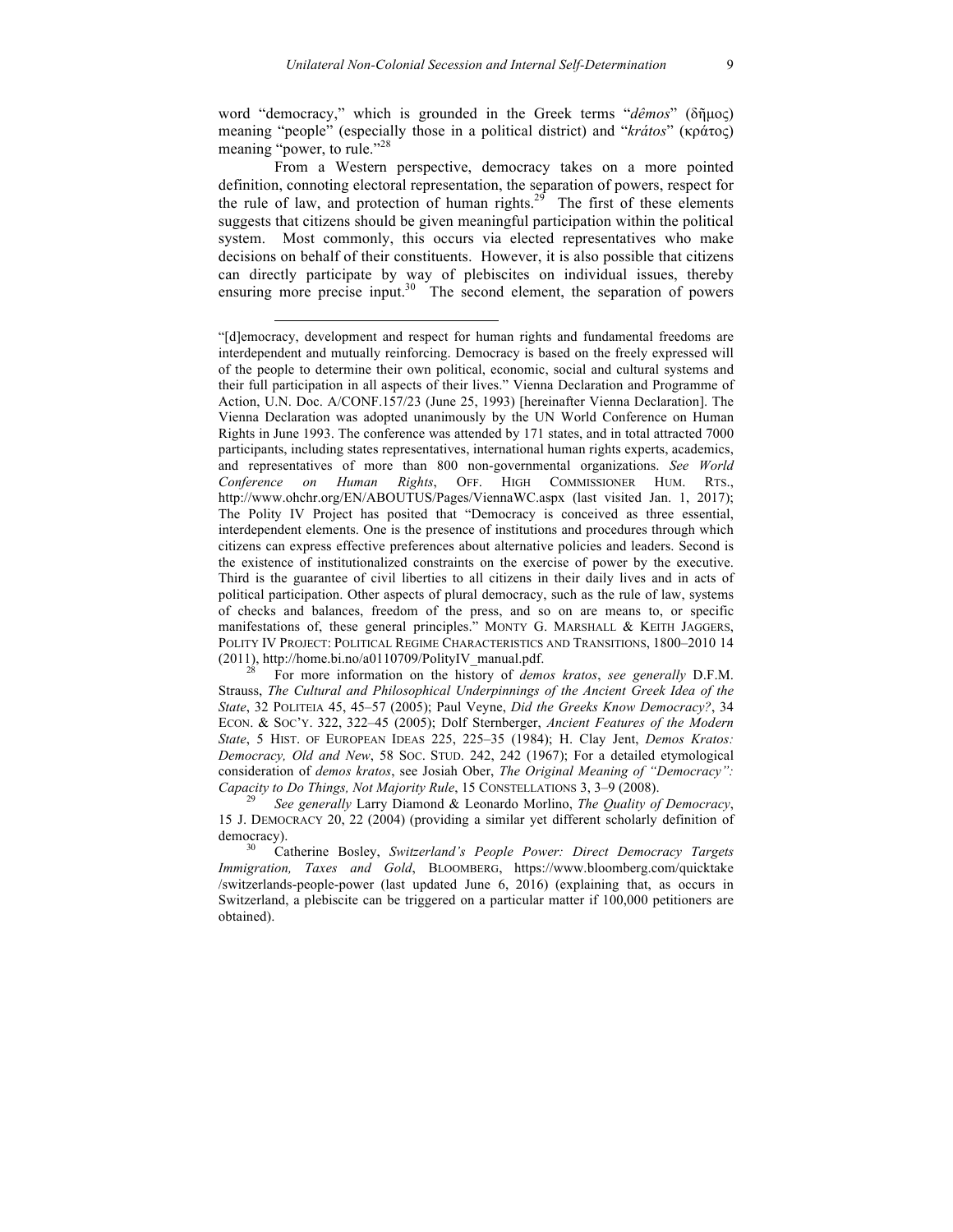doctrine, ensures that no level of government is capable of aggregating sufficient authority to short-circuit democracy itself. In the Westminster parliamentary tradition, for instance, the government is separate from the executive, be it a monarch or president. Final appellate courts also stand as an important protective barrier holding elected legislatures within constitutional confines. The third element, respect for the rule of law, necessitates that the organs of the state act and transact with legal accountability and oversight. It also ensures that disputes at all levels of society are decided with recourse to legal principles rather than executive fiat. The fourth element, the protection of human rights, ensures that citizens are endowed with fundamental protections, such as the right to life, liberty, assembly, association, free speech, hold property, be free of detention without charge, and so on. These fundamental protections are often constitutionally anchored (be it in writing or by convention). They are also developed by legislatures, and enforced by the courts. Finally, the second, third, and fourth elements in combination provide an additional layer of defense against the tyranny of majority rule by safeguarding minority viewpoints. Very often constitutional and legislative measures can be developed to ensure that minority viewpoints are further protected from permanent political marginalization.<sup>31</sup> Together, this patchwork of protections can be short-handedly referred to as Western electoral democracy.

Before moving to consideration of whether Western electoral democracy is a *sine qua non* for any new state created by UNC secession, it is first necessary to address the precursory issue of the right to UNC secession in international law.

## **II. THE RIGHT TO UNC SECESSION IN INTERNATIONAL LAW**

In order to discuss the right to UNC secession in international law, four sub-points require examination: (1) the meaning of secession; (2) the right to UNC secession in international law; (3) the designation of self-determination as a peremptory norm; and (4) the interrelationship between internal and external selfdetermination. Each of these sub-points is important for understanding how a right to UNC secessionist self-determination arises in international law, as well as associated legal consequences, such as the acquisition or denial of statehood by virtue of the operation of peremptory norms.

 <sup>31</sup> A prominent example is the *Maori Representation Act 1867* (NZ), which sets up a system of Māori electorates throughout New Zealand. *See generally The Origins of the Māori Seats*, N.Z. PARLIAMENT, https://www.parliament.nz/en/pb/research-papers/docu ment/00PLLawRP03141/origins-of-the-m%C4%81ori-seats#footnote\_2\_ref (last visited Jan. 1, 2017) ("Separate electorate seats in Parliament to represent those New Zealand electors choosing to register on the Māori roll are a distinctive feature of New Zealand's democracy. Dedicated electoral seats have also been created for ethnic or indigenous groups in Lebanon, Fiji, Zimbabwe, Singapore, the United States dependencies of Guam and Puerto Rico, and India, while the Saami (Scandinavian Lapps) have a separate parliament.").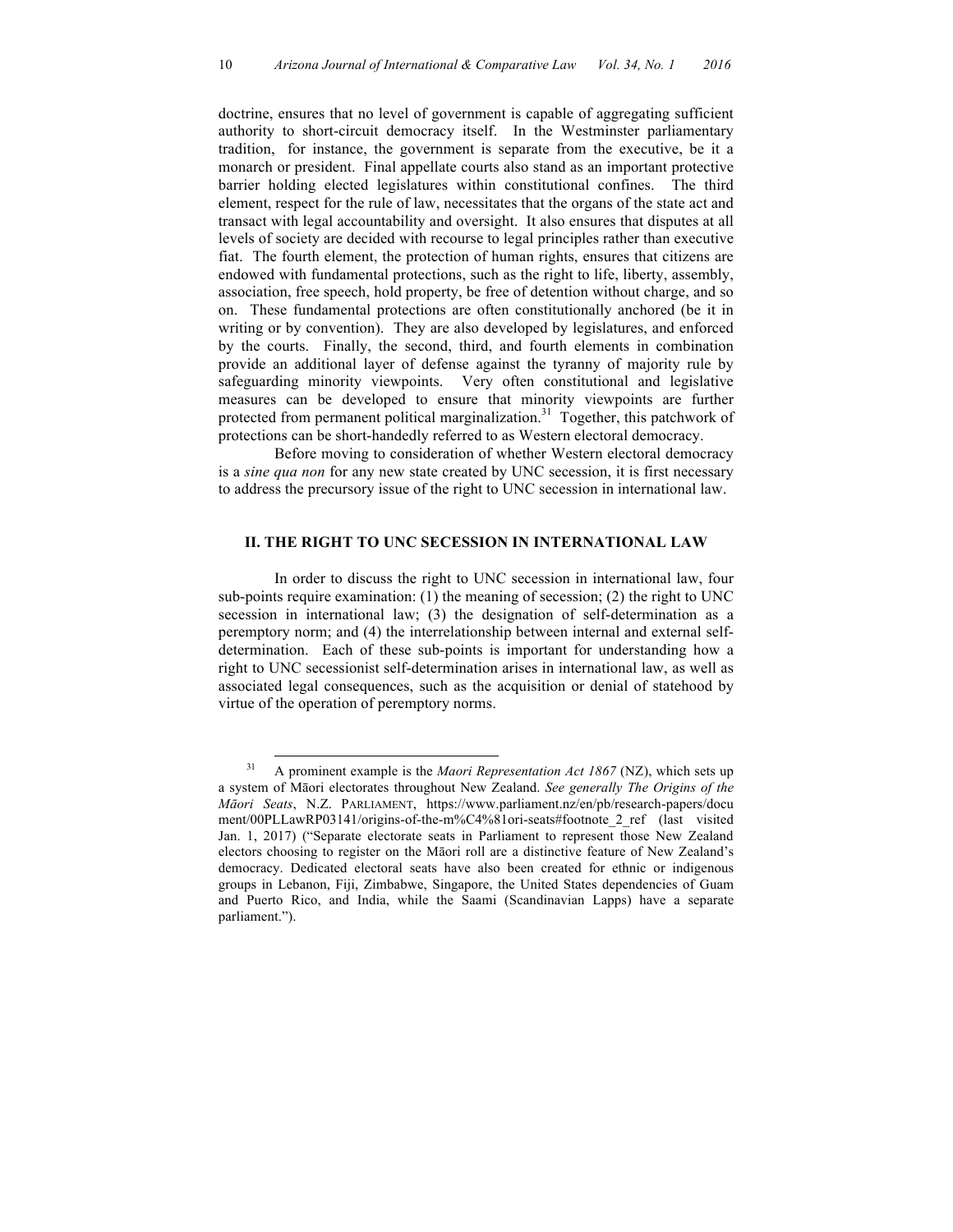## **A. Secession**

In the context of international law and relations, "secession" can be defined as "the withdrawal of territory (colonial or non-colonial) from part of an existing state to create a new state." $32^{\circ}$  Secession is thus an encompassing method of state creation. Contrary to popularly held perceptions, it is not synonymous only with unilateralism, $33$  or situations where the existing state  $34$  does not grant independence. Nor is secession restricted to the non-colonial context, as it is the withdrawal of sovereignty over territory which is crucial, this being equally applicable in the colonial setting.<sup>35</sup> Further, secession is not predicated on the threat or use of force as asserted by Crawford,<sup>36</sup> because the way in which

or otherwise existing member of the international community of states.<br><sup>35</sup> For authors who assert that secession can occur in a colonial context, see

Anderson, *Definition of Secession*, *supra* note 2, at 373–79; CRAWFORD, CREATION OF STATES*, supra* note 3, at 330, 375; Frank Przetacznik, *The Basic Collective Human Right to Self-Determination of Peoples and Nations as a Prerequisite for Peace*, 8 N.Y. L. SCH. J. HUM. RTS. 49, 103 (1990); HANNA BOKOR-SZEGÖ, THE ROLE OF THE UNITED NATIONS IN INTERNATIONAL LEGISLATION 53 (1978) (stating that self-determination "comprise[s] the right to secede from the administering power"); INGRID DETTER DE LUPIS, INTERNATIONAL LAW AND THE INDEPENDENT STATE 15 n.14 (2d ed. 1987) ("[S]elf-determination is not merely concerned with the rights of the citizens in one country to organize their government as they wish. It also implies the right of secession from colonial rule."); FATSAH OUGUERGOUZ, THE AFRICAN CHARTER ON HUMAN AND PEOPLES' RIGHTS: A COMPREHENSIVE AGENDA FOR HUMAN DIGNITY AND SUSTAINABLE DEMOCRACY IN AFRICA 235 (2003) (noting that "as a rule, States and international organizations continue to be hostile to the exercise of a right of secession other than in situations of decolonization or foreign domination or occupation"); THOMAS MUSGRAVE, SELF-DETERMINATION AND NATIONAL MINORITIES 181 (1997) (defining "secession" as "the antithesis of territorial integrity. It occurs when part of an independent state or non-self-governing territory separates itself from the whole to become an independent state"); Ronald Thomas, Note, *The Distinct Cases of Kosovo and South Ossetia: Deciding the Question of Independence on the Merits of International Law*, 32 FORDHAM J. INT'L L. 1990, 1994–95 (2009) ("[The UN] has not ruled out secession in colonial contexts."); Iñigo Urrutia Libarona, *Territorial Integrity and Self-Determination: The Approach of the International Court of Justice in the Advisory Opinion on Kosovo* 16 REVISTA D'ESTUDIS AUTONÒMICS I FEDERALS 107, 124 (2012); Peter Radan, *Secessionist Referenda in International Law and Domestic Law*, 18 NATIONALISM & ETHNIC POL. 8, 9 (2012); Christine Haverland, *Secession, in* IV ENCYCLOPEDIA OF PUBLIC INTERNATIONAL LAW 354–55 (Rudolf Bernhardt ed., 2000) (stating that "both the separation of a former dependent territory . . . and the separation of an integral part of a unitary state are secessions").

CRAWFORD, CREATION OF STATES, *supra* note 3, at 375.

<sup>32</sup> Anderson, *Definition of Secession*, *supra* note 2, at 344. <sup>33</sup> *See* ALEXIS HERACLIDES, THE SELF-DETERMINATION OF MINORITIES IN INTERNATIONAL POLITICS 1 (1991) ("Secession is a special kind of territorial separation involving states. It is an abrupt unilateral move to independence on the part of a region that is a metropolitan territory of a sovereign independent state.").<br><sup>34</sup> Throughout this article the term "existing state" is used to denote a parent state,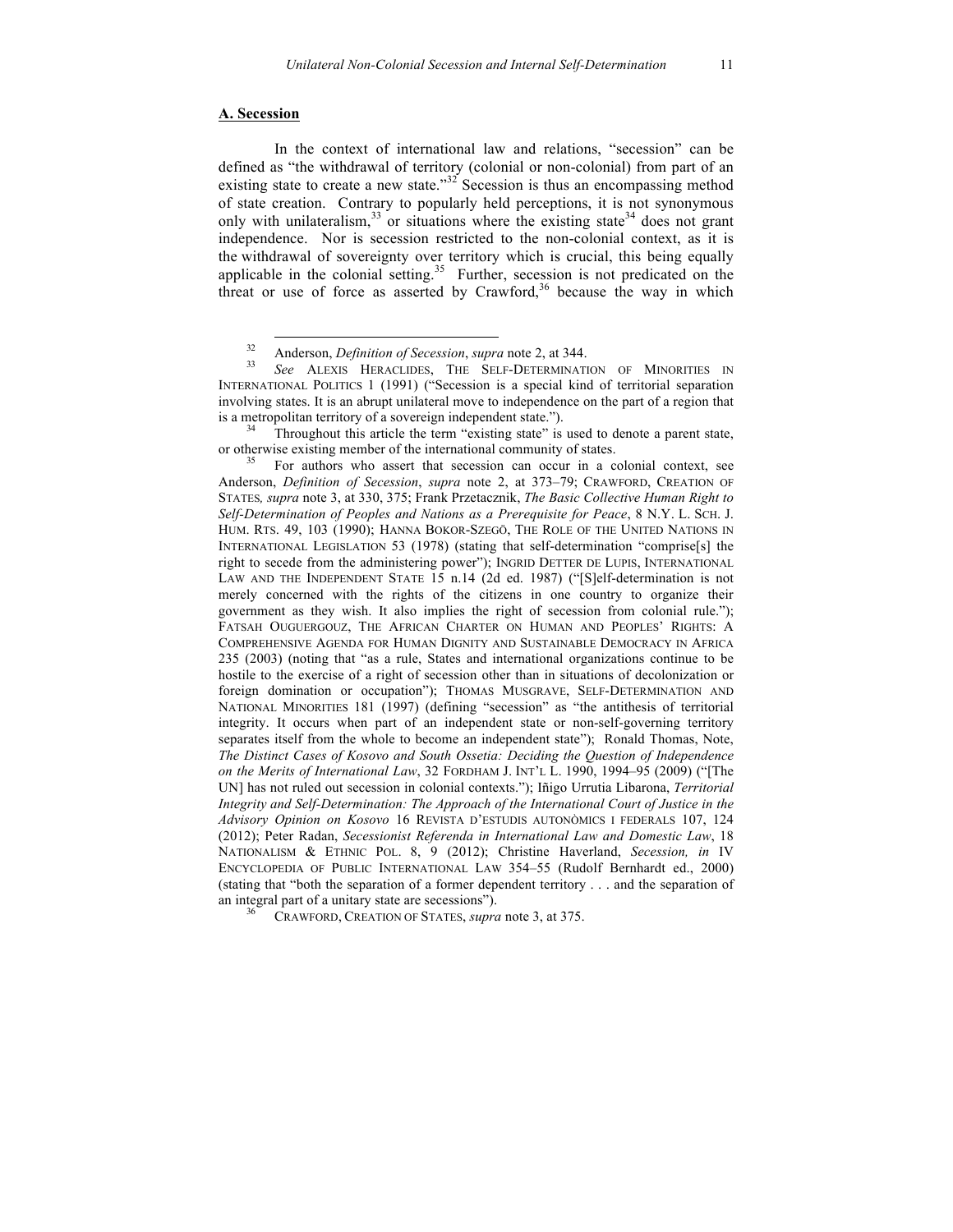secession occurs is unrelated to the outcome: the establishment of a new state.<sup>37</sup> Secession can occur entirely amicably (such as a constitutional or politicallynegotiated secession), or it can involve the use or threat of force (such as a civil war). The key element that ties all variants of secession together is an endogenously motivated withdrawal.<sup>38</sup> Secession, whatever its precise complexion, arises organically from within a defined territory which seeks to establish its own sovereignty independent of the existing state.

#### **B. UNC Secession in International Law**

A great deal has been written over whether there is a right to UNC secession in international law.<sup>39</sup> The agreed legal basis for such a right is the law of self-determination, as expressed in international treaties and customary instruments. Stated succinctly, the law of self-determination provides that peoples are entitled to "freely determine their political status and freely pursue their economic, social and cultural development."<sup>40</sup> This is not merely a rhetorical postulate: under appropriate conditions, the contemporary law of selfdetermination provides a right to UNC secession for peoples subject to consistent and egregious human rights violations by the existing state.

Self-determination thus attaches to "peoples." But how are such groups to be defined? Although there is no universally agreed upon definition, a survey of legal instruments reveals a reasonably certain core meaning. Firstly, peoples are not confined to the colonial context.<sup>41</sup> The law of self-determination can therefore take effect within a colonial and non-colonial setting. Second, there can

art 1(1); International Covenant on Civil and Political Rights, *supra* note 10, art 1(1); G.A. Res. 2200(XXI), *supra* note 10; G.A. Res. 61/295, *supra* note 10, art. 3. <sup>41</sup> This can be deduced from various international instruments. The UN Charter's

preamble begins with the phrase, "[w]e the peoples of the United Nations" and concludes by pledging the organization to the "economic and social advancement of all peoples." Article 1(2) continues that one of the UN's purposes is to "develop friendly relations among nations based on respect for the principle of equal rights and self-determination of peoples." International Covenant on Economic, Social and Cultural Rights, *supra* note 10, art. 1(1); International Covenant on Civil and Political Rights, *supra* note 10 (providing that "[a]ll peoples have the right to self-determination"). This is repeated, *mutatis mutandis*, in Principle 5 paragraph 1 of the Declaration on Principles of International Law Concerning Friendly Relations and Co-operation among States in accordance with the Charter of the United Nations. *See* G.A. Res. 2625 (XXV), *supra* note 11. *See also* G.A. Res. 61/295, *supra* note 10, art. 3 (providing that "[i]ndigenous peoples have the right to selfdetermination"). All of these instruments refer to peoples within sovereign states. Arguments suggesting that "peoples" are somehow restricted to the colonial context are therefore untenable.

<sup>37</sup> Anderson, *Definition of Secession*, *supra* note 2, at 345–70. <sup>38</sup> *Id.* at 345–46. <sup>39</sup> *See* Anderson, *A Post-Millennial Inquiry*, *supra* note 15, at 1221 n.172, 1227 n.182 (providing a general bibliography of important sources). <sup>40</sup> International Covenant on Economic, Social and Cultural Rights, *supra* note 10,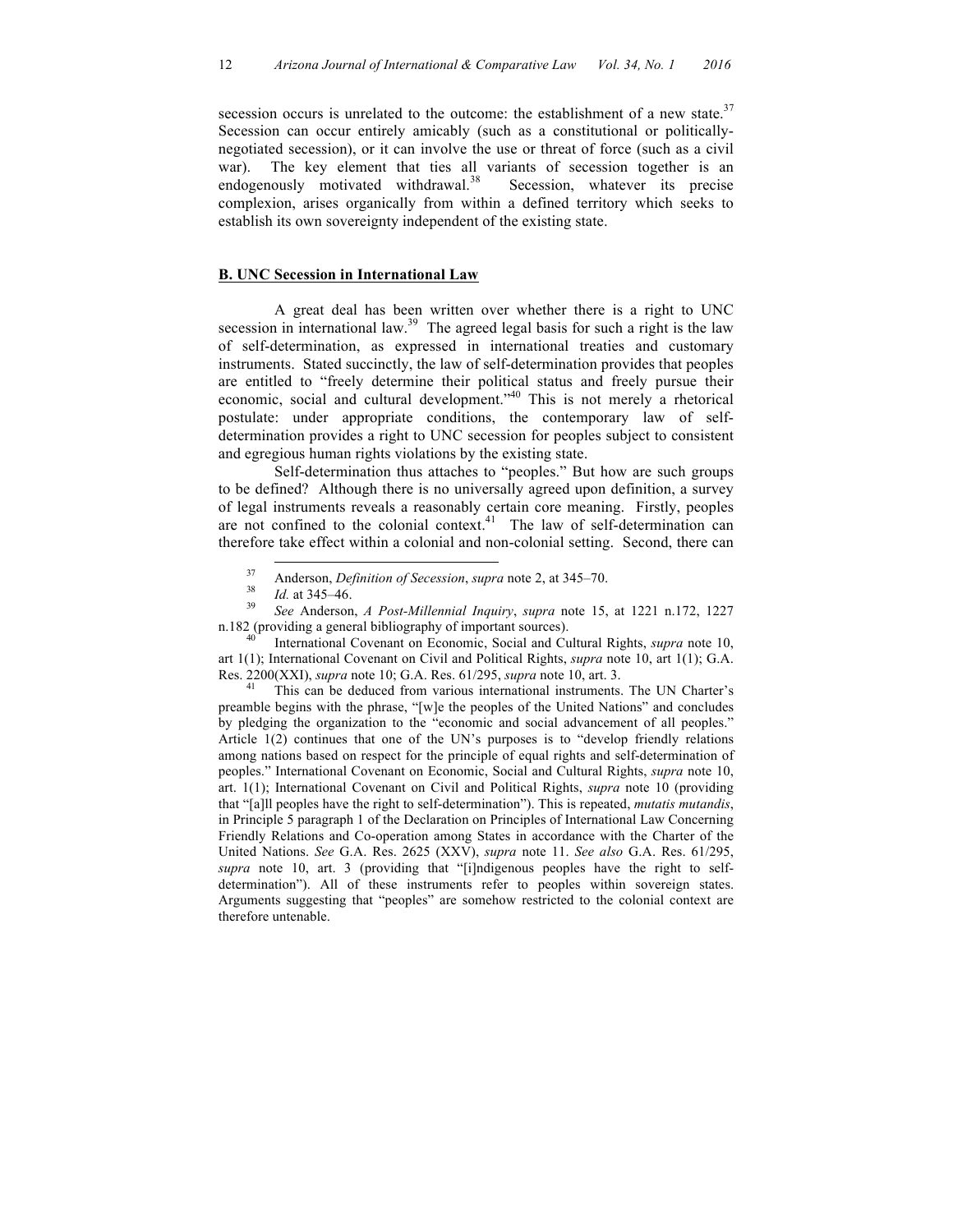be more than one people within a non-self-governing territory<sup>42</sup> or sovereign state.<sup>43</sup> Peoples are thus typically units which coalesce at a sub-state level. Third, peoples are units which possess nationalist overtones, although care should be taken not to construe this requirement too restrictively. As Nanda has rightly suggested, nationalist affiliation can be grounded just as much in psychological group identification as other more traditional hallmarks of nationalism such as group language and shared culture.<sup>44</sup>

Having reasonably delineated who the peoples are, it is next necessary to illuminate how such peoples might obtain a right to UNC secession. Although the law of self-determination is articulated in both treaty and customary instruments, only the latter provides any justification for a right to UNC secession in international law. The first customary instrument to articulate such a right—albeit guardedly—was the Declaration on Principles of International Law Concerning Friendly Relations and Co-operation among States in Accordance with the Charter of the United Nations<sup>45</sup> (Friendly Relations Declaration). After elaborating in Principle 5 paragraph 1 that "all peoples" have the right to self-determination, Principle 5 paragraph 7 continues:

> Nothing in the foregoing paragraphs shall be construed as authorizing or encouraging any action which would dismember or impair, totally or in part, the territorial integrity or political unity of sovereign and independent States conducting

*to Secede*, 13 CASE W. RES. J. INT'L L. 257, 276 (1981). 45 G.A. Res. 2625 (XXV), *supra* note 11.

 $42$  Articles 73(b) and 76(b) of the UN Charter (dealing with colonial and trust territories respectively) use the phrase "each territory and its peoples." This strongly indicates that more than one people can inhabit a non-self-governing territory. *See* RADAN, *supra* note 5, at 31.

<sup>43</sup> International Covenant on Economic, Social and Cultural Rights, *supra* note 10, art. 1(1); International Covenant on Civil and Political Rights, *supra* note 10 (providing that "[a]ll peoples have the right to self-determination"). This is repeated, *mutatis mutandis*, in Principle 5 paragraph 1 of the Declaration on Principles of International Law Concerning Friendly Relations and Co-operation among States in accordance with the Charter of the United Nations. *See* G.A. Res. 2625 (XXV), *supra* note 11. Article 2 of the United Nations Declaration on the Rights of Indigenous Peoples, *see* G.A. Res. 61/295, *supra* note 10, similarly confirms that self-determination applies to groups within sovereign states. Moreover, the Human Rights Committee in General Comment 12 has requested states to "describe the constitutional and political processes which in practice allow the exercise of [the] right [to self-determination]." This implies that more than one people can exist within a state. The UK, for example, when reporting to the Human Rights Committee has treated the Scottish, Welsh and Irish nations as separate peoples. *See* Robert McCorquodale, *Negotiating Sovereignty: The Practice of the United Kingdom in Regard to the Right of Self-Determination*, 66 BRIT. Y.B. INT'L L. 283, 294–98 (1995); Robert McCorquodale, *The Right to Self-Determination*, *in* THE INTERNATIONAL COVENANT ON CIVIL AND POLITICAL RIGHTS AND UNITED KINGDOM LAW 91, 98 (David Harris & Sarah Joseph eds., 1995) (discussing the various peoples within the UK); RADAN, *supra* note 5, at 48. 44 Ved P. Nanda, *Self-Determination Under International Law: Validity of Claims*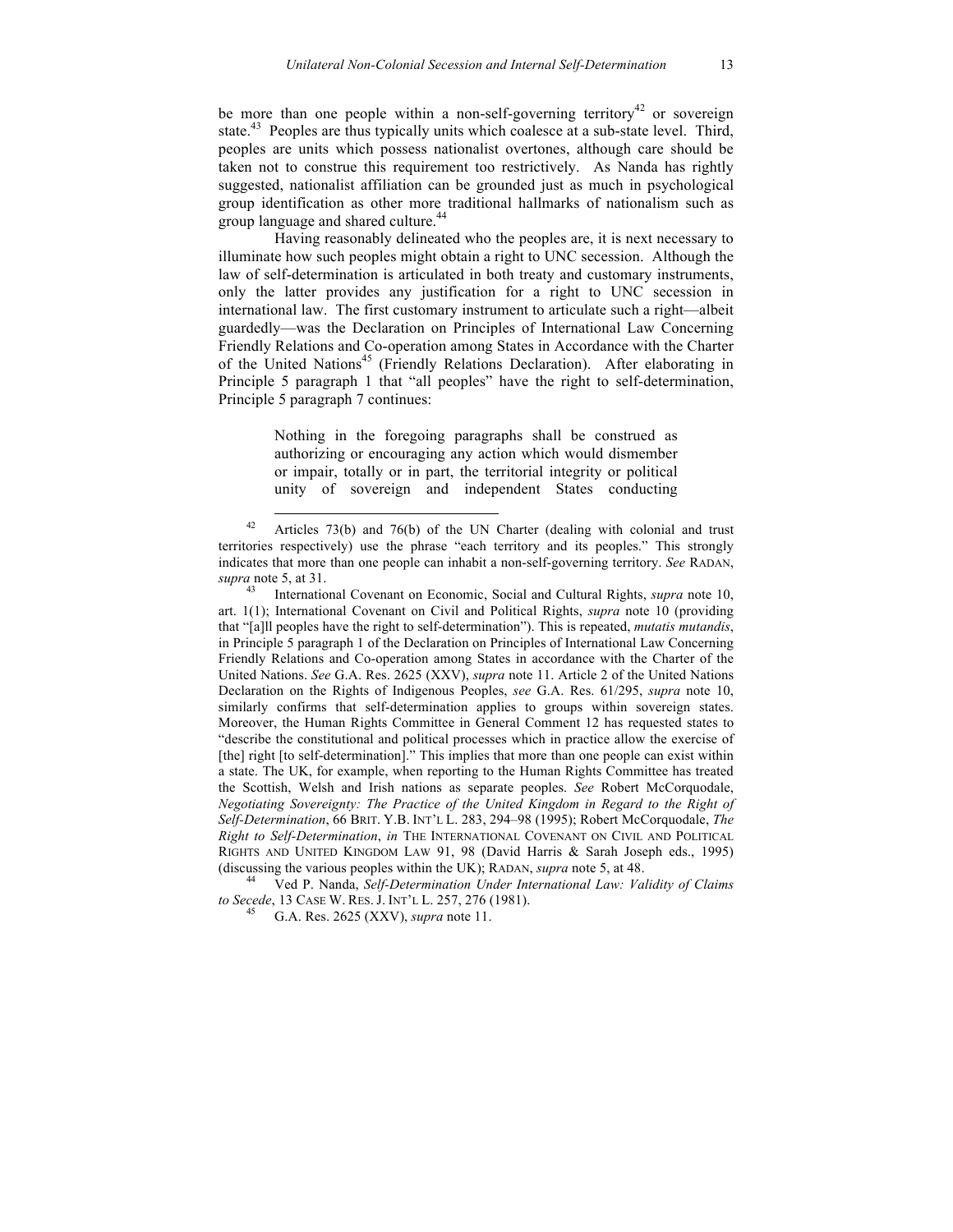themselves in compliance with the principle of equal rights and self-determination of peoples as described above and thus possessed of a government representing the whole people belonging to the territory without distinction as to race, creed or  $\text{colour.}^{46}$ 

This text is repeated, *mutatis mutandis*, in Article 1 paragraph 3 of the Declaration on the Occasion of the Fiftieth Anniversary of the United Nations<sup>47</sup> (Fiftieth Anniversary Declaration), which provides that the UN will, *inter alia*:

> Continue to reaffirm the right of self-determination of all peoples, taking into account the particular situation of peoples under colonial or other forms of alien domination or foreign occupation, and recognize the right of peoples to take legitimate action in accordance with the Charter of the United Nations to realize their inalienable right to self-determination. This shall not be construed as authorizing or encouraging any action that would dismember or impair, totally or in part, the territorial integrity or political unity of sovereign and independent States conducting themselves in compliance with the principle of equal rights and self-determination of peoples and *thus possessed of a Government representing the whole people belonging to the territory without distinction of any kind*. 48

<sup>46</sup> *Id*. Principle 5 ¶ 7.<br><sup>47</sup> G.A. Res. 50/6, *supra* note 11.<br><sup>48</sup> *Id.* art. 1, ¶ 3 (emphasis added). The text of Article 1 was substantially based on an earlier non-General Assembly document, The Vienna Declaration, article 2 of which states, "[1] *All peoples have the right of self-determination*. By virtue of that right they freely determine their political status, and freely pursue their economic, social and cultural development. [2] Taking into account the particular situation of peoples under *colonial or other forms of alien domination or foreign occupation*, the World Conference on Human Rights recognizes the right of peoples to take any legitimate action, in accordance with the Charter of the United Nations, to realize their inalienable right of self-determination. The World Conference on Human Rights considers the denial of the right of self-determination as a violation of human rights and underlines the importance of the effective realization of this right. [3] In accordance with the Declaration on Principles of International Law concerning Friendly Relations and Cooperation Among States in accordance with the Charter of the United Nations, this shall not be construed as authorizing or encouraging any action which would dismember or impair, totally or in part, the territorial integrity or political unity of sovereign and independent States conducting themselves in compliance with the principle of equal rights and self-determination of peoples and *thus possessed of a Government representing the whole people belonging to the territory without distinction of any kind*." *See* Vienna Declaration, *supra* note 27 (emphasis added).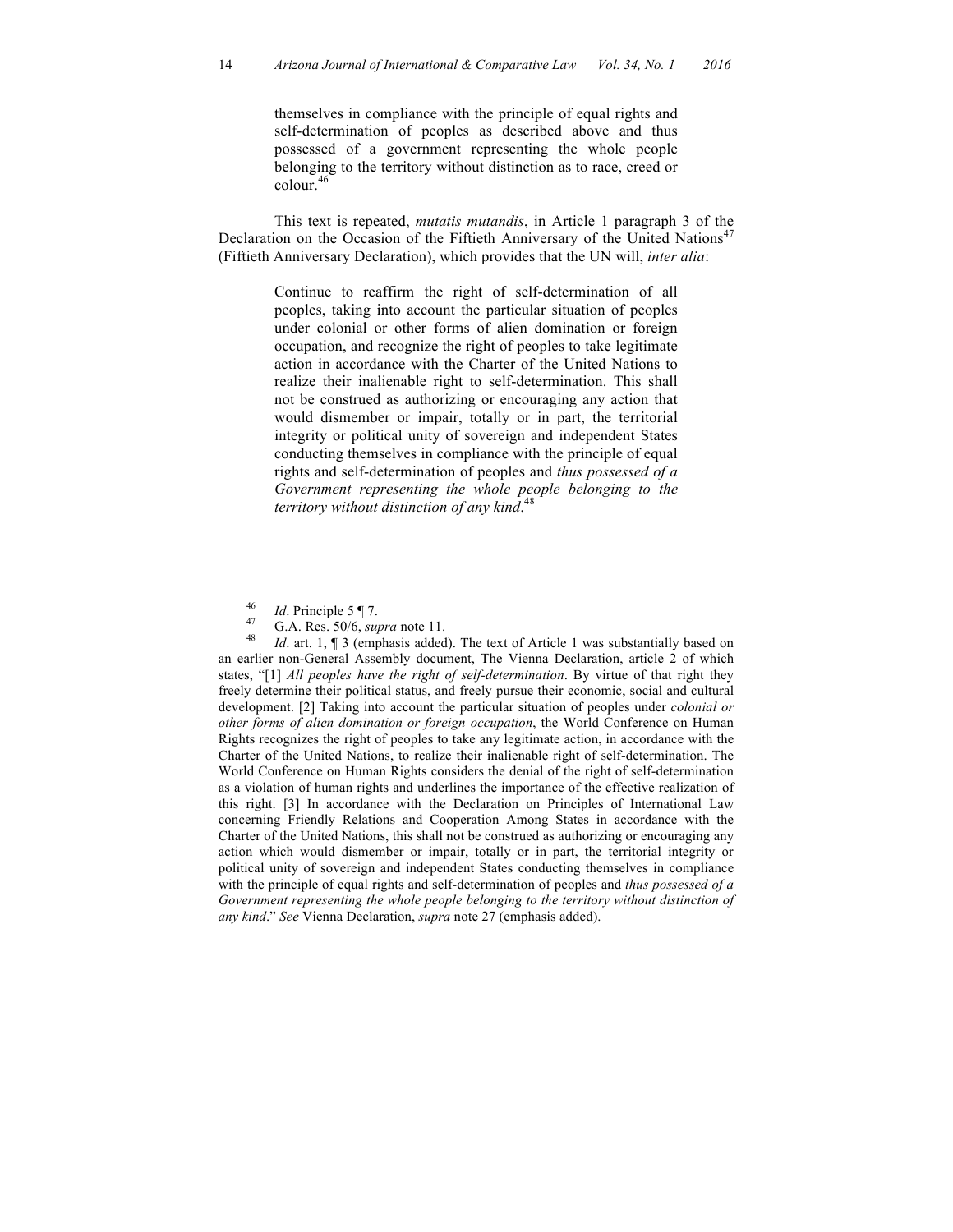Read together, both instruments provide an *a contrario* right for oppressed peoples to UNC secessionist self-determination. 49 This is because only those states that conduct themselves "in compliance with the principle of equal rights and self-determination of peoples" and that are "thus possessed of a Government representing the whole people belonging to the territory without distinction of any kind" are guaranteed their "territorial integrity or political unity." $50$ 

The articulation of a right to UNC secession in non-binding instruments, however, is insufficient to establish a rule of customary international law. This is because the requirement of *opinio juris* must also be satisfied. 51 In *Nicaragua v the United States of America*, the International Court of Justice (ICJ), with reference to the principle of non-intervention, enumerated a two-stage test for determining whether the requirement of *opinio juris* had been satisfied.<sup>52</sup> According to stage one:

> *[O]pinio juris* may, though with all due caution, be deduced from, *inter alia*, the attitude of the Parties and the attitude of States towards certain General Assembly resolutions, and particularly resolution 2625(XXV) entitled "Declaration on

 <sup>49</sup> Glen Anderson, *Unilateral Non-Colonial Secession in International Law and Declaratory General Assembly Resolutions: Textual Content and Legal Effects*, 41 DENV. J. INT'L L. & POL'Y, 345, 354–68, 370–71 (2013) [hereinafter Anderson, *General Assembly*] (providing an extended analysis of this declaration and its legal effects); Glen Anderson, *Unilateral Non-Colonial Secession and the Criteria for Statehood in International Law*, 41 BROOK. J. INT'L L. 1, 9–13, 97 (2015) [hereinafter Anderson, *Criteria for Statehood*]; Anderson, *A Post-Millennial Inquiry*, *supra* note 15, at 1215–30.<br><sup>50</sup> G.A. Res. 50/6, *supra* note 11, art. 1, ¶ 3 (emphasis added). *See also* Vienna

Declaration, *supra* note 27, art. I(2).<br><sup>51</sup> The Latin phrase *opinio juris* or its untruncated variant, *opinio juris sive* 

*necessitatis*, can be traced to the French scholar, François Gény, who sought to differentiate between legal custom and mere social usage. *See* ANTHONY D'AMATO, THE CONCEPT OF CUSTOM IN INTERNATIONAL LAW 47-49 (1971); Curtis A. Bradley, *Customary International Law Adjudication as Common Law Adjudication, in* CUSTOM'S FUTURE: INTERNATIONAL LAW IN A CHANGING WORLD 34, 43–44 (Curtis A. Bradley ed., 2016) ("A number of scholars have traced the *opinio juris* component to a French jurist, Francois Geny. In a treatise first published in 1899, entitled *Methode d'Interpretation et Sources en Droit Prive Positif* (*Method of Interpretation and Sources of Positive Private Law*), Geny attempted to distinguish between legally binding custom and mere social usage, and for the former he suggested that one look for 'a feeling among the persons who practice it that they act on [the] basis of an unexpressed rule which is binding for them as a rule of law.' Although Geny was writing about domestic private law, the subjective element of his formulation is similar to the *opinio juris* requirement under what is now the standard view of [customary international law]."); Hillary Charlesworth, *Customary International Law and the Nicaragua Case*, 11 AUSTL. Y.B. INT'L L. 1, 4 n.23 (1984–1987); Anderson, *General Assembly, supra* note 49, at 384.<br><sup>52</sup> Military and Paramilitary Activities in and Against Nicaragua (Nicar. v. U.S.),

Judgment, 1986 I.C.J. Rep. 14 (June 27).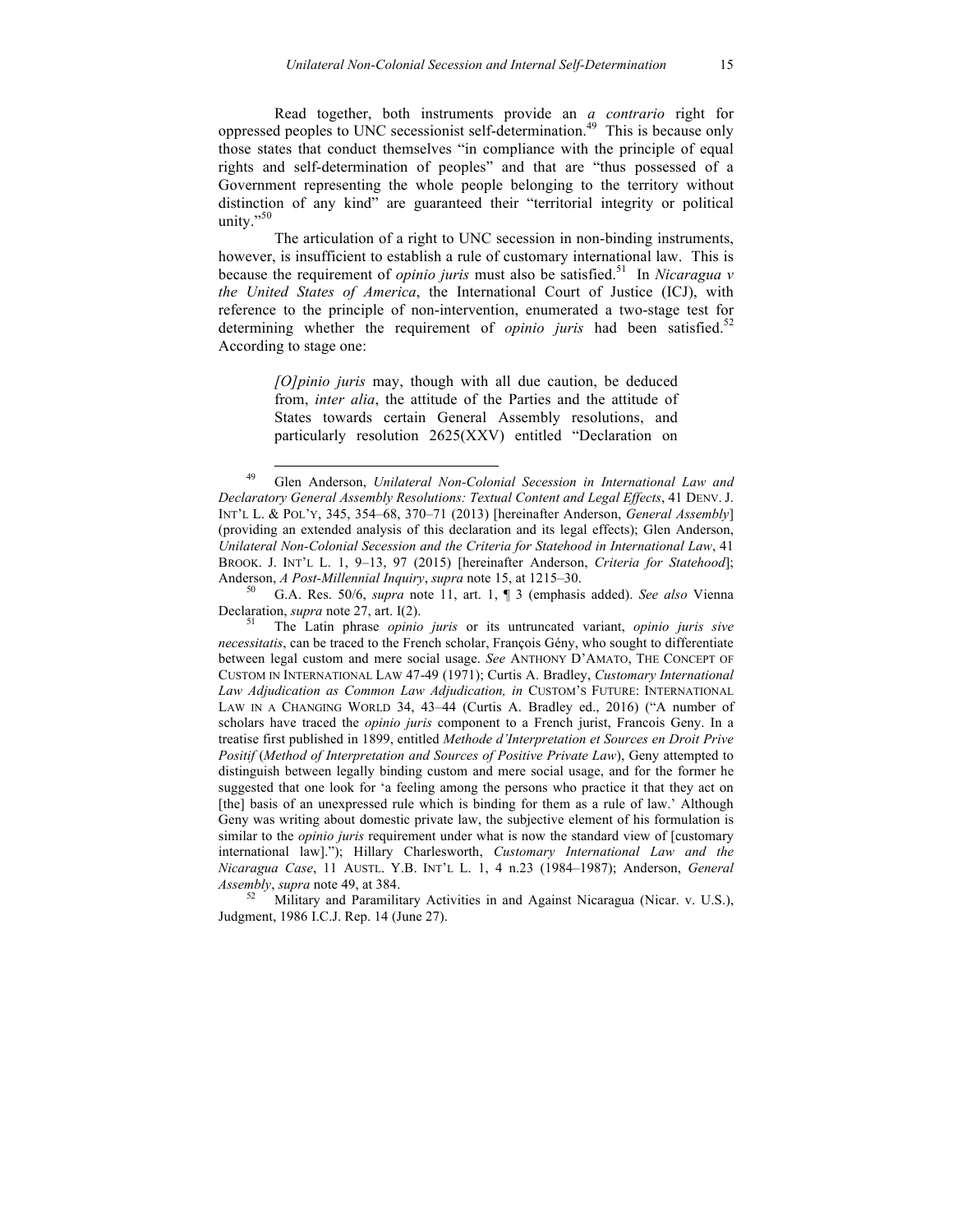Principles of International Law concerning Friendly Relations and Co-operation among States in accordance with the Charter of the United Nations." The effect of consent to the text of such resolutions cannot be understood as merely that of a "reiteration or elucidation" of the treaty commitment undertaken in the Charter. On the contrary, it may be understood as an acceptance of the validity of the rule or set of rules declared by the resolution by themselves.<sup>53</sup>

The Court later continued: "the adoption by States of this text [the Friendly Relations Declaration] affords an indication of their *opinio juris* as to customary international law on the question."<sup>54</sup>

Stage two of the test required concomitance between the textual articulation of a principle and state practice more broadly before a rule of customary law would crystallize: "[n]otwithstanding the multiplicity of declarations by States accepting the principle of non-intervention . . . is practice sufficiently in conformity with it for this to be a rule of customary international  $law?$ <sup>55</sup>

This new approach to *opinio juris* was interpreted as causing a shift in the parameters of customary law formation. Rather than the central question being whether there was a sufficient *corpus* of state practice underpinned by the requisite psychological belief that such practice was legally obligatory, instead, the textual articulation of legal principles was considered to *prima facie* create customary international law. This presumption could then only be displaced by other contradictory state practice. 56

in the *opinio juris* of States of the principle of non-intervention is backed by established and substantial practice." *Id.*  $\P$  202.<br><sup>56</sup> Oscar Schachter, *New Custom: Power, Opinio Juris and Contrary Practice*, *in* 

THEORY OF INTERNATIONAL LAW AT THE THRESHOLD OF THE 21ST CENTURY 531, 531–32

<sup>53</sup> *Id.* ¶ 188. <sup>54</sup> *Id.* ¶ 191. Franck has observed that "[t]he effect of this enlarged concept of the lawmaking force of General Assembly resolutions" is that it "may well . . . caution states to vote against 'aspirational' instruments if they do not intend to embrace them totally and at once, regardless of circumstance." Thomas M. Franck, *Some Observations on the ICJ's Procedural and Substantive Innovations*, 81 AM. J. INT'L L. 116, 119 (1987). Whilst Franck's observation is valid, as Judge M. Schwebel pointed out in a 1972 Hague lecture, the Friendly Relations Declaration was "adopted by acclamation and accepted by the General Assembly as declaratory of international law." Judge Stephen M. Schwebel, *Aggression, Intervention and Self-Defence in Modern International Law*, 136 RECUEIL DES COURS 411, 452 n.11 (1973). Schwebel holds the same opinion regarding the Definition of Aggression. *See id.* at 425. Supporting this view, Schachter remarks that "[m]ost States, including the United States, refer frequently to this resolution [the Friendly Relations Declaration] as an authoritative expression of the law of the Charter and related customary law." Oscar Schachter, Lecture, *Just War and Human Rights*, 1 PACE Y.B. INT'L L. 1, 8 (1989).<br> $\frac{55}{25}$  Nicar. v. U.S., 1986 I.C.J. at ¶ 205. Earlier the Court noted that "[t]he existence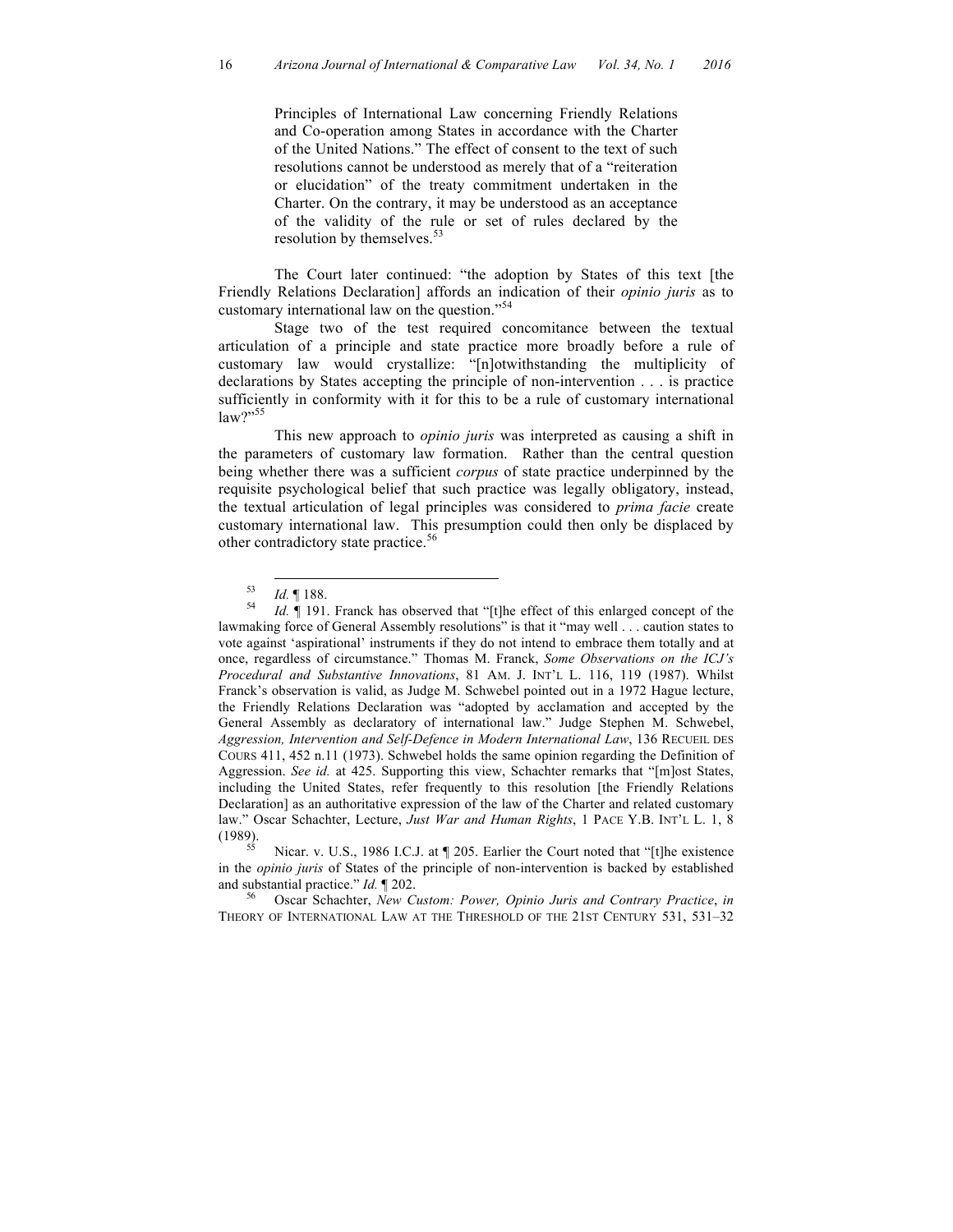In light of these observations, account must be made for the impact of state practice, particularly acts of recognition, *vis-à-vis* the crystallization of a customary law right to UNC secession. Although an exhaustive examination of state practice is beyond the remit of the present article, UNC secessionist case studies such as Bangladesh, Croatia, Kosovo, the Turkish Republic of Northern Cyprus (TRNC), Chechnya, Abkhazia, South Ossetia, and Transnistria collectively indicate that a high threshold of human rights abuses must be met before UNC secession can occur.<sup>57</sup> The high threshold can be explained as requiring human rights abuses *in extremis* (ethnic cleansing, mass killings or genocide) as opposed to *in moderato* (political, cultural, or racial discrimination).

The culmination of the foregoing discussion is that the textually articulated *a contrario* right to UNC secession for oppressed peoples in the Friendly Relations Declaration and Fiftieth Anniversary Declaration operates at a lower threshold than that required by state practice more broadly.<sup>58</sup> While the textually articulated right captures human rights abuses *in extremis* and *in moderato*, state practice indicates that only the former will justify a right to UNC secession.<sup>59</sup> The customary law right of peoples to UNC secessionist selfdetermination therefore requires human rights abuses *in extremis* by the existing state, however unsatisfactory this may be from a normative perspective. $60$ 

 $\overline{a}$ 

<sup>(</sup>Jerzy Makarczyk ed., 1996); P. P. Rijpkema, *Customary Law in the Nicaragua Case*, 20 NETH. Y.B. INT'L L. 91, 92–93 (1989).<br>
<sup>57</sup> Anderson, *Criteria for Statehood, supra* note 49, at 23–24.<br>
<sup>58</sup> *Id.* at 12.<br>
<sup>59</sup> *Id.* at 12–13.<br> *60 See* Anderson, *A Post Millennial Inquiry, supra* note 15, at 1241.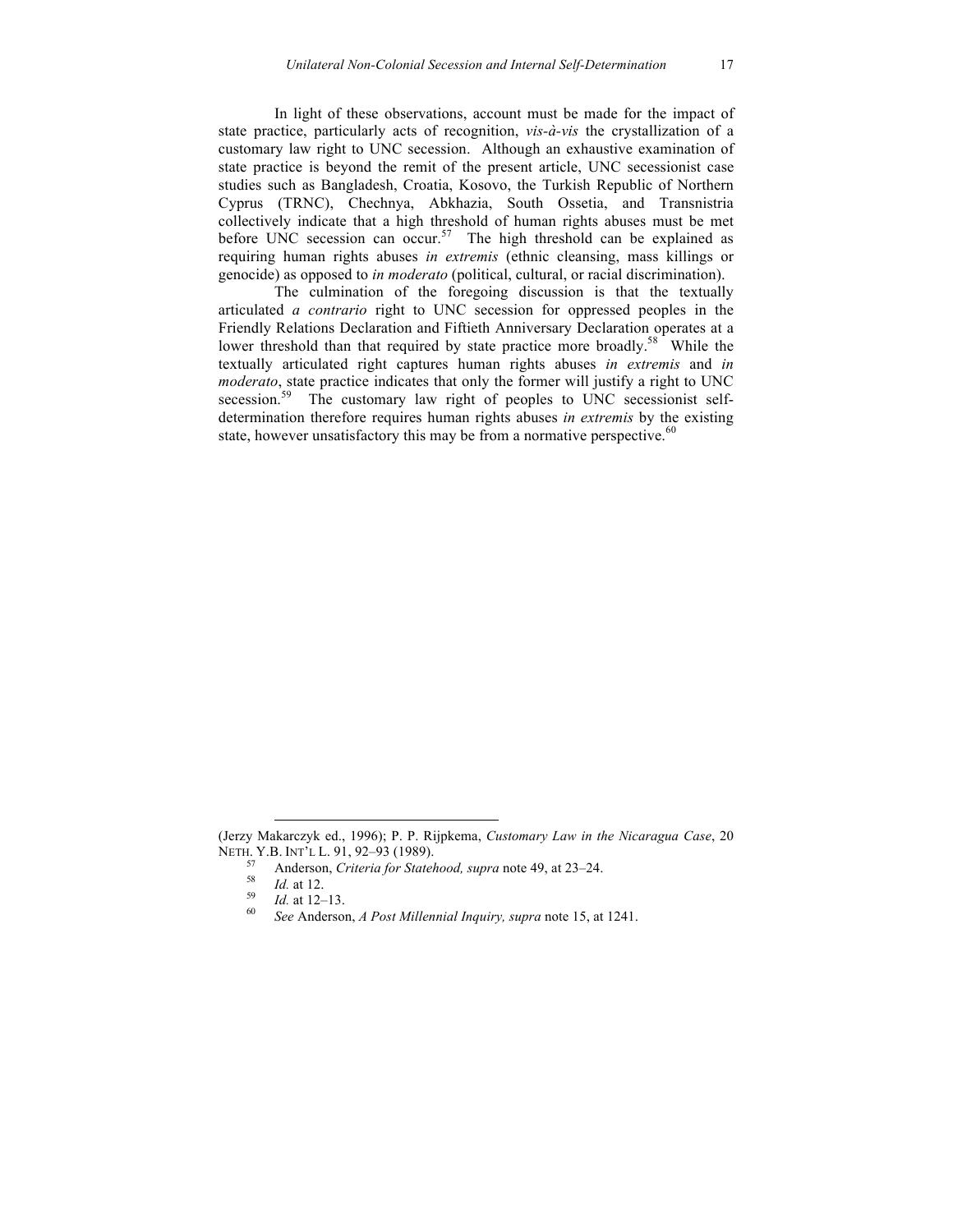### **C. Self-Determination as a Peremptory Norm**

Self-determination has been widely accepted as a peremptory norm of international law. 61 Jiménez de Aréchaga, a former President of the ICJ, has defined peremptory norms as:

 61 *See* ALEXANDER ORAKHELASHVILI, PEREMPTORY NORMS IN INTERNATIONAL LAW 51 (2008) ("The right of peoples to self-determination is undoubtedly part of *jus cogens* because of its fundamental importance, even if it peremptory character is sometimes disputed."); ANTONIO CASSESE, SELF-DETERMINATION OF PEOPLES: A LEGAL REAPPRAISAL 171–72 (1995) [hereinafter CASSESE, SELF-DETERMINATION]; Hector Gros-Espiell, *Self-Determination and Jus Cogens*, *in* UN LAW, FUNDAMENTAL RIGHTS: TWO TOPICS IN INTERNATIONAL LAW 167, 167 (Antonio Cassese ed., 1979) ("[S]elf-determination constitutes a peremptory norm of international law."); Shana Tabak, *Aspiring States*, 64 BUFF. L. REV. 499, 525 (2016) ("[T]here exists general agreement that the right of peoples to self-determination is a norm of *jus cogens*."); Vladyslav Lanovoy, *Self-Determination in International Law: A Democratic Phenomenon or an Abuse of Right?*, 4 CAMBRIDGE J. INT'L & COMP. L. 388, 390 (2015) ("Self-determination has been recognised as an *erga omnes* right and even as a peremptory (*jus cogens*) norm."); Justin A. Evison, *Migs and Monks in Crimea: Russia Flexes Cultural and Military Muscles, Revealing Dire Need for Balance of Uti Possidetis and Internationally Recognized Self-Determination*, 220 MIL. L. REV. 90, 98 (2014) ("[T]he right of self-determination can be considered *jus cogens*."); Ulf Linderfalk, *The Source of* Jus Cogens *Obligations—How Legal Positivism Copes with Peremptory International Law*, 82 NORDIC J. INT'L L. 369, 373–74 (2013); Jure Vidmar, *International Legal Responses to Kosovo's Declaration of Independence*, 42 VAND. J. TRANSNAT'L L. 779, 807 (2009); Christian Leathley, *Gibraltar's Quest for Self-Determination: A Critique of Gibraltar's New Constitution*, 9 OR. REV. INT'L L. 153, 177 (2007) ("As a norm of *jus cogens* the right to self-determination has a status higher than any other in international law."); Alan Berman, *The Noumea Accords: Emancipation or Colonial Harness?*, 36 TEX. INT'L L. J. 277, 278 (2001); Manuel Rodriguez-Orellana, *Human Rights Talk… and Self-Determination, Too*, 73 NOTRE DAME L. REV. 1391, 1406 (1998) ("[T]he development of self-determination law has become part of *jus cogens*."); Halim Moris, *Self-Determination: An Affirmative Right or Mere Rhetoric?*, 4 ILSA J. INT'L & COMP. L. 201, 204 (1997) ("Today, the right to self-determination is considered jus cogens, and a part of customary international law that imposes binding obligations on all nation states."); Louis René Beres, *Self-Determination, International Law and Survival on Planet Earth*, 11 ARIZ. J. INT'L & COMP. L. 1, 1 n.2 (1994); Sam Blay, *Self-Determination: A Reassessment in the Post-Communist Era*, 22 DENV. J. INT'L L. & POL'Y 275 (1994) ("[S]elf-determination has emerged as an operative legal right in international law and has arguably acquired the status of *jus cogens*."); Katherine Doehring, *Self-Determination*, *in* THE CHARTER OF THE UNITED NATIONS: A COMMENTARY 70 (Bruno Simma ed., 1994) ("The right of self-determination is overwhelmingly characterized as forming part of the peremptory norms of international law."); James Anaya, *A Contemporary Definition of the International Norm of Self-Determination*, 3 TRANSNAT'L L. & CONTEMP. PROBS. 131, 132 (1993) ("[I]t is frequently held that self-determination is a generally applicable norm of the highest order within the international system."); C. Parker & L. Neylon, *Jus Cogens: Compelling the Law of Human Rights*, 12 HASTINGS INT'L & COMP. L. REV. 411, 441 (1989) ("The right to self-determination . . . is a *jus cogens* norm."); Felix Ermacora, *Protection of Minorities before the United Nations*, 182 RECUEIL DES COURS 247, 325 (1983); H. Gros Espiell, *Self-Determination and Jus Cogens, in* UN LAW/FUNDAMENTAL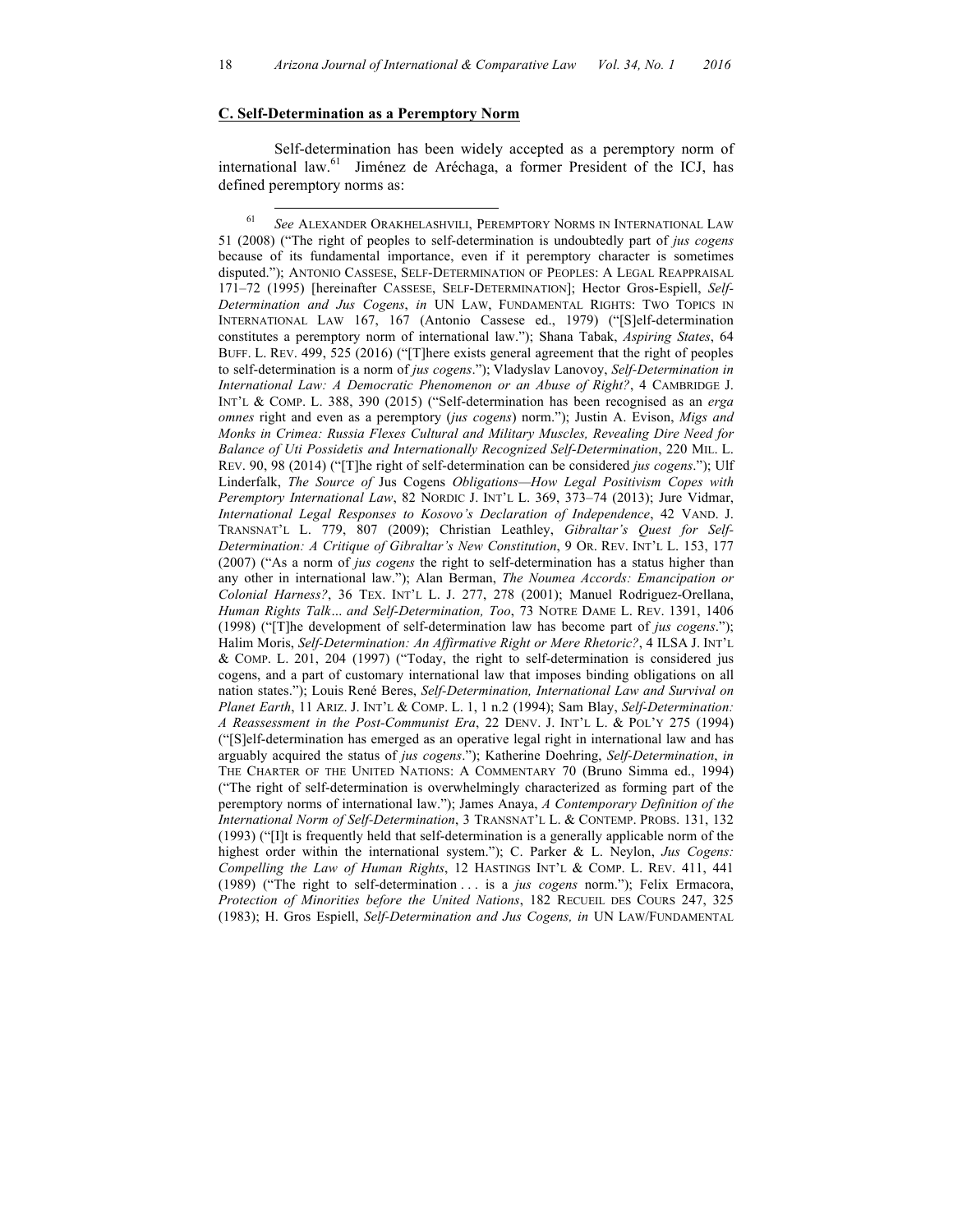[C]ertain principles which safeguard values of vital importance for humanity and correspond to fundamental moral principles: these principles are of concern to all States and "protect interests which are not limited to a particular State or group of States, but belong to the community as a whole" . . . . The observance of these principles, firmly rooted in the legal conviction of the community of States, is required from all members of the community and their violation by any State is resented by all.<sup>62</sup>

The designation of self-determination as a peremptory norm opens the way for two important consequences: (1) that a UNC secessionist entity created *contrary* to the law of self-determination will be without statehood; and (2) that third states will be placed under a legal obligation of non-recognition with respect to such an entity.

The first of these consequences flows from the fact that there have been a variety of entities that have satisfied the traditional criteria for statehood (as laid down in Article 1 of the 1933 Montevideo Convention on the Rights and Duties of

 $\overline{a}$ 

RIGHTS: TWO TOPICS IN INTERNATIONAL LAW 167–73 (A. Cassese ed., 1979); Henry J. Richardson, *Self-Determination, International Law and the South African Bantustan Policy*, 17 COLUM. J. TRANSNAT'L L. 185, 190 (1978) ("The self-determination of peoples has evolved into a principle of international *jus cogens*."). *See also* Barcelona Traction, Light and Power Company, Limited, (Belgium v. Spain), Judgment, 1970 I.C.J. Rep. 304 (Feb. 5) (separate opinion of Ammoun, J.) (describing the right of self-determination as an "imperative [rule] of law"). For scholars who argue against self-determination's peremptory status, see JAMES SUMMERS, PEOPLES AND INTERNATIONAL LAW 84 (2nd ed., 2014) [hereinafter SUMMERS, PEOPLES] ("[S]elf-determination [is] problematic as a peremptory norm."); MICHLA POMERANCE, SELF-DETERMINATION IN LAW AND PRACTICE: THE NEW DOCTRINE OF THE UNITED NATIONS 70 (1982) ("[I]f 'self-determination' is not really *jus*—or only very questionably so—it is difficult to see how it could be presumed to be *jus cogens*."); James Summers, *The Status of Self-Determination in International Law: A Question of Legal Significance or Political Importance?*, 14 FINNISH Y.B. INT'L L. 271, 287 (2003) ("[A]lthough self-determination proposes that legal obligations which run counter to it are invalid, the idea that this can be explained by *jus cogens* is contradicted by the available evidence."); Mark D. Weisbrud, *The Emptiness of Jus Cogens, as Illustrated by the War in Bosnia-Herzegovina*, 17 MICH. J. INT'L L. 1, 23–24 (1995); Hurst Hannum, *Rethinking Self-Determination*, 34 VA. J. INT'L L. 1, 31 (1994) ("[I]t is debatable whether the right of self-determination is *jus cogens*.").<br><sup>62</sup> Eduardo Jiménez de Aréchaga, *International Law in the Past Third of a Century*,

<sup>159</sup> RECUEIL DES COURS 1, 64–65 (1978). *See also* LAURI HANNIKAINEN, PEREMPTORY NORMS (JUS COGENS) IN INTERNATIONAL LAW: HISTORICAL DEVELOPMENT, CRITERIA, PRESENT STATUS 3 (1988) (providing a similar and equally authoritative definition based upon Article 53 of the Vienna Convention on the Law of Treaties); ORAKHELASHVILI, *supra* note 61, at 46–49; Alan Brunder, *The Domestic Enforcement of International Covenants on Human Rights: A Theoretical Framework*, 35 U. TORONTO L.J. 219, 249–50 (1985).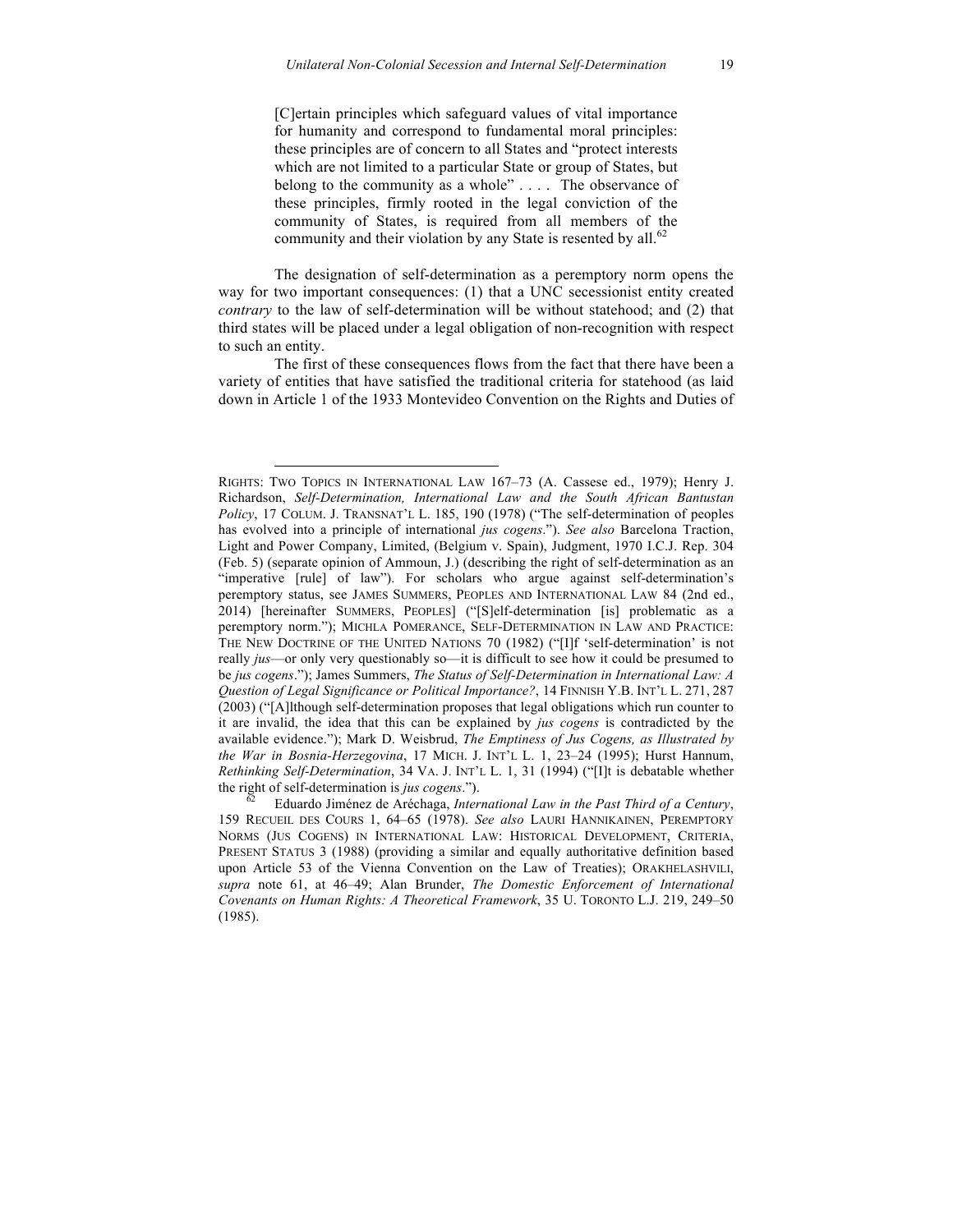States) $^{63}$  but which have nonetheless been denied statehood by the international community. The Turkish Republic of Northern Cyprus (TRNC) and Transnistria are prime examples. 64 In both these instances, international fora refused to accord the title of "state" to these entities. 65 Given the widespread acceptance of the declaratory recognition theory,<sup>66</sup> this outcome can only be explained by the operation of peremptory norms, particularly, the right of peoples to selfdetermination and the prohibition on the illegal use of force. The TRNC and Transnistria violated both of these interconnected peremptory norms during their formative processes.<sup>67</sup> Neither entity was established pursuant to the right of peoples to self-determination, and both entities enjoyed the direct military intervention of third states—Turkey and the Russian Federation respectively—in order to effect ostensible independence.<sup>68</sup> Due to these peremptory breaches, the TRNC and Transnistria failed to attain statehood.<sup>69</sup>

The second consequence of self-determination's peremptory status—the legal obligation of non-recognition for territorial entities created in violation of peremptory norms—can be traced to the ICJ's *Namibia Advisory Opinion.* <sup>70</sup>The

other states." These criteria antedated the adoption of the Montevideo Convention. <sup>64</sup> Inversely, certain states born of self-determination possessing an ineffective government have been granted statehood. Raič has termed this phenomenon the "compensatory force principle." *See* DAVID RAIČ, STATEHOOD AND THE LAW OF SELF-DETERMINATION 104, 364 (2002); Anderson, *Criteria for Statehood*, *supra* note 49, at 22– 43, 97 (discussing the compensatory force principle in the colonial and non-colonial contexts). <sup>65</sup> With respect to the TRNC, for instance, Security Council Resolution 550, 11

May 1984 referred to "the Turkish Cypriot leadership" and "the purported State of the Turkish Republic of Northern Cyprus". *See* RAIČ, *supra* note 64, at 156 n.298; Anderson, *Criteria for Statehood, supra* note 49, at 74 n.273.<br><sup>66</sup> TI-CHIANG CHEN, THE INTERNATIONAL LAW OF RECOGNITION: WITH REFERENCE

TO PRACTICE IN GREAT BRITAIN AND THE UNITED STATES 14 (1951); CRAWFORD, CREATION OF STATES, *supra* note 3, at 22–23; ANTONIO CASSESE, INTERNATIONAL LAW 73–75 (2d ed.

Anderson, *Criteria for Statehood*, *supra* note 49, at 71-75, 84-87; Glen Anderson, *Unilateral Non-Colonial Secession and the Use of Force: Effect on Claims to*  Statehood in International Law, 28 CONN. J. INT'L L. 197, 235–37 (2013).<br><sup>68</sup> Anderson, *Criteria for Statehood*, *supra* note 49, at 71–75, 84–87.<br><sup>69</sup> Id. at 90. The examples of the TRNC and Transnistria can be contrast

Bangladesh. *See id*. at 31–33, 74–75, 98.<br><sup>70</sup> Legal Consequences for States of the Continued Presence of South Africa in

Namibia (South West Africa) Notwithstanding Security Council Resolution 276, Advisory Opinion, 1971 I.C.J. Rep. 16, 18 (June 21) [hereinafter Namibia Advisory Opinion]. The obligation of non-recognition arguably arose earlier (although not within the specifically articulated orbit of "peremptory norms") with respect to Japan's illegal seizure of Chinese Manchuria during late 1931 and subsequent purported establishment of Manchukuo. *See* Anderson, *Criteria for Statehood, supra* note 49, at 91–92.

 $63$  Montevideo Convention on the Rights and Duties of States art. 1, Dec. 26, 1933, 165 L.N.T.S. 19, 49 Stat. 3097. Article 1 provides that "[t]he state as a person of international law should possess the following qualifications: (a) a permanent population; (b) a defined territory; (c) government; and (d) capacity to enter into relations with the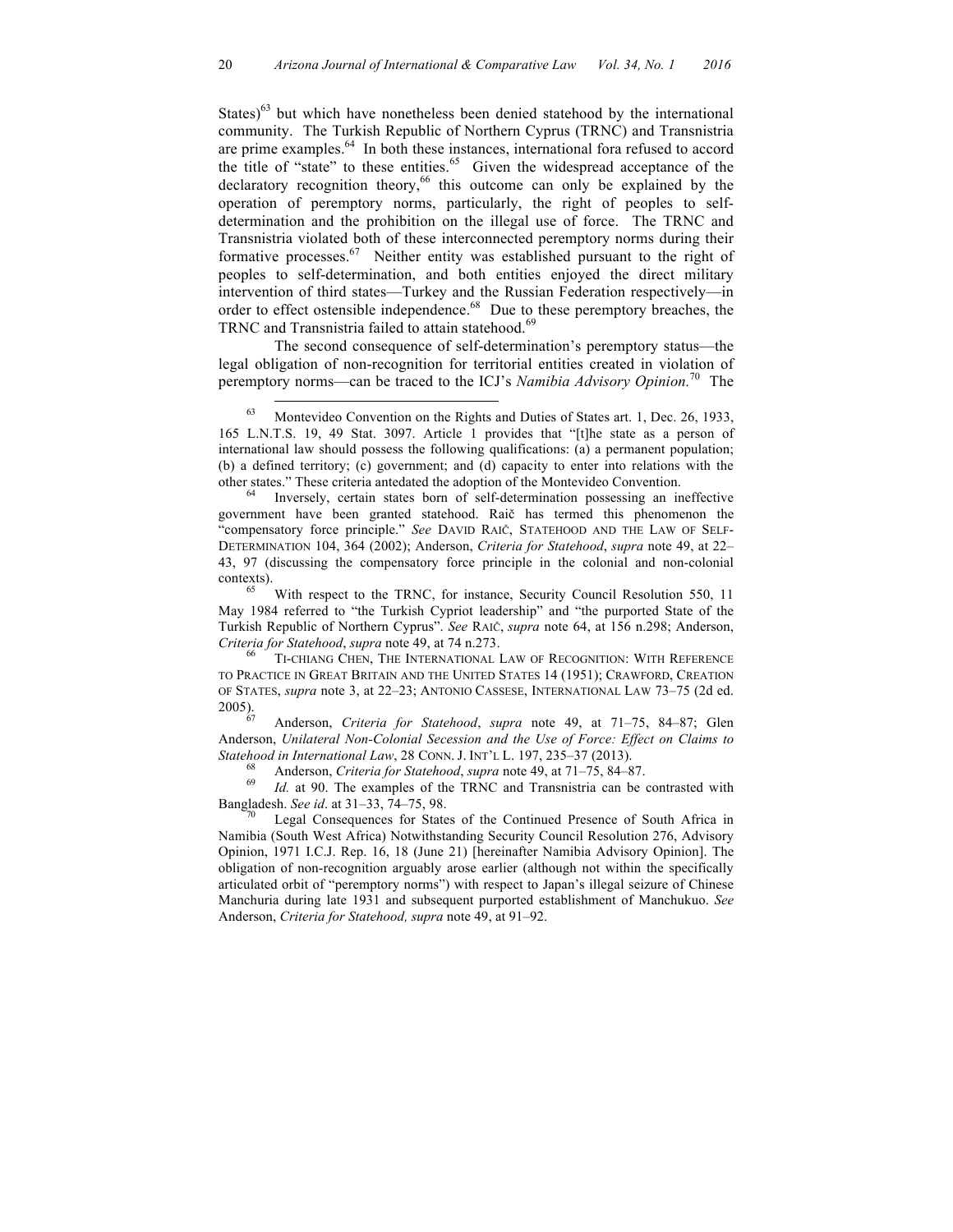background to the opinion lay in Pretoria's refusal to resurrect Namibia's "C" mandate which had fallen into desuetude with the demise of the League of Nations. Subsequent attempts by the UN to revive Namibia's non-self-governing status were rejected by Pretoria, which argued that it possessed an unfettered right to the former German colony. In 1966, the UN General Assembly adopted Resolution 2145 which declared in Article 2 that "[Namibia] is a territory having international status and that it shall maintain this status until it achieves independence."<sup>71</sup> Article 3 of the same resolution stated that, "South Africa has failed to fulfil its obligations in respect of the administration of the Mandated Territory and to ensure the moral and material well-being and security of the indigenous inhabitants of [Namibia], and has, in fact, disavowed the Mandate.<sup> $72$ </sup> In 1970 Security Council Resolution 276 declared South Africa's continuing presence in Namibia illegal.73

Examining these events, the ICJ found that Pretoria's position was contrary to the law of self-determination and confirmed the Security Council's pronouncement of illegality.<sup>74</sup> Further, the ICJ held that UN member states were

> under obligation to recognize the illegality of South Africa's presence in Namibia and the invalidity of its acts on behalf of or concerning Namibia, and to refrain from any acts and in particular any dealings with the Government of South Africa implying recognition of the legality of, or lending support or assistance to, such presence and administration.<sup>75</sup>

The contours of the obligation of non-recognition were found to extend to all situations where the South African government purported to act on behalf of or in relation to Namibia.<sup>76</sup> More specifically, the obligation extended to refrain from bilateral treaties entered into by Pretoria on Namibia's behalf which involved intergovernmental cooperation.<sup>77</sup> The Court further specified that there should be abstention from diplomatic and consular activity in Namibia and from "economic and other forms of relationship or dealings with South Africa on behalf of or concerning Namibia which entrenched its authority over the Territory."<sup>78</sup>

Importantly, however, the legal obligation of non-recognition did not extend to multilateral treaties of a "humanitarian character," as to do so may

<sup>71</sup> G. A. Res. 2145 (XXI) (Oct. 27, 1966). <sup>72</sup> *Id.* <sup>73</sup> S.C. Res. 276, ¶ 2 (Jan. 30, 1970). <sup>74</sup> Namibia Advisory Opinion, 1971 I.C.J. Rep. 16, ¶ 121. *See* generally RAIČ, *supra* note 64, at 160; CRAWFORD, CREATION OF STATES, *supra* note 3, at 163. <sup>75</sup> Namibia Advisory Opinion, 1971 I.C.J. Rep. 16, ¶ 133. *See generally* RAIČ,

*supra* note 64, at 160.<br><sup>76</sup> Namibia Advisory Opinion, 1971 I.C.J. Rep. 16, ¶ 122.

<sup>76</sup> Namibia Advisory Opinion, 1971 I.C.J. Rep. 16, ¶ 122. <sup>77</sup> *Id*.; CRAWFORD, CREATION OF STATES, *supra* note 3, at 164; Anderson, *Criteria for Statehood, supra* note 49, at 94.<br><sup>78</sup> Namibia Advisory Opinion, 1971 I.C.J. Rep. 16, ¶ 124. CRAWFORD, CREATION OF

STATES, *supra* note 3, at 164–65.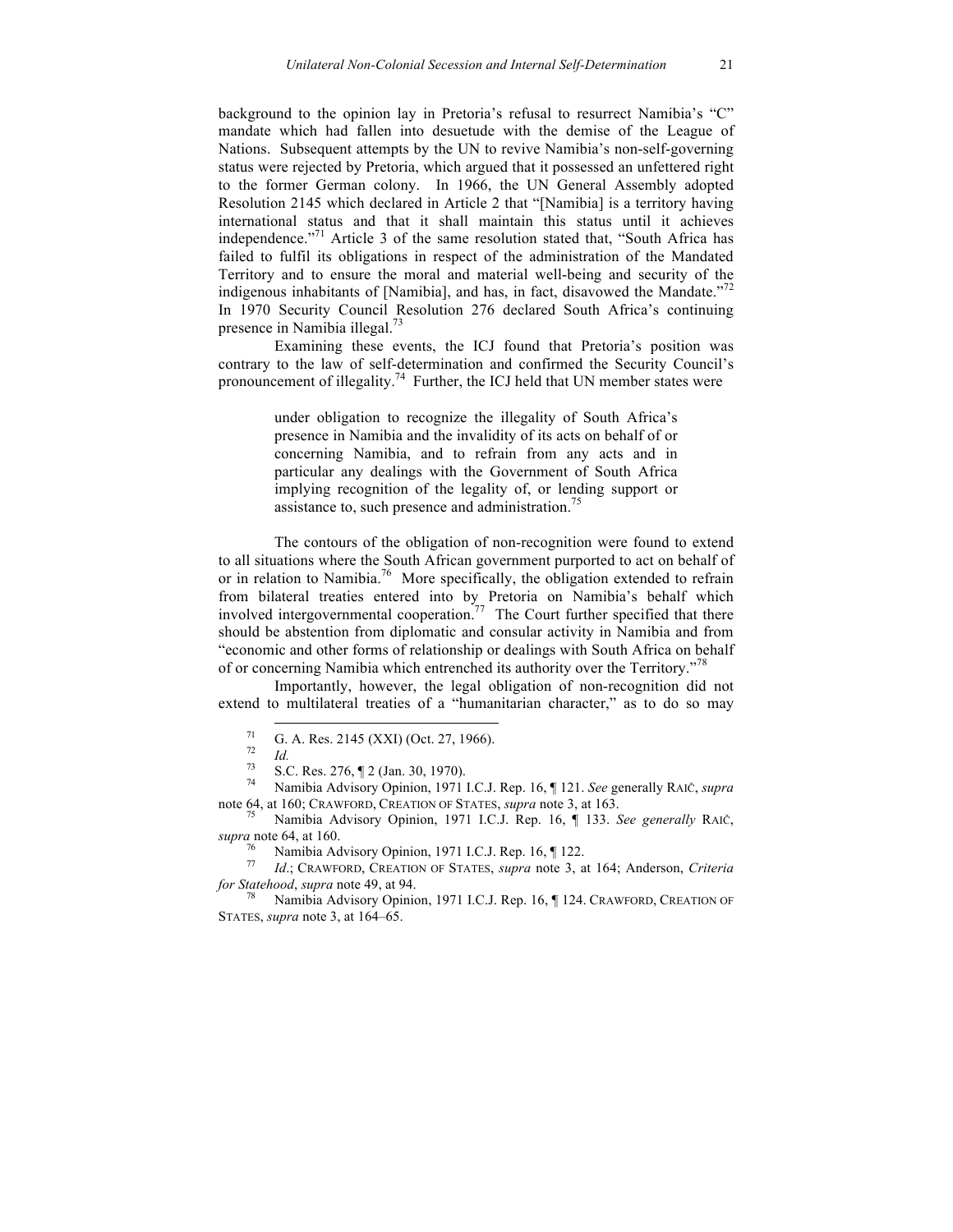"adversely affect the people of Namibia."<sup>79</sup> Nor could the obligation of nonrecognition be said to affect private treaty matters such as "the registration of births deaths and marriages.<sup>80</sup> The obligation of non-recognition was therefore subject to certain limits born of concern for the Namibian people's welfare.<sup>81</sup>

The obligation of non-recognition in circumstances where selfdetermination has been contravened has been confirmed by subsequent ICJ cases, such as *Case Concerning East Timor (Portugal v. Australia)*<sup>82</sup> and *Legal Consequences of the Construction of a Wall in the Occupied Palestinian Territory (Advisory Opinion).* <sup>83</sup>More recently, these cases have been complimented by the International Law Commission's Articles on Responsibility of States for Internationally Wrongful Acts 2001, which confirm the legal obligation of nonrecognition for territorial entities that have breached peremptory norms during their formative process. 84

79 Namibia Advisory Opinion, 1971 I.C.J. Rep. 16, ¶ 122.<br><sup>80</sup> *Id*. ¶ 125<br>*Id*. That the obligation of non-recognition does not extend to multilateral treaties of a humanitarian character has been affirmed by the European Court of Human Rights: "The Court confines itself to the above conclusion and does not consider it desirable, let alone necessary, in the present context to elaborate a general theory concerning the lawfulness of legislative and administrative acts of the TRNC. It notes, however, that international law recognizes the legitimacy of certain legal arrangements and transactions in such a situation, for instance as regards the registration of births, deaths, and marriages, 'the effects of which can be ignored only to the detriment of the inhabitants of the Territory.'" *See* Loizidou v. Turkey, App. No. 1531/89, 50 Eur. Ct. H.R. 1, ¶ 45 (1996) (quoting Namibia Advisory Opinion, 1971 I.C.J. Rep. 16, ¶ 125).<br><sup>82</sup> Case Concerning East Timor (Port. v. Austl.), Judgment, 1995 I.C.J. Rep. 90, ¶¶

31–32 (June 30); *See generally* CRAWFORD, CREATION OF STATES, *supra* note 3; Gerry J. Simpson, *Judging the East Timor Dispute: Self-Determination at the International Court of Justice*, 17 HASTINGS INT'L & COMP. L. REV. 323, 323–47 (1994); Christine M. Chinkin, *East Timor Moves into the World Court*, 4 EUR. J. INT'L L. 206, 206–22 (1993); Maria Clara Maffei, *The Case of East Timor before the International Court of Justice—Some Tentative Comments*, 4 EUR. J. INT'L L. 223, 223–38 (1993); Thomas D. Grant, *East Timor, The UN System, and Enforcing Non-Recognition in International Law*, 33 VAND. J. TRANSNAT'L L. 273, 273–310 (2000); André de Hoogh, *Australia and East Timor: Rights erga omnes, Complicity and Non-Recognition*, 6 AUSTL. INT'L L. J. 63, 63–90 (1999).<br><sup>83</sup> Legal Consequences of the Construction of a Wall in the Occupied Palestinian

Territory, Advisory Opinion, 2004 I.C.J. Rep. 136, 200 (July 9); CRAWFORD, CREATION OF STATES, *supra* note 3, at 172–73; Fr. Robert J. Araujo, *Implementation of the ICJ Advisory Opinion—The Legal Consequences of the Construction of a Wall in the Occupied*  Palestinian Territory: Fences [Do Not] Make Good Neighbors?, 22 BOS. U. INT'L L. J. 349, 349–98 (2004); Christine Gray, *The ICJ Advisory Opinion on Legal Consequences of the Construction of a Wall in the Occupied Palestinian Territory*, 63 CAMBRIDGE L.J. 527, 527–32 (2004).

G.A. Res. 56/83, Articles on Responsibility of States for Internationally Wrongful Acts (Dec. 12, 2001). In Chapter III, which deals with breaches of peremptory norms, Article 41(2) provides that "[n]o State shall recognize as lawful a situation created by a serious breach within the meaning of Article 40, nor render aid or assistance in maintaining that situation." For general commentary on Article 41(2), see James Crawford,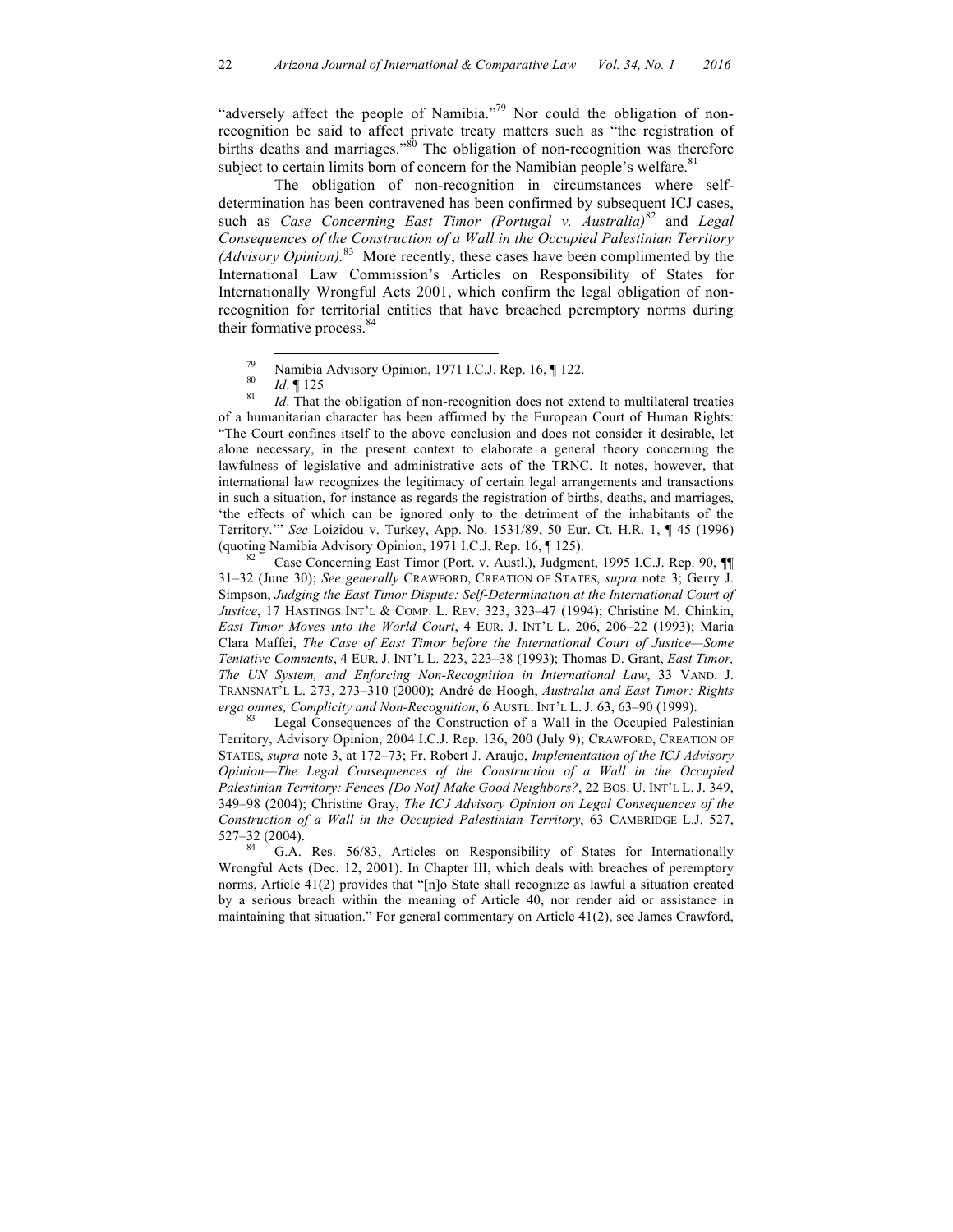Self-determination in the 21st century is thus more than a mere rhetorical or quasi-legal postulate; it is a far-reaching *legal* doctrine that can affect the crystallization and recognition of statehood.

#### **D. Internal Self-Determination**

Self-determination can be internal or external. The denial of a people's right to *internal* self-determination gives rise to the possibility of *external* selfdetermination, which in the post-millennial era equates with UNC secession. 85 Two interrelated applications of internal self-determination can be isolated: preceding and proceeding UNC secession.

## 1. Preceding UNC Secession

Among scholars who recognize the qualified right of peoples to UNC secession in international customary law, there is general agreement that a key precondition is discrimination or maltreatment of some kind. It has been argued above that, *de lege lata*, only a particular type of discrimination—sustained and systematic human rights abuses *in extremis*—will enliven a customary law right to UNC secessionist self-determination. 86 This provides an initial benchmark for construing the parameters of internal self-determination.

#### 2. Proceeding UNC Secession

 $\overline{a}$ 

There is almost no analysis in scholarly literature as to how internal selfdetermination is applied proceeding UNC secession. Is it possible that a UNC secessionist state must not simply avoid sustained and systematic human rights abuses *in extremis*, but must also institute democracy?<sup>87</sup> If so, this would create a double standard between existing states, many of which are undemocratic—even

Jacqueline Peel, & Simon Olleson, *The ILC's Articles on Responsibility for the Internationally Wrongful Acts: Completion of the Second Reading*, 12 EUR. J. INT'L L. 963, 978–79 (2001); The obligation of non-recognition has also been confirmed in the 2005 African Union Non-Aggression and Common Defence Pact, which in Article 4(c) requires that "States parties undertake not to recognize any territorial acquisition or special advantage, resulting from the use of aggression." African Union [AU] Non-Aggression and Common Defence Pact, art.  $4(c)$ .<br><sup>85</sup> In former times, external self-determination may have also typically included UC

secession for colonial territories. Decolonization is now a practically extinct process. *But see Non-Self-Governing Territories*, UNITED NATIONS, http://www.un.org/en/decoloniz ation/nonselfgovterritories.shtml (last visited Nov, 1, 2016) (provided by the Special

Committee on Decolonization). 86 *See also* Anderson, *Criteria for Statehood*, *supra* note 49, at 12–13; Anderson,

*GRAWFORD, CREATION OF STATES, <i>supra* note 3, at 150, 153–54.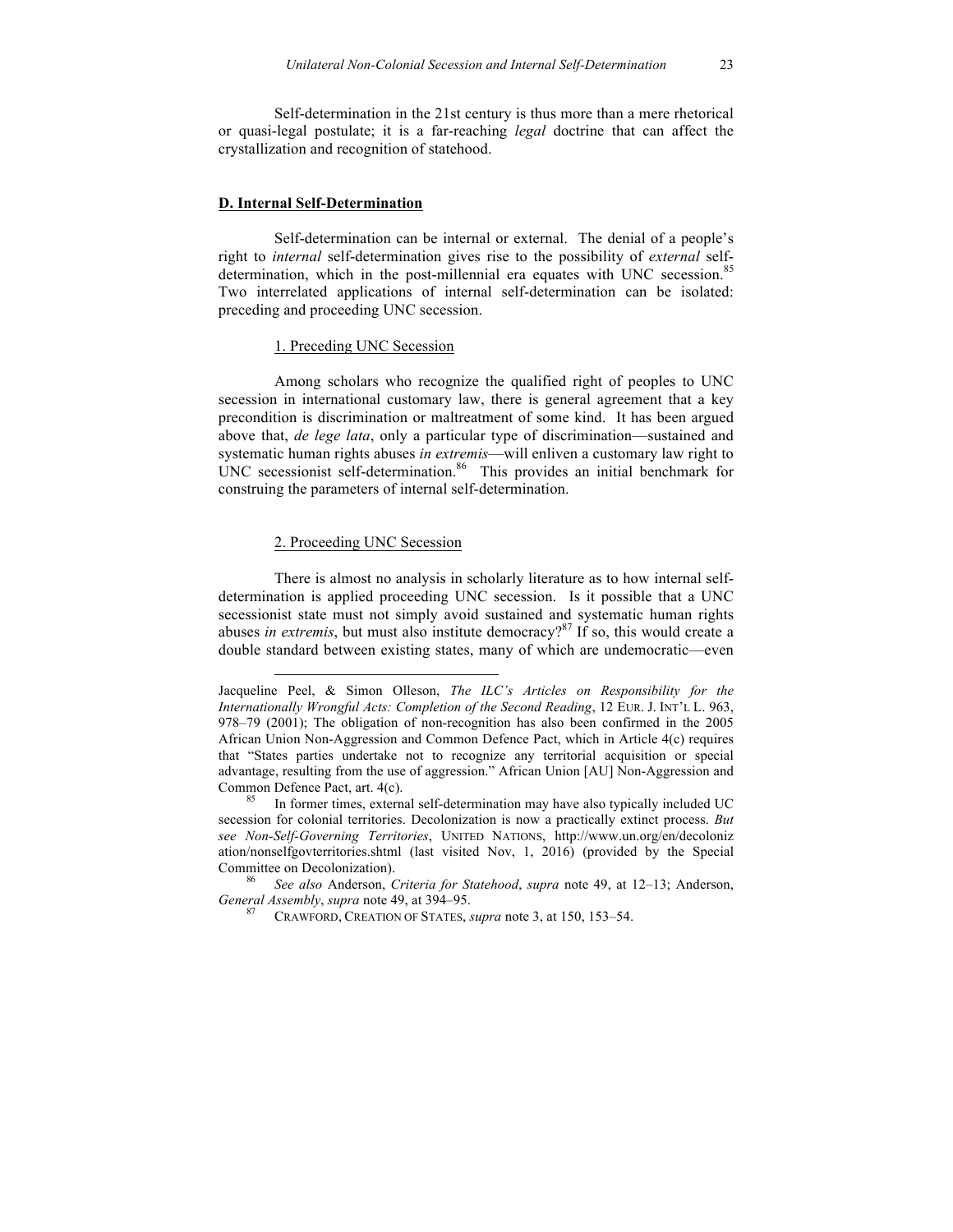autocratic and dictatorial—and new states created by UNC secessionist selfdetermination.

At its crux, this question asks whether there can be a difference of application of peremptory norms between an existing state and a state created by UNC secessionist self-determination. A slight segue indicates the answer: when the United States, United Kingdom (UK), Australia, Spain, and Poland invaded Iraq in 2003 without UN Security Council authorization (thereby violating the peremptory norm prohibiting the illegal use of force), their statehood was not called into question.<sup>88</sup> Yet, violations of the interconnected peremptory norms of the prohibition on the illegal use of force and the right of peoples to selfdetermination in the TRNC and Transnistria meant that both entities have been unable to achieve statehood.<sup>89</sup> Moreover, Turkey and the Russian Federationthe states that interceded militarily in the TRNC and Transnistria respectively have not had their statehood called into question. $90$ 

A similar proposition emerges when the situations of Southern Rhodesia and South Africa's Bantu entities are considered (discussed *infra*).<sup>91</sup> In both cases, violation of the peremptory norm prohibiting systematic racial discrimination and apartheid meant that international fora denied statehood. This was accompanied by a legal obligation of non-recognition. Yet, with respect to South Africa, which was responsible for providing political support to Southern Rhodesia and the implementation of the Bantu entities, it is clear that its statehood remained intact.

Reasoning analogically from the foregoing examples, it would seem that the presence of undemocratic states within the international order is no barrier to states created by UNC secessionist self-determination being held to a stricter standard of democratic governance.

There are thus reasonable grounds for suggesting that internal selfdetermination might be applied differently in the context of existing states and newly formed UNC secessionist states. The latter, due to their being born of the peremptory norm of self-determination, may be subject to a more onerous imposition, including a requirement of democracy. Potentially, this might extend to requiring Western electoral democracy.

#### **III. THE RIGHT OF PEOPLES TO INTERNAL SELF-DETERMINATION**

Various scholars have argued that the law of self-determination imposes ongoing governance requirements upon states. The origins of this position can be traced to Fawcett, who, in an article relating to Rhodesia's purported statehood, declared:

<sup>88</sup> Anderson, *Criteria for Statehood*, *supra* note 49, at 90.<br>
90 *Id.*<br>
91 *See infra* Part III(B)(2).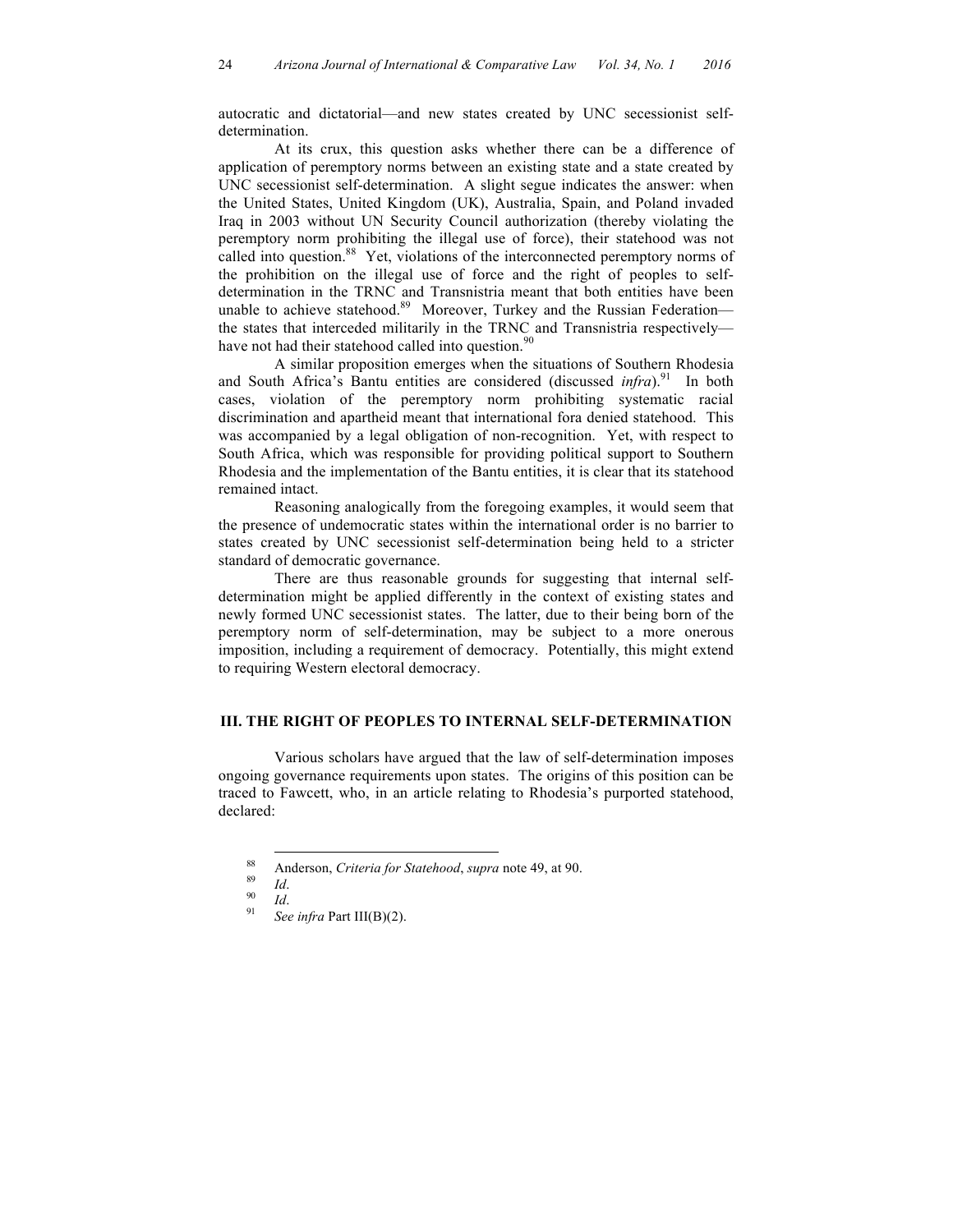[T]o the traditional criteria for the recognition of a régime as a new State must now be added the requirement that it shall not be based upon a systematic denial in its territory of certain civil and political rights, including in particular the right of every citizen to participate in the government of his country, directly or through representatives elected by regular equal and secret suffrage. This principle was affirmed in the case of Rhodesia by the virtually unanimous condemnation of the unilateral declaration of independence by the world community, and by the universal withholding of recognition of the new régime which was a consequence. $\frac{3}{2}$ 

More recently, Raič has remarked that "internal self-determination can generally be described as a mode of implementation of political self-determination which denotes a right of a people to participate (a right to have a say) in the decision-making processes of the State."<sup>93</sup> According to this view, all peoples within a state must be able to participate equally within the political decisionmaking process. The same scholar later continues by noting that the right of peoples to equal political participation would, at the very least "relate to the determination or constitution of the political system of the State (*pouvoir*   $constituent$ )."<sup>94</sup> Other scholars, including Crawford,  $95$  Eide,  $96$  Eckert,  $97$  Radan,  $98$ Pomerance,<sup>99</sup> Franck,<sup>100</sup> Higgins,<sup>101</sup> Pellet,<sup>102</sup> Shaw,<sup>103</sup> Tomuschat,<sup>104</sup> Paust,<sup>105</sup>

COMMONWEALTH 5–6 (W.J.A. Macartney ed., 1988).<br><sup>96</sup> Eide has noted that internal self-determination is "the right of popular

participation in the government of the State as an entity." *See* Asbjørn Eide, Comm'n on Human Rights, Possible Ways and Means of Facilitating the Peaceful and Constructive Solution of Problems Involving Minorities, ¶ 165, U.N. Doc. E/CN.4/Sub.2/1992/37 (Aug. 10, 1993). *See also* RAIČ, *supra* note 64, at 237.<br><sup>97</sup> Eckert has noted that "internal self-determination involves a people's right to

choose its form of government and other internal structures." Amy E. Eckert, *Free Determination or the Determination to be Free? Self-Determination and the Democratic Entitlement*, 4 UCLA J. INT'L L. & FOREIGN AFF. 55, 68 (1999).

- 
- <sup>98</sup> RADAN, *supra* note 5, at 45.<br>
<sup>99</sup> MICHLA POMERANCE, SELF-DETERMINATION IN LAW AND PRACTICE 24 (1982).<br>
<sup>100</sup> Franck et al. have stated that "all peoples and parts of peoples are entitled to the

recognition of their identity and to participate in the expression of the political will within the State." THOMAS M. FRANCK ET AL., THE TERRITORIAL INTEGRITY OF QUEBEC IN THE EVENT OF THE ATTAINMENT OF SOVEREIGNTY § 3.07 (1992).<br>
<sup>101</sup> *Id.*<br>
<sup>102</sup> *Id.*<br>
<sup>103</sup> *Id.*<br>
<sup>104</sup> *Id.* 

- 
- 
- 
- 

 <sup>92</sup> J. E. S. Fawcett, *Security Council Resolutions on Rhodesia*, 41 BRIT. Y.B. INT'L L. 103, 112 (1965-1966).<br><sup>93</sup> RAIČ, *supra* note 64, at 237.<br><sup>94</sup> *Id.* at 238.<br><sup>95</sup> James Crawford, *Outside the Colonial Context*, *in* SELF-DETERMINATION IN THE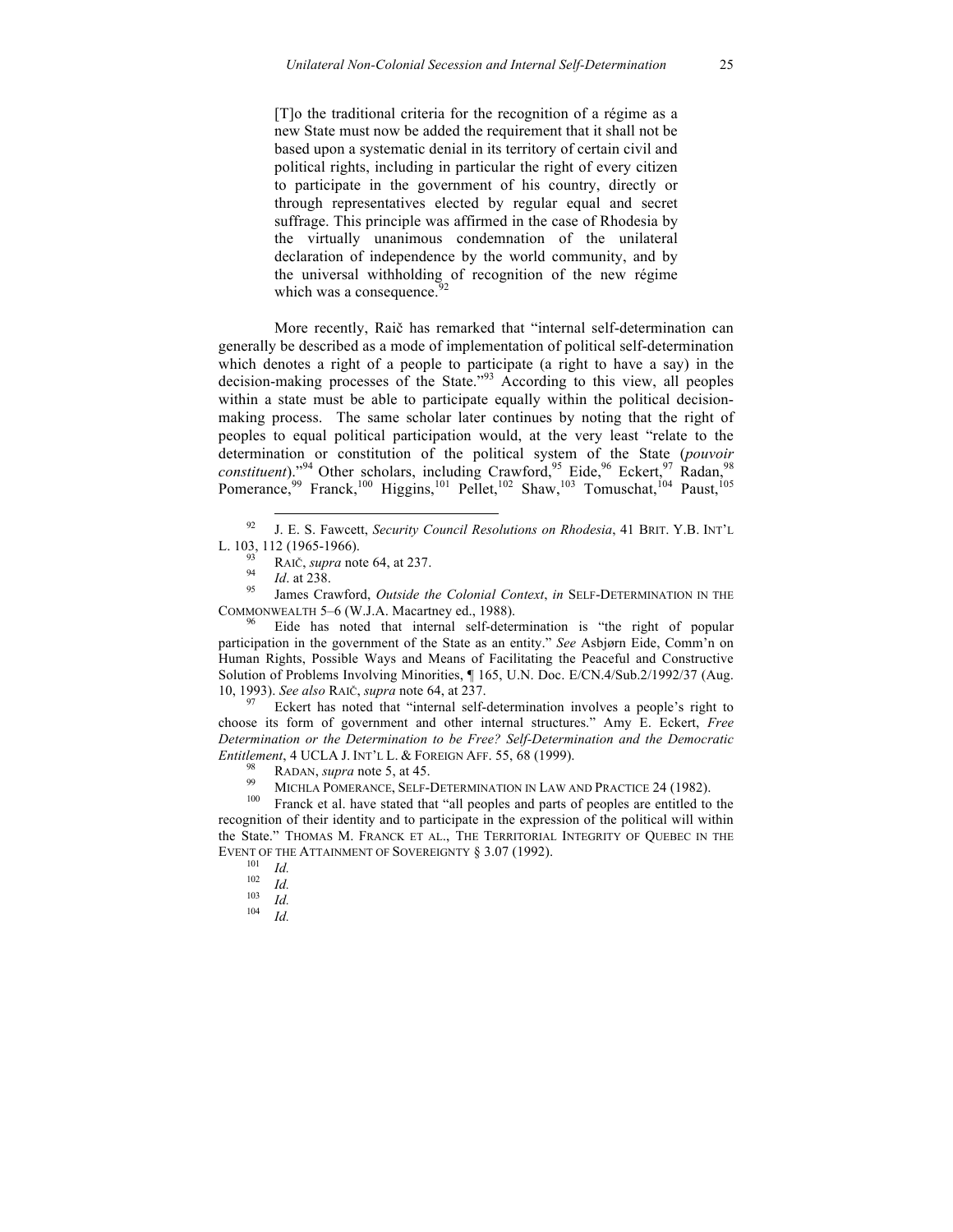Klabbers,  $106$  Lefeber,  $107$  Hannum,  $108$  and Buchheit  $109$  have broadly agreed with this position.

Support for the continuing nature of internal self-determination—and hence its ongoing applicability to states created by UNC secession—can be found in three sources of international law: treaties, customs, and judicial decisions.

With respect to the examination of treaty and customary instruments, normal canons of construction will be utilized. As specified by Article 31(1) of the Vienna Convention on the Law of Treaties<sup>110</sup> (Vienna Convention), whenever possible key words and phrases will be construed with regard to their "ordinary" meaning, bearing in mind the particular instrument's "object and purpose." When key words and phrases remain "ambiguous or obscure," as specified in Article 32(a) of the Vienna Convention, recourse will also be made to the *travaux préparatoires* (preparatory work, normally of a documentary nature) and *procès verbaux* (preparatory work, documenting oral debate).

#### **A. Treaty Law**

Article  $1(2)$  of the UN Charter<sup>111</sup> provides the first mention of selfdetermination within any international legal instrument, stipulating that one of the UN's purposes is "[t]o develop friendly relations based on the respect for the principle of equal rights and self-determination of peoples, and to take other appropriate measures to strengthen universal peace." Article 55 commits the UN to fostering "peaceful and friendly relations among nations based on respect for the principles of equal rights and self-determination of peoples." Articles 2 and 56

<sup>&</sup>lt;sup>105</sup> Paust has written that internal self-determination is "the collective right of people to pursue their own political demands, to share power equally, and as a correlative right of the individual to participate freely and fully in the political process." Jordan Paust, *Self-Determination: A Definitional Focus*, *in* SELF-DETERMINATION, NATIONAL, REGIONAL AND

GLOBAL DIMENSIONS 13 (Yonah Alexander & Robert A. Friedlander eds., 1980).<br><sup>106</sup> Klabbers and Lefeber have written that "[i]n a multipeople state, it means that each people should be given the opportunity to participate in the decision-making process of the state." Jan Klabbers & René Lefeber, *Africa Lost Between Self-Determination and Uti Possidetis*, *in* PEOPLES AND MINORITIES IN INTERNATIONAL LAW 43 (Catherine Brölmann et al. eds., 1993). <sup>107</sup> *Id.* <sup>108</sup> Hannum, *supra* note 61, at 33–34 ("Both the right of a people organized as a state

to freedom from external domination and the right of the people of a state to a government

that reflects their wishes are essential components of the right of self-determination.").<br><sup>109</sup> Buchheit has stated that internal self-determination connotes "the right of all groups in a State to influence governmental behaviour in accordance with constitutional processes." LEE C. BUCHHEIT, SECESSION: THE LEGITIMACY OF SELF-DETERMINATION 16<br>(1978).

<sup>&</sup>lt;sup>110</sup> *See* Vienna Convention on the Law of Treaties, Jan. 27, 1980, 1155 U.N.T.S.<br>331.

U.N. Charter, June 26, 1945, 1 U.N.T.S. XVI (entered into force Oct. 24, 1945).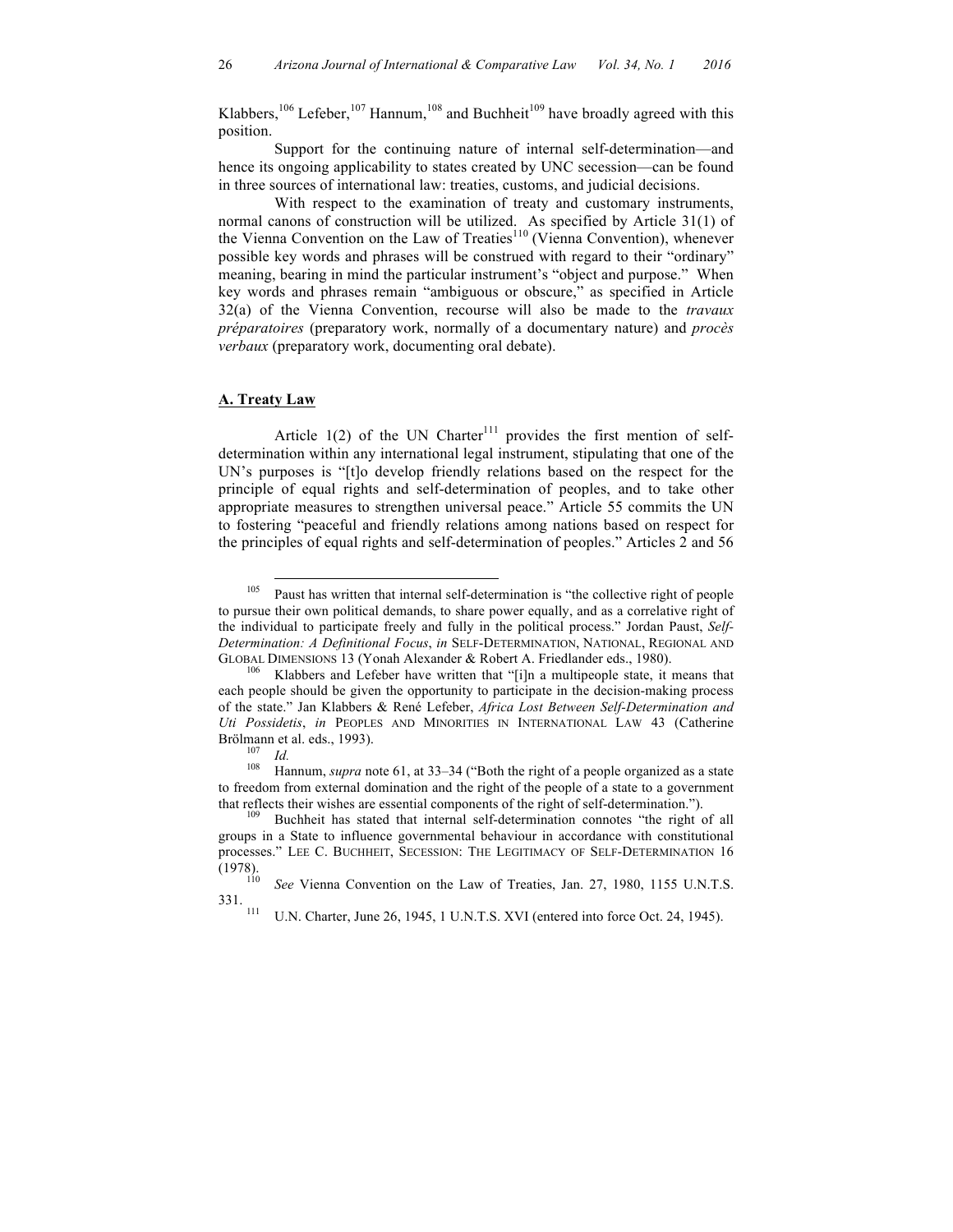urge member states to implement the provisions of Articles 1(2) and 55. However, as revealed by Articles 73(b) and 76(b) of the Charter, selfdetermination is directed towards the gradual attainment of self-government for non-self-governing and trust territories. The ambit of internal selfdetermination as envisaged by the Charter, therefore, is rather limited. Not only does it possess the tenor of *lex desiderata*, <sup>113</sup> but the textual formulation contained in Article 1(2) and supplemented by Article 55 provides no grounds to suggest that peoples within sovereign states have a distinct *right* to political participation.

More certain grounds for the right of peoples to internal selfdetermination can be detected within the International Covenant on Economic,

 <sup>112</sup> Article 73(b) commits those states responsible for colonial territories "to *develop* self-government, to take due account of the political aspirations of the peoples, and to assist them in the progressive development of their free political institutions, according to the particular circumstances of each territory and its peoples and their varying stages of advancement." (emphasis added). Article 73(b) therefore suggests that self-determination is concerned with "develop[ing]" the self-government of colonial territories. Article 76(b) repeats this formulation, *mutatis mutandis*, in the context of the UN trusteeship system: "[T]o *promote* the political, economic, social, and educational advancement of the inhabitants of the trust territories, and their progressive development towards *selfgovernment or independence* as may be appropriate to the particular circumstances of each territory and its peoples and the freely expressed wishes of the peoples concerned, and as may be provided by the terms of each trusteeship agreement." (emphasis added). The view that Article 73(b) was directed towards issues of self-government for colonial territories is confirmed by the adoption of Resolution 1541, which in Principle I of the Annex declared that the authors of the Charter "had in mind that Chapter XI should be applicable to territories which were known to be of a colonial type." G.A. Res. 1541 (XV), at 11 (Dec. 15, 1960). *See generally* MUSGRAVE, *supra* note 35, at 95. <sup>113</sup> *See* GNANAPALA WELHENGAMA, MINORITIES' CLAIMS: FROM AUTONOMY TO

SECESSION, INTERNATIONAL LAW AND STATE PRACTICE 257 (2000) ("The principle [of selfdetermination] was mentioned [in the UN Charter], as among other things, *desideratum*."); HURST HANNUM, AUTONOMY, SOVEREIGNTY, AND SELF-DETERMINATION: THE ACCOMMODATION OF CONFLICTING RIGHTS 33 (1990) ("There is probably a consensus among scholars that, whatever its political significance, the principle of self-determination did not rise to the level of a rule of international law at the time the UN Charter was drafted."); Antonio Cassese, *Political Self-Determination—Old Concepts and New Developments, in* UN LAW FUNDAMENTAL RIGHTS: TWO TOPICS IN INTERNATIONAL LAW 138 (1979); Yehuda Z. Blum, *Reflections on the Changing Concept of Self-Determination*, 10 ISR. L. REV. 509, 511 (1975) ("Clearly then, self-determination, in contrast to sovereignty and all that flows from it, was not originally perceived as an operative principle of the Charter. It was regarded as a goal to be attained at some indeterminate date in the future; it was one of the *desiderata* of the Charter rather than a legal right that could be invoked as such."); Hannum, *supra* note 61, at 11; RAIČ, *supra* note 64, at 200 n.123 (suggesting that the official English and French translations of the Charter differ as to whether self-determination is a principle or a right); Robert Trisotto, *Seceding in the Twenty-First Century: A Paradigm for the Ages*, 35 BROOK. J. INT'L L. 419, 426 (2010) ("After its inclusion in the U.N. Charter, self-determination quickly evolved from a principle to a right.").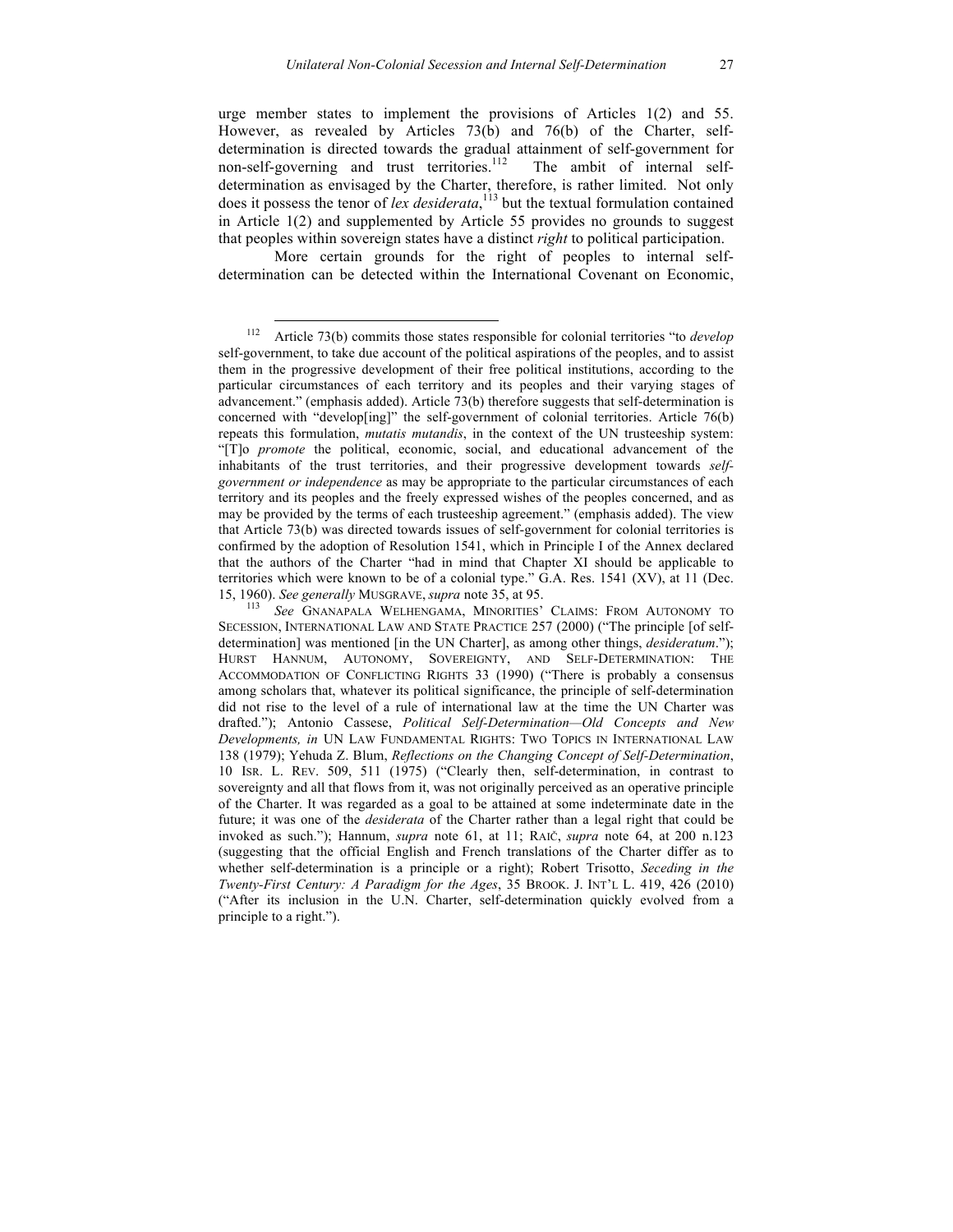Social and Cultural Rights (ICESCR)<sup>114</sup> and International Covenant on Civil and Political Rights  $(ICCPR)$ .<sup>115</sup> Both Covenants in common Article 1(1) declare "[a]ll peoples have the right of self-determination. By virtue of that right they freely determine their political status and freely pursue their economic, social and cultural development." Although this is followed by an explicit mention of selfdetermination in the colonial context in common Article 1(3), this does not negate the obvious intention of common Article  $1(1)$ , namely, to enshrine the right of all peoples, be they colonial or otherwise, to self-determination.

Two principal interpretations exist regarding the exact scope of internal self-determination within the Covenants.<sup>116</sup> The first interpretation, supported by the *travaux préparatoires*, postulates that common Article 1 enshrines the right of all peoples to equal political participation. The American draft proposal for common Article 1, for example, provided that "[t]he existence of a sovereign and independent State possessing a representative Government, effectively functioning as such to all distinct peoples within its territory, is presumed to satisfy the principle of equal rights and self-determination as regards those peoples."<sup>117</sup> The UK's draft proposal similarly provided that "States enjoying full sovereignty and independence, and possessed of a representative government, effectively functioning as such to all distinct peoples within their territory, shall be considered to be conducting themselves in conformity with this principle ('equal rights and self-determination') as regards those peoples."<sup>118</sup> These examples suggest that common Article 1 was intended to enshrine the right of all peoples to equal participation within the political system of their choosing.

The second interpretation of common Article 1, supported by the Human Rights Committee<sup>119</sup> and scholars such as  $Higgs<sup>120</sup>$  and Cassese,<sup>121</sup> is more

 <sup>114</sup> *See* International Covenant on Economic, Social and Cultural Rights*, supra* note

<sup>10.</sup> <sup>115</sup> *See* International Covenant on Civil and Political Rights, *supra* note 10. 116 There is a third view, which holds that the covenants do not include the right of all peoples to self-determination. This interpretation of course, involves overlooking the plain text of Article 1(1) which refers to all peoples, not just those under colonialism. India, for example, noted that, "[w]ith reference to Article 1 . . . the Government of the Republic of India declares that the words 'the right to self-determination' appearing in this Article apply only to the peoples under foreign domination and that these words do not apply to sovereign independent states or to a section of a people or a nation—which is the essence of territorial integrity." U.N. MULTILATERAL TREATIES DEPOSITED WITH THE SECRETARY GENERAL: STATUS AS AT 31 DECEMBER 1995, 113–14 (1996). Sri Lanka made a similar comment, see Allan Rosas, *Internal Self-Determination*, *in* MODERN LAW OF SELF-DETERMINATION 225, 242 n.53 (Christian Tomuschat ed., 1993) [hereinafter Rosas, *Internal Self-Determination*].<br><sup>117</sup> MUSGRAVE, *supra* note 35, at 97 (internal citations omitted).<br><sup>118</sup> *Id*. The treaty-applying organ of the ICCPR. In 1984 the Committee adopted a

general comment on Article 1 which provides that Article 1 is: "interrelated with other provisions of the Covenant." U.N. Doc. CCPR/C/21/Add.3. at 2; *see also* Rosas, *Internal Self-Determination*, *supra* note 116, at 244.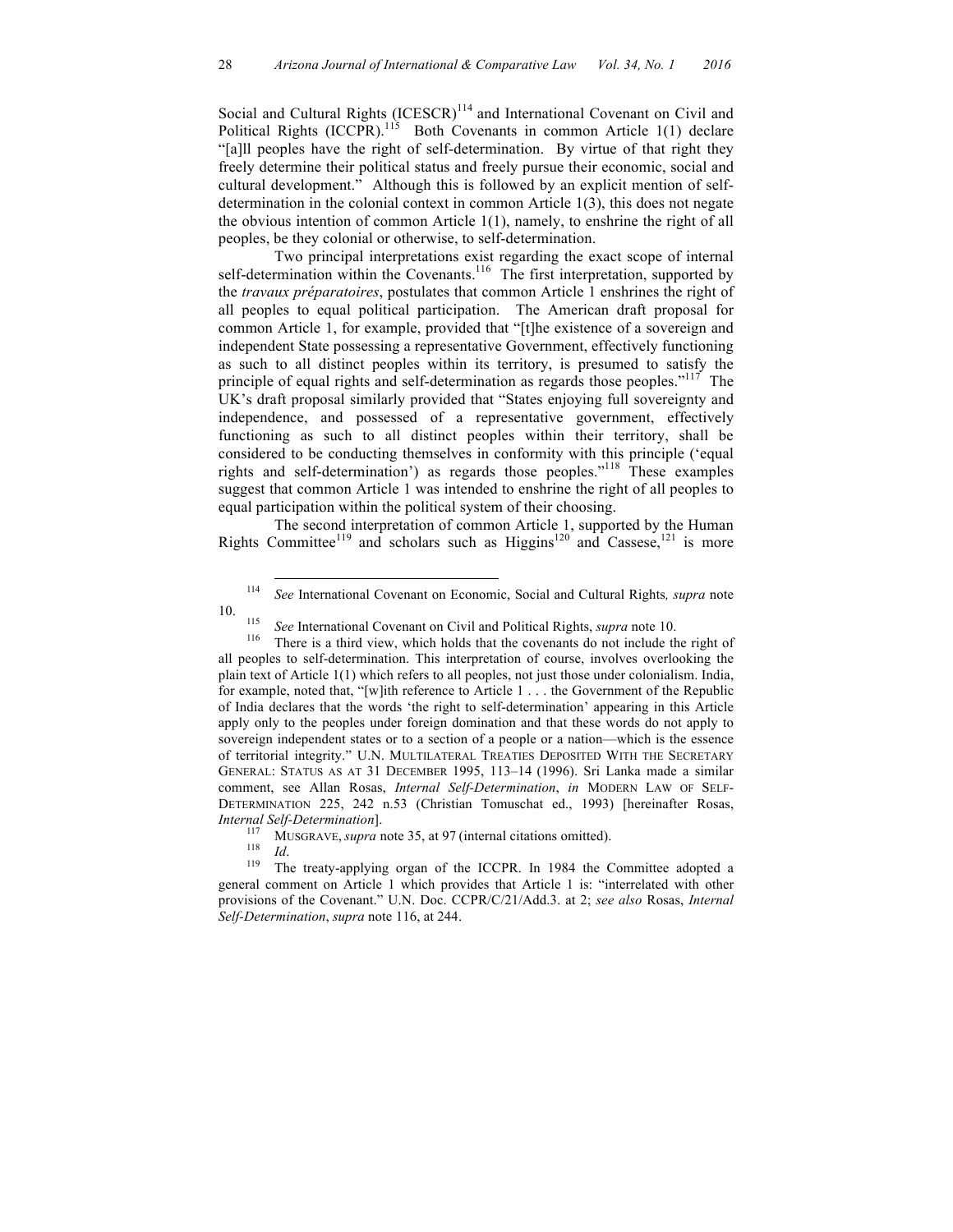specific, stressing that internal self-determination can only be construed in context with other relevant provisions of the ICCPR, such as Articles 19, 21, 22, and 25.<sup>122</sup> According to this view, internal self-determination does not merely refer to the right of all peoples to equal participation within the political system of their choosing; it also mandates Western electoral democracy, including respect for freedom of expression, the right to peaceful assembly, the right to freedom of association, the right to vote, and the right to participate directly or indirectly through freely chosen representatives.

A final treaty dealing with the continuing nature of self-determination is the 1981 African Charter on Human and Peoples' Rights<sup>123</sup> (African Charter), adopted by the eighteenth Assembly of Heads of State and Government of the Organization of African Unity (OAU)—now known as the African Union  $(AU)$ .<sup>124</sup> It provides in Article 20 that

> 1. All peoples shall have the right to existence. They shall have the unquestionable and inalienable right to self-determination. They shall freely determine their political status and shall pursue their economic and social development according to the policy they have freely chosen.

> 2. Colonized or oppressed peoples shall have the right to free themselves from the bonds of domination by resorting to any means recognized by the international community.

> 3. All peoples shall have the right to the assistance of the States parties to the present Charter in their liberation struggle against foreign domination, be it political, economic or cultural.<sup>12</sup>

Article 20(1) makes certain that self-determination is applicable to all peoples, not just those under the yoke of colonialism.<sup>126</sup> This view is reinforced by Article 20(2), which lists "colonized or oppressed peoples" as a particular subcategory of peoples able to use "any means recognized by the international community" to "free themselves from the bonds of domination." The specific reference to "colonized or oppressed peoples" in Article 20(2) strongly indicates

 <sup>120</sup> Rosalyn Higgins, *International Law and the Avoidance, Containment and Resolution of Disputes*, 230 RECUEIL DES COURS DE L'ACADÉMIE DE DROIT INTERNATIONAL

<sup>1, 165–66 (1991).&</sup>lt;br>
<sup>121</sup> CASSESE, SELF-DETERMINATION, *supra* note 61, at 53.<br>
<sup>122</sup> Rosas, *Internal Self-Determination*, *supra* note 116, at 244.<br>
<sup>123</sup> Org. of African Unity [OAU], Banjul Charter on Human and Peoples'

OAU Doc. CAB/LEG/67/3 (June 27, 1981).<br><sup>124</sup> *See* Org. of African Unity [OAU] Constitutive Act of the African Union, arts. 2,<br>33 | 1 (July 11, 2000).<br><sup>125</sup> Paniul Charts an Universe at 120, 120, 120, 120, 120, 120, 120, 1

<sup>&</sup>lt;sup>125</sup> Banjul Charter on Human and Peoples' Rights, *supra* note 123, art. 20. <sup>126</sup> *See* Rosas, *Internal Self-Determination*, *supra* note 116, at 245.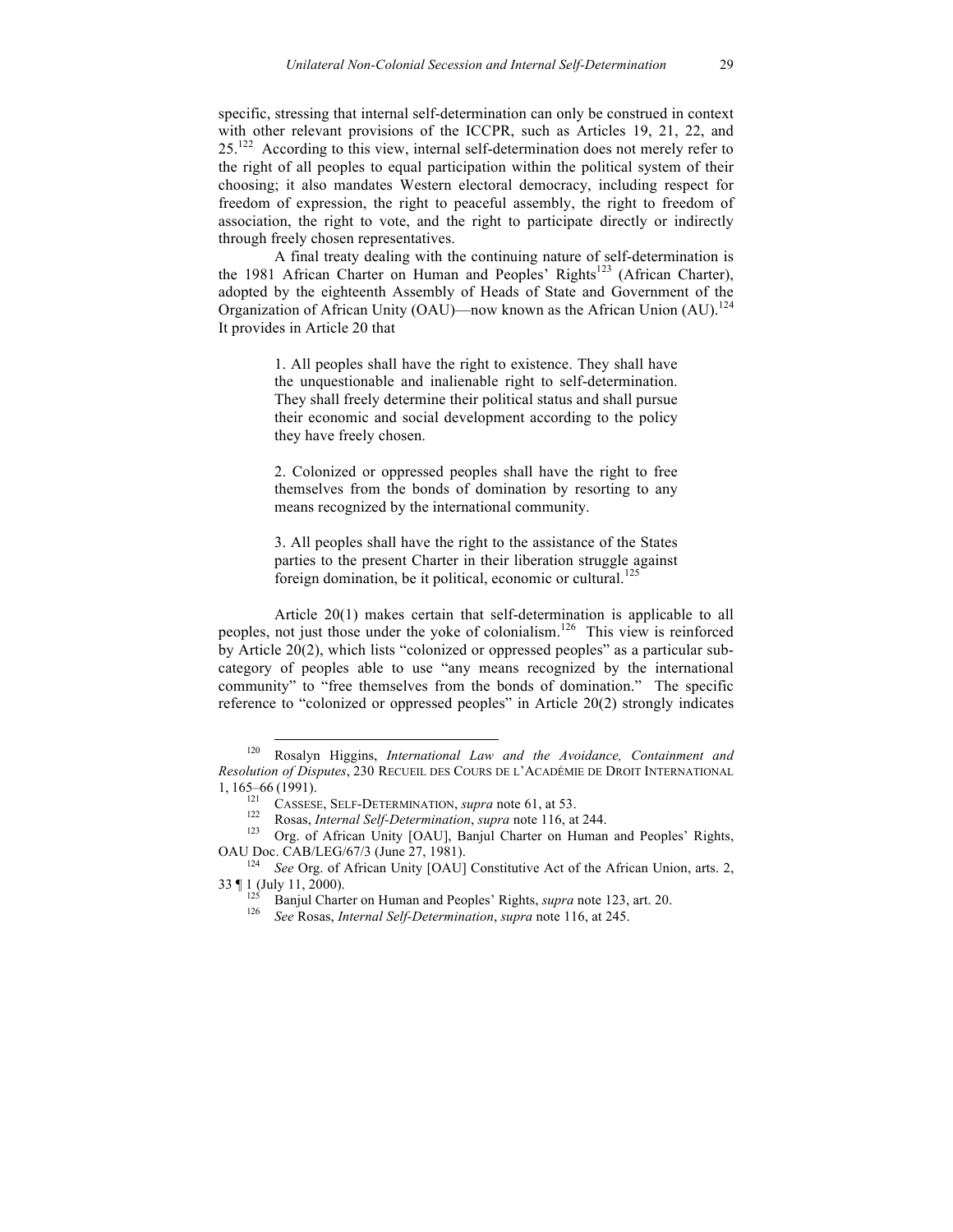that Article 20(1) must refer to peoples that are not "colonized or oppressed," otherwise the same terminology would have been used in both Articles.<sup>127</sup> The corollary of this reasoning is that Article 20(1), when referring to "all peoples," must include peoples living within sovereign states.<sup>128</sup>

Article 20(1) gives some indication of how the right of peoples to internal self-determination might be fulfilled. It suggests that all peoples "shall freely determine their political status and shall pursue their economic and social development according to the policy they have freely chosen." This flexible phraseology is significant, as it does not specifically dictate that a people must subscribe to Western electoral democracy. In some respects, it is unsurprising, given the history of one-party rule and "developmental dictatorship" throughout post-colonial Africa.<sup>129</sup>

Examination of treaty law therefore reveals two related, yet different interpretations of internal self-determination. The first and most straightforward interpretation (contained within the Human Rights Covenants and African Charter) suggests that internal self-determination equates with the right of peoples to choose their political system and that peoples must have equal participatory rights. According to a second interpretation (only found within the context of the ICCPR), internal self-determination equates not only with the right of peoples to equal political participation, but also the right to exercise such participation within a Western electoral democracy.

#### **B. Customary Law**

Customary law relating to the right of peoples to internal selfdetermination consists of two strands: (1) relevant non-binding instruments; and, (2) state physical acts and omissions, specifically, recognition. Both strands are discussed in turn below.

<sup>&</sup>lt;sup>127</sup> For a similar (if not concomitant) textual analysis of Article 20, see Obiora Chinedu Okafor, *Entitlement, Process, and Legitimacy in the Emergent International Law of Secession*, 9 INT'L J. ON MINORITY & GROUP RTS. 41, 53 (2002) ("Indeed, Umozurike has made the extremely crucial distinction between colonized and oppressed peoples. A people who are not colonized may still be oppressed in other ways! Is colonization not merely one specific kind of oppression?"). *See also* U.O. UMOZURIKE, THE AFRICAN CHARTER ON HUMAN AND PEOPLES' RIGHTS 53–54 (1997). 128 *See* S. Kwaw Nyameke Blay, *Changing Perspectives on the Right of Self-*

*Determination in the Wake of the Banjul Charter on Human and Peoples' Rights*, 29 J. AFR. L. 147, 158–159 (1985); Okafor, *supra* note 127, at 53 ("It is therefore clear that Article 20 of the African Charter guarantees a form of self-determination that may in some exceptional circumstances entitle a noncolonized people like the Katangese to secede from an already independent state such as Zaire.").<br><sup>129</sup> Robert Fatton Jr., *Liberal Democracy in Africa*, 105 POL. SCI. Q. 455, 455

<sup>(1990);</sup> Richard L. Sklar, *Democracy in Africa*, 26 AFR. STUD. REV. 11, 11–24 (1983); Carol Lancaster, *Democracy in Africa*, 85 FOREIGN POL'Y 148, 148–65 (1992).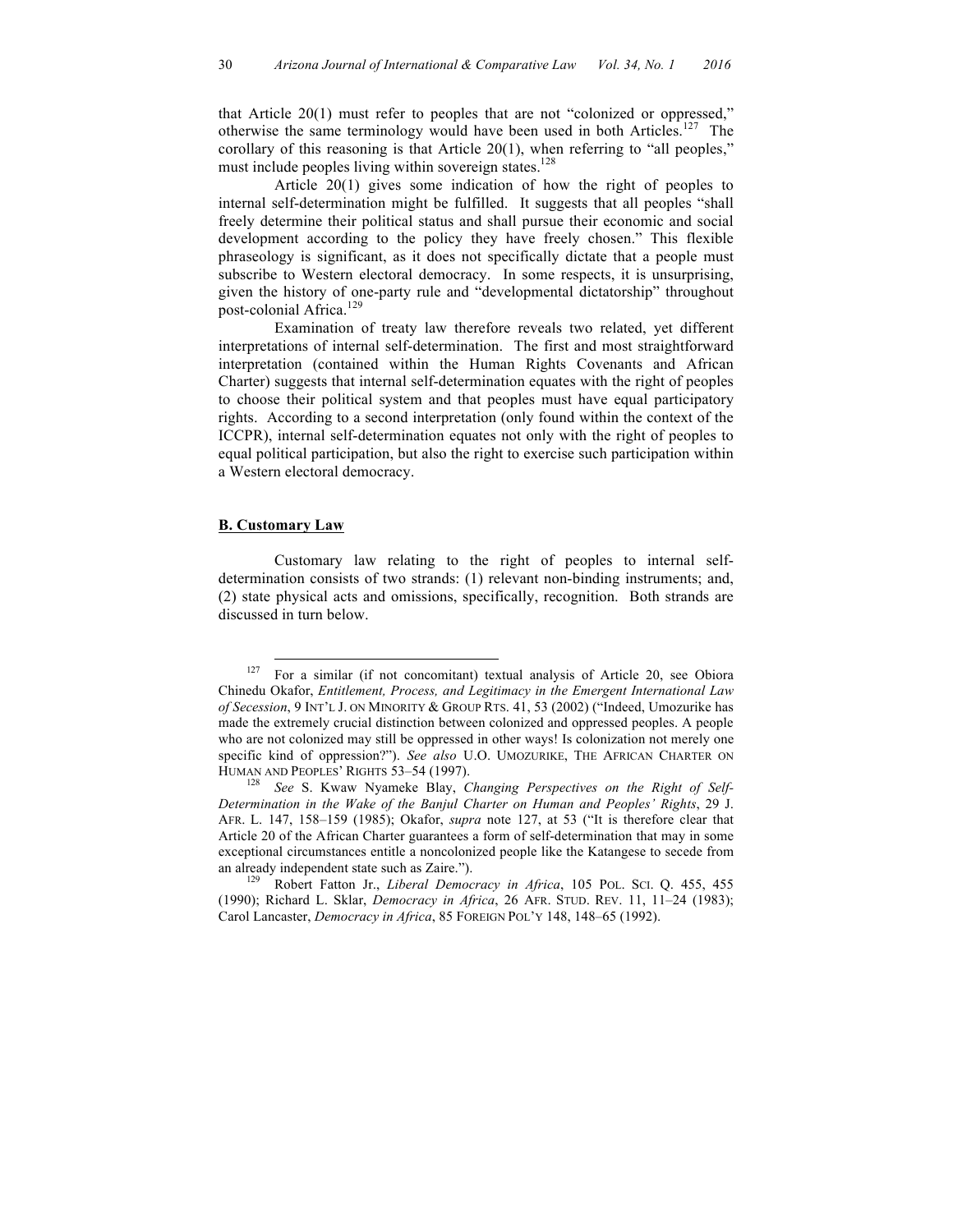#### 1. Analysis of Non-Binding Instruments

The continuing nature of self-determination was articulated in Principle 5 paragraph 1 of the Friendly Relations Declaration:<sup>130</sup>

> By virtue of the principle of equal rights and self-determination of peoples enshrined in the Charter of the United Nations, all peoples have the right freely to determine, without external interference, their political status and to pursue their economic, social and cultural development, and every state has the duty to respect this right in accordance with the provisions of the Charter.<sup>131</sup>

Although similar to the phraseology employed in common Article 1(1) of the ICESCR and ICCPR, Principle 5 paragraph 1 represents a more elaborate articulation of internal self-determination. Instead of beginning with the phrase "all peoples have the right to self-determination,"<sup>132</sup> paragraph 1 links selfdetermination with the equal rights of peoples. This affirmed that internal selfdetermination is connected to equality among peoples. Paragraph 1 also inserted the phrase "without external interference" which suggests that self-determination possesses endogeneity rather than exogeneity. The endogenous character of internal self-determination would thus seem to require that peoples choose their political system. It may go further, however, requiring that peoples have ongoing participation of an equal nature within their chosen political system.

Principle 5 paragraphs 2 and 4 elaborate on the application of selfdetermination specifically within the colonial context, but this does not detract from the generality of language employed in paragraph 1, which as shown above, extends to "all peoples." As if to underscore this point, Principle 5 paragraph 7 provides compelling evidence that the term "peoples" is not confined to the colonial context:

> Nothing in the foregoing paragraphs shall be construed as authorizing or encouraging any action which would dismember or impair, totally or in part, the territorial integrity or political unity of sovereign and independent States conducting themselves in compliance with the principle of equal rights and self-determination of peoples as described above and thus possessed of a government representing the whole people

<sup>130</sup> G.A. Res. 2625 (XXV), *supra* note 11.<br>
131 *Id*. Principle 5, ¶ 1.<br>
132 International Covenant on Economic, Social and Cultural Rights, *supra* note 10, art. 1(1); International Covenant on Civil and Political Rights, *supra* note 10.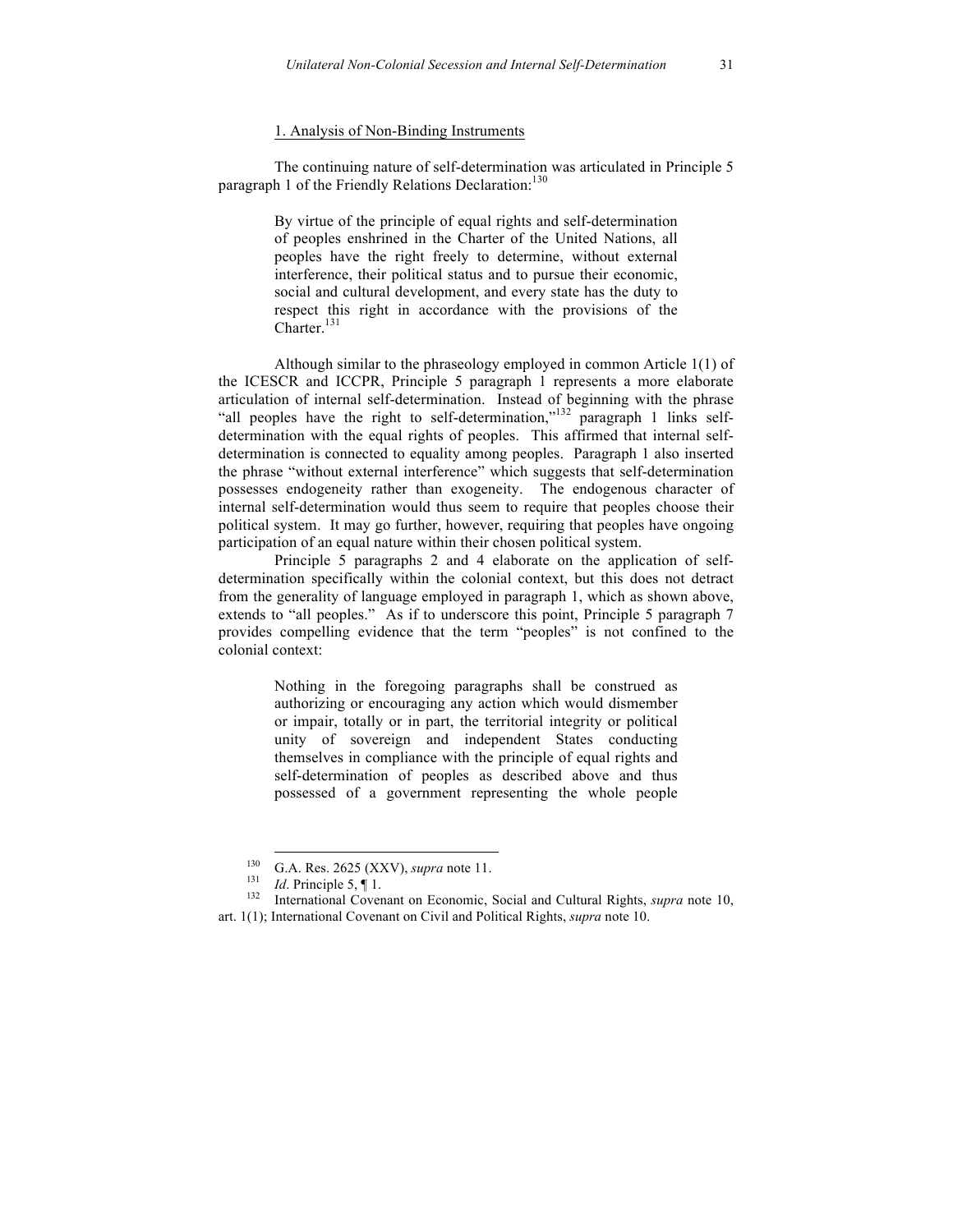belonging to the territory without distinction as to race, creed or  $\text{colour.}^{133}$ 

As noted previously, an *a contrario* reading of paragraph 7 establishes that "sovereign and independent states" that do not conduct themselves "in compliance with the principle of equal rights and self-determination of peoples" will not be guaranteed their "territorial integrity or political unity." Paragraph 7 also specifies that the litmus test for such compliance is "a government representing the whole people belonging to the territory without distinction as to race, creed or colour."<sup>134</sup> Paragraph 7 thus moves beyond the scope of earlier instruments (such as the ICESCR and ICCPR) by enumerating criteria, which, if violated, will result in peoples within sovereign states being denied their right to internal self-determination.

The emphasis on internal self-determination for all peoples is also evident within Article 1 paragraph 3 of the Fiftieth Anniversary Declaration,<sup>135</sup> which provides that the UN will, *inter alia*:

> Continue to reaffirm the right of self-determination of all peoples, taking into account the particular situation of peoples under colonial or other forms of alien domination or foreign occupation, and recognize the right of peoples to take legitimate action in accordance with the Charter of the United Nations to realize their inalienable right to self-determination.<sup>136</sup>

The foregoing unambiguously stipulates that "all peoples" are entitled to enjoy self-determination, which, by implication, must require that selfdetermination possesses an internal dimension. Furthermore, the phrase "[c]ontinue to reaffirm" suggests that the right of all peoples to internal selfdetermination antedates the Fiftieth Anniversary Declaration. The phrase "taking into account the particular situation of peoples under colonial or other forms of alien domination" does not confine self-determination to the colonial context. Rather, the specific but not singular emphasis upon colonial peoples suggests that self-determination logically extends to peoples in a non-colonial setting.<sup>137</sup> As with the Friendly Relations Declaration, it would seem that the extension of internal self-determination to "all peoples" within Article 1 paragraph 3 would, at a minimum, require that peoples choose their political system. It probably goes

<sup>133</sup> G.A. Res. 2625 (XXV), *supra* note 11, Principle 5, ¶ 7. 134 For an extended discussion of these terms, see Anderson, *General Assembly*, *supra* note 49, at 355–58; Anderson, *A Post-Millennial Inquiry*, *supra* note 15, at 1217–18. For an alternative discussion of the same terms, see CASSESE, SELF-DETERMINATION, *supra*  note 61, at 112–14.<br><sup>135</sup> G.A. Res. 50/6, *supra* note 11.<br><sup>136</sup> *Id.* art. 1, ¶ 3.<br><sup>137</sup> *See* Anderson, *General Assembly, supra* note 49, at 369.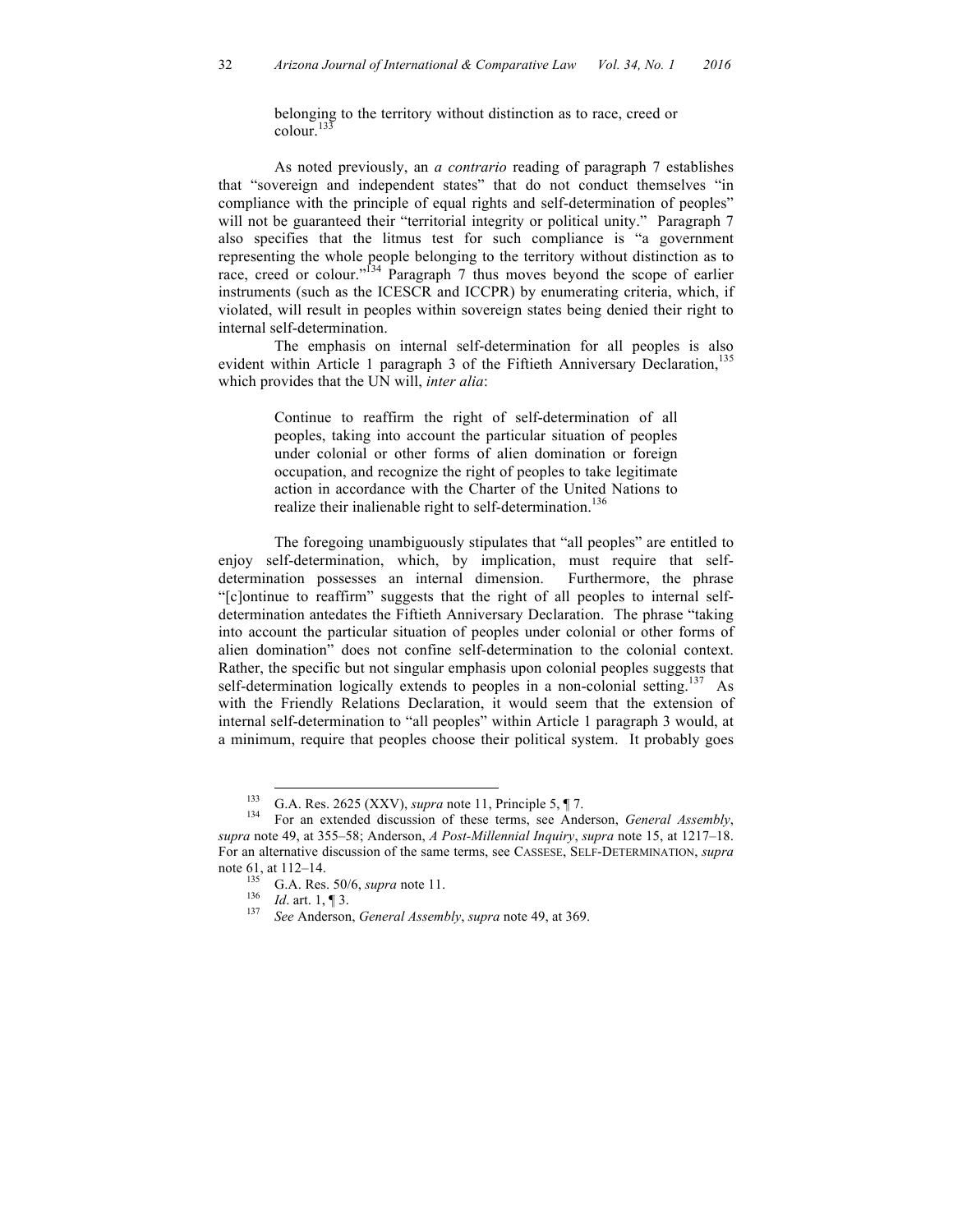further, however, requiring that peoples have ongoing participation of an equal nature within their chosen political system.

Further clues about the ambit of internal self-determination can be gleaned from the second sentence of Article 1 paragraph 3 of the Fiftieth Anniversary Declaration, which states:

> This shall not be construed as authorizing or encouraging any action which would dismember or impair, totally or in part, the territorial integrity or political unity of sovereign independent state conducting themselves in compliance with the principle of equal rights and self-determination of peoples and thus possessed of a Government representing the whole people belonging to the territory without distinction of any kind.<sup>13</sup>

This text suggests that more than one people may exist within the territory of a sovereign state. It also suggests that internal self-determination will not be satisfied where there is discrimination "of any kind" against a people.

Various non-UN instruments also propound the doctrine of selfdetermination in the context of sovereign and independent states. In 1975, the Conference on Security and Cooperation in Europe  $(CSCE)^{139}$  adopted the nonbinding Final Act<sup>140</sup> (Helsinki Final Act), which in Part VIII enumerates:

> The participating States will respect the equal rights and selfdetermination of peoples and their right to self-determination acting at all times in conformity with the purposes and principles of the Charter of the United Nations and with relevant norms of international law, including those relating to territorial integrity of States.

<sup>138</sup> G.A. Res. 50/6, *supra* note 11, art. 1, ¶ 3.<br><sup>139</sup> On the origins of the CSCE, see *Origin and Development of the CSCE/OSCE* http://www.cvce.eu/en/obj/origin\_and\_development\_of\_the\_csce\_osce-en-232d0b5f-8347-4540-8845-145f632de202.html (accessed 7/01/2017); Th.J. W. Sneek, *The CSCE in the New Europe*, 5 IND. INT'L & COMP. L. REV. 1, 1–73 (1994).<br><sup>140</sup> Conference on Security & Co-operation in Europe, *Final Act* § 1(a)(VIII), 14

I.L.M. 1295 (Aug. 1, 1975) [hereinafter *Helsinki Final Act*]. Dominic McGoldrick has noted that "the [Helsinki Final Act] has an unusual status for such an important international instrument. It is relatively clear that it is not, *per se*, an internationally binding international treaty. However, the principles and rules in it are clearly based on contemporary international law rules—both conventional and customary law." Dominic McGoldrick, *Human Rights Development in the Helsinki Process,* 39 INT'L & COMP. L. Q. 923 n.2 (1990). For the status of the instrument generally, *see* Anthony Aust, *The Theory and Practice of Informal International Instruments*, 35 INT'L & COMP. L. Q. 787–812 (1986); Oscar Schachter, *The Twilight Existence of Non-Binding International Agreements*, 71 AM. J. OF INT'L L. 296–304 (1977).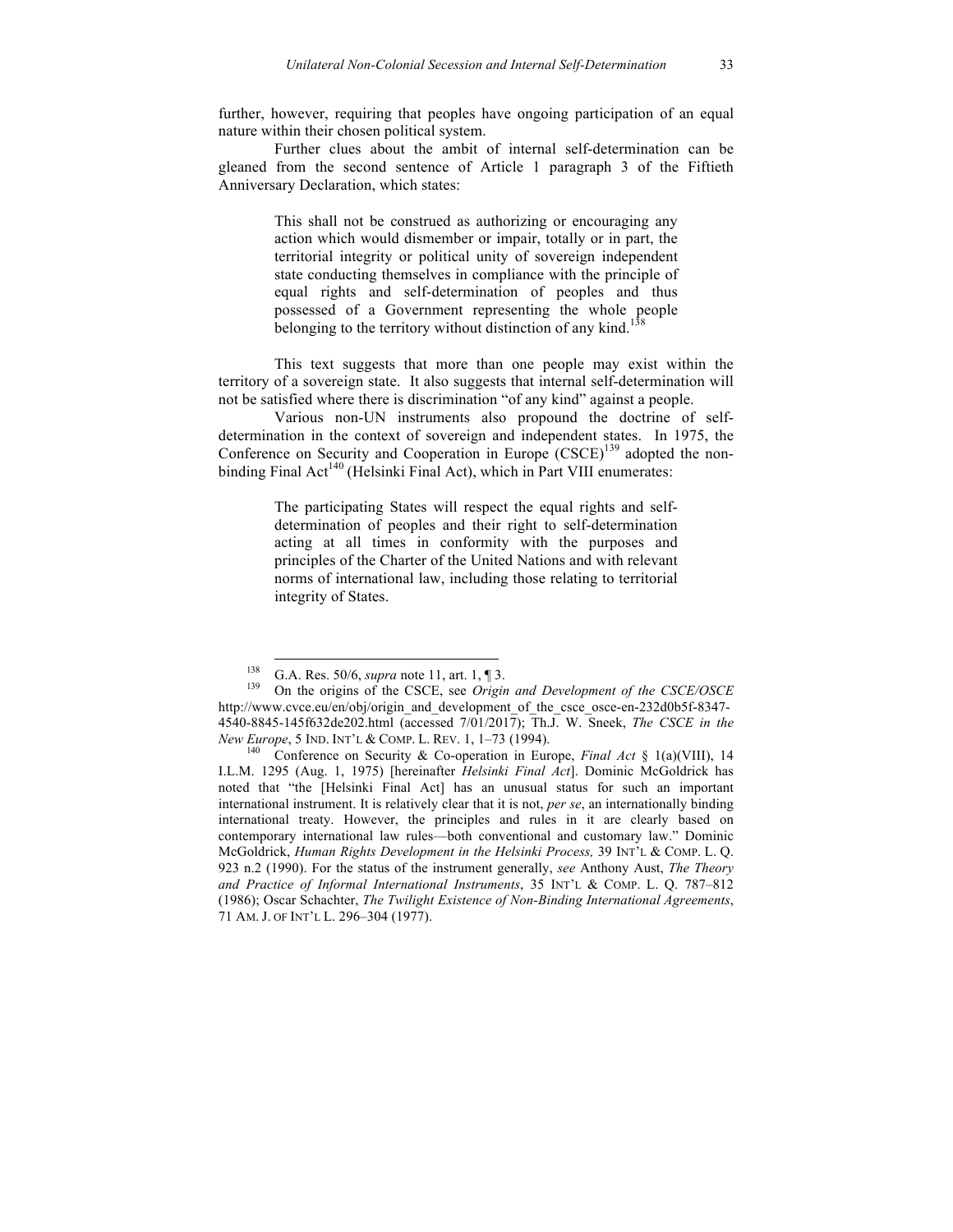By virtue of the principle of equal rights and self-determination of peoples, all peoples always have the right, in full freedom, to determine, when and as they wish, their internal and external political status without external interference, and to pursue as they wish their political, economic, social, and cultural development.

The participating States reaffirm the universal significance of respect for and effective exercise of equal rights and equal selfdetermination of peoples for the development of friendly relations among themselves as among all States: they also recall the importance of the elimination of any form of violation of this principle.<sup>141</sup>

Paragraph 1 of Part VIII resembles the wording of Principle 5 paragraph 1 of the Friendly Relations Declaration, explicitly linking the concept of equality among peoples with self-determination generally. Paragraph 2, after reiterating this linkage, confirms that self-determination applies to "all peoples", including those within sovereign states. It also declares that "all peoples always have the right . . . to determine, when and as they wish, their internal and external political status." No attempt is made to limit the operation of self-determination to the colonial context. Further extrinsic evidence confirming this fact is the nature of the thirty-five CSCE signatory states themselves, all of which were independent states. As Cassese has observed, the Helsinki Final Act was designed to bear upon relations *between* CSCE states, and it would thus seem logical that Principle VIII "must be construed as being relevant *vis-à-vis* the peoples of Europe; in other words, *vis-à-vis* peoples living in sovereign States."142

At a minimum, the Helsinki Final Act<sup>143</sup> requires that peoples should choose their political system. It may go further, however, by requiring that peoples have ongoing participation of an equal nature within their chosen political system. This flexible interpretation is supported by the phraseology employed by paragraph 2, namely, that "all peoples always have the right, in full freedom, to determine, when and as they wish, their internal and external political status . . . and to pursue as they wish their political economic and cultural development." This confirms that the Helsinki Final Act does not prescribe a certain type of political system for peoples within sovereign states. Rather, it is for the peoples within states to "determine when and as they wish."

A subsequent non-binding instrument of the CSCE, the Concluding Document of the Vienna Meeting of the CSCE on the Follow-Up to the Helsinki Conference<sup>144</sup> (Concluding Document), reiterated the commitment of member

<sup>&</sup>lt;sup>141</sup> *Helsinki Final Act, supra* note 140.<br>
<sup>142</sup> CASSESE, SELF-DETERMINATION, *supra* note 61, at 286.<br>
<sup>143</sup> Helsinki Final Act, *supra* note 140.<br>
Conference on Security & Co-operation in Europe, *Concluding Document Vienna Meeting 1986*, 28 I.L.M. 527 (Jan. 19, 1989).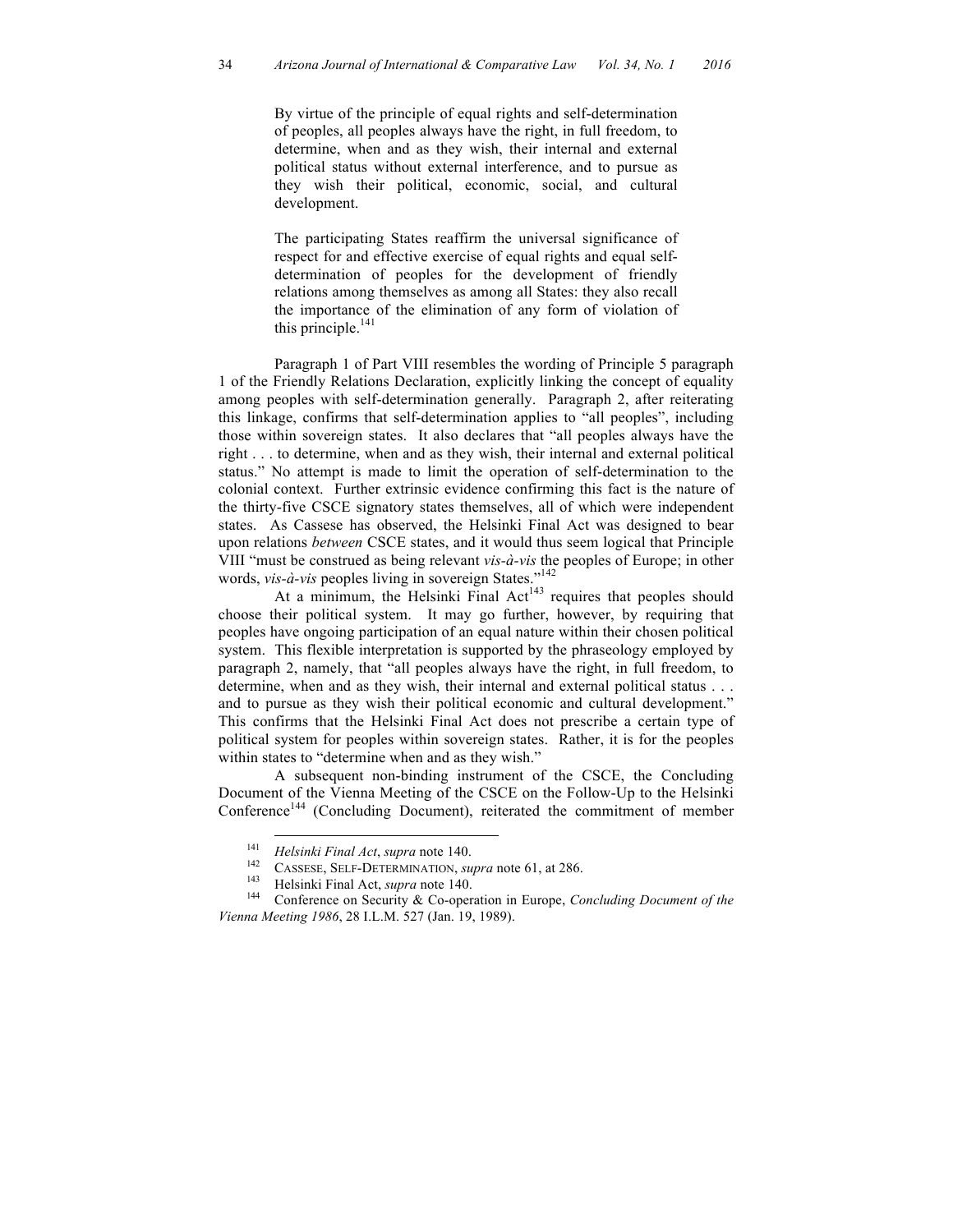states to the application of self-determination beyond the colonial context.<sup>145</sup> Principle 4 of the Concluding Document provides that member states:

> [C]onfirm that, by virtue of the principle of equal rights and self-determination of peoples and in conformity with the relevant provisions of the Final Act, all peoples always have the right, in full freedom, to determine, when and as they wish, their internal and external political status, without external interference, and to pursue as they wish their political, economic, social and cultural development.<sup>146</sup>

This was supplemented by Principle 5, which provided that participating states:

> [C]onfirm their commitment strictly and effectively to observe the principle of the territorial integrity of States. They will refrain from any violation of this principle and thus from any action aimed by direct or indirect means, in contravention of the purposes and principles of the Charter of the United Nations, other obligations under international law or the provision of the Final Act, at violating the territorial integrity, political independence or the unity of the State. No Actions or situations in contravention of this principle will be recognized as legal by the participating States. $14$

Principle 4 thus restates the commitment to internal self-determination contained with Principle VIII of the Helsinki Final Act. Principle 5 continues by proscribing any action by states that would violate the territorial integrity of other states. Importantly, Principle 5 does not refer to actions by peoples, only states. Principle 5 does, however, proscribe any "direct or indirect" action by states aimed at undermining the territorial integrity of other states. *A priori*, Principle 5 would seem to forbid states from providing assistance, even of an indirect nature, to peoples potentially denied their right to internal self-determination. As Cassese has suggested, this move was motivated by "the recent events in Central and Eastern Europe [at the time of drafting] and the fear of an uncontrolled disintegration of existing States under the impulse of the national aspirations of ethnic groups."<sup>148</sup>

<sup>&</sup>lt;sup>145</sup> *See* Arie Bloed, *Institutional Aspects of the Helsinki Process after the Follow-Up Meeting of Vienna*, 36 NETH. INT'L L. REV., 342–63 (1989).

*Meeting of Helsinki Final Act, supra* note 140, Principle 4.<br>
<sup>147</sup> *Id.* Principle 5.<br>
<sup>148</sup> CASSESE, SELF-DETERMINATION, *supra* note 61, at 286.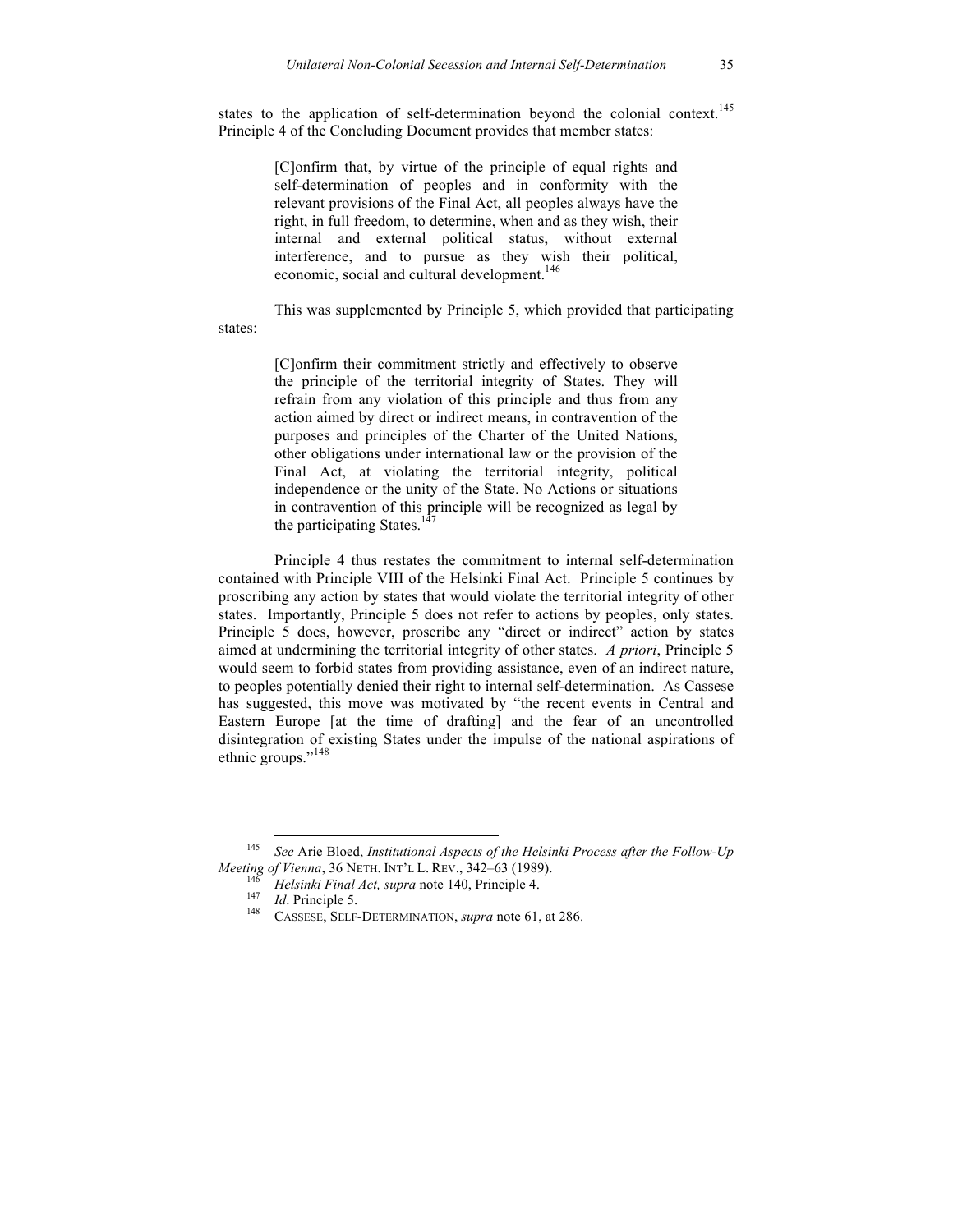The CSCE further reiterated the continuing nature of self-determination with the non-binding Charter of Paris for a New Europe<sup>149</sup> (Paris Charter). Under the heading, "Friendly Relations among Participating States," the Paris Charter provided:

> Our relations will rest on our common adherence to democratic values and to human rights and fundamental freedoms. We are convinced that in order to strengthen peace and security among our States, the advancement of democracy, and respect for and effective exercise of human rights, are indispensable. We reaffirm the equal rights of peoples and their right to selfdetermination in conformity with the Charter of the United Nations and with the relevant norms of international law, including those relating to the territorial integrity of States.<sup>150</sup>

This text explicitly links the concept of equality among peoples with selfdetermination. However, the Paris Charter draws a subtle link between "adherence to democratic values and to human rights and fundamental freedoms," arguably suggesting that Western electoral democracy is the most likely political system to comprehensively deliver internal self-determination. This shift, impelled by the process of state creation throughout Eastern and Northern Europe contemporaneous with the Paris Charter's promulgation, represents a departure from the approach of previous CSCE instruments.<sup>151</sup>

### 2. Analysis of State Practice *vis-à-vis* Recognition

Examination of state practice *vis-à-vis* recognition suggests that in circumstances where a new state is created, internal self-determination imposes ongoing governance requirements. Although state practice is scant in relation to this particular matter, the example of Southern Rhodesia and its purported unilateral colonial (UC) secession in 1965 does shed informative light on the topic. So too does state practice in response to the purported Bantu states throughout South Africa in the 1970s and 1980s. Each is discussed below.

 <sup>149</sup> Conference on Security & Co-operation in Europe, *Charter of Paris for a New Europe*, 30 I.L.M. 193 (Nov. 21, 1990).<br> *Id.* <sup>151</sup> *See* CASSESE, SELF-DETERMINATION, *supra* note 61, at 286.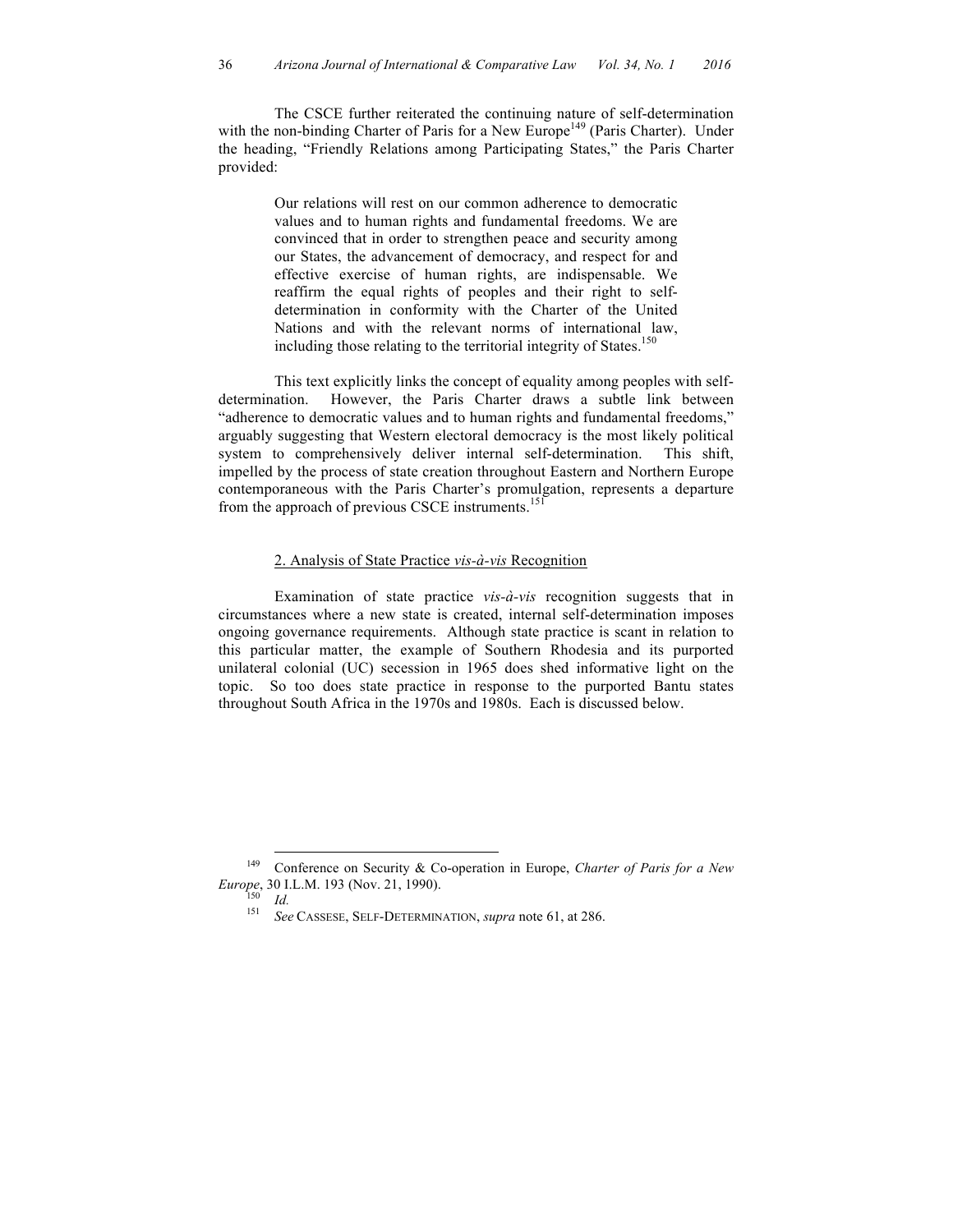#### a. Southern Rhodesia

Rhodesia came under the UK's colonial arc in the 19th century.<sup>152</sup> The territory was initially administered by the British South African Company, with white settlers granted a limited form of self-government.<sup>153</sup> In 1923, the territory was granted "responsible government," which resulted in the institutionalized subjugation of Africans to their white settler overlords.<sup>154</sup> As part of this process, African political parties were banned by the ruling white minority.<sup>155</sup> In 1961, as a result of Westminster's pressure, a constitution was introduced that resulted in some representation for Africans in the Legislative Assembly.<sup>156</sup> However, in practical terms, the political power of the ruling white minority remained firmly entrenched.<sup>157</sup> Throughout the early 1960s, Rhodesia's colonial relationship with the UK began to attract the UN's attention, culminating in the General Assembly's adoption of Resolution 1747, which declared the territory non-selfgoverning pursuant to Chapter XI of the UN Charter.<sup>158</sup>

On May 7, 1965, the Rhodesia Front (a white settler political party) "won" the Rhodesian national elections under the leadership of Prime Minister Ian Smith, and began to move towards instituting a policy of independence from the UK.<sup>159</sup> This allowed Rhodesia to comply with growing international pressure for decolonization, whilst at the same time preventing Westminster's interference in its internal political affairs. $160$ 

In an attempt to thwart any independence for the white minority régime, the Security Council passed Resolution 202 one day prior to the elections. The resolution requested "the United Kingdom Government and all States Members of the United Nations not to accept a unilateral declaration of independence for

<sup>&</sup>lt;sup>152</sup> Prior to European settlement the area today known as Zimbabwe was occupied by many different nations, the largest of which were the Shona (Monomapata and Rozwi Mambos) and Ndebele. In 1890, Cecil Rhodes and an armed private force of invaders made camp at Harare, and in 1889, Westminster granted a Royal Charter to Rhodes and his British South Africa Company to administer the territory. *See* NII LANTE WALLACE-BRUCE, CLAIMS TO STATEHOOD IN INTERNATIONAL LAW 79 (1994); VERA GOWLLAND-DEBBAS, COLLECTIVE RESPONSES TO ILLEGAL ACTS IN INTERNATIONAL LAW: UNITED NATIONS ACTION IN THE QUESTION OF SOUTHERN RHODESIA 42 (1990).<br>
<sup>153</sup> RAIČ, *supra* note 64, at 128.<br>
<sup>154</sup> *Id.*<br>
<sup>155</sup> *Id.*; GOWLLAND-DEBBAS, *supra* note 152, at 45, 49.<br>
<sup>156</sup> *Id.*; GOWLLAND-DEBBAS, *supra* note 152, at 45,

*The Lawfulness of International Concern*, 62 AM. J. INT'L L. 1, 2 (1968) ("The franchise system, which was carried in amended form into the 1961 Constitution, assures the 6% white population dominance in every aspect of internal public order. The proclaimed goal of the white settler elite is to maintain this system of domination.").

<sup>&</sup>lt;sup>158</sup> *Id.* at 2; GOWLLAND-DEBBAS, *supra* note 152, at 99–102; RAIČ, *supra* note 64, at 128.

<sup>128.</sup> <sup>159</sup> RAIČ, *supra* note 64, at 128. <sup>160</sup> *Id.* at 128–29.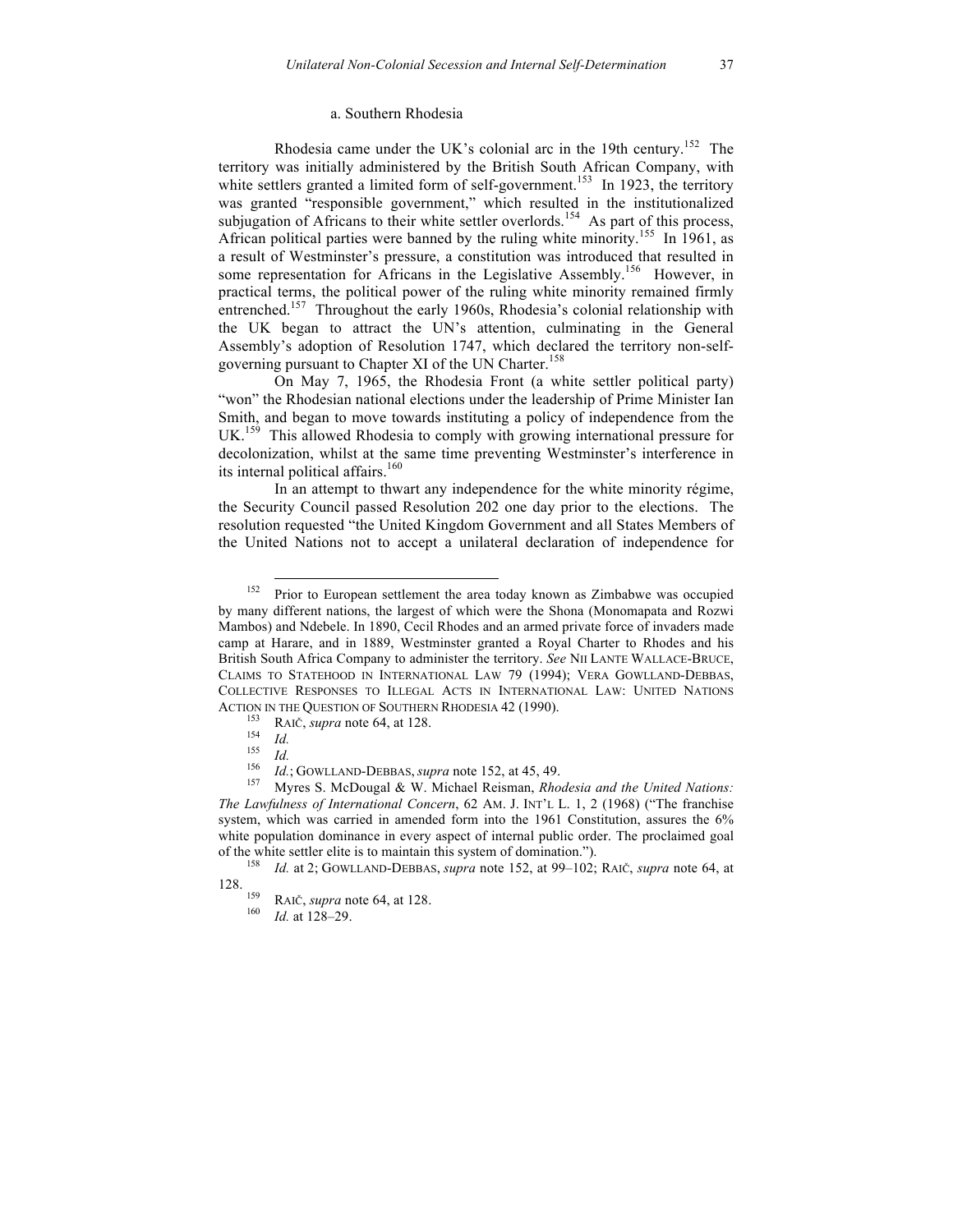Southern Rhodesia by the minority Government."<sup>161</sup> Further, the UK was implored "not to transfer under any circumstances to its colony in Southern Rhodesia, as at present governed, any powers or attributes of sovereignty but to promote the country's attainment of independence by a democratic system of government in accordance with the aspirations of the majority of the population."<sup>162</sup> These comments were designed to prevent a sovereign white minority government.

Undeterred by international pressure, Prime Minister Ian Smith sought an unconditional grant of independence from Westminster, but it was denied.<sup>163</sup> Instead of granting sovereignty, the UK demanded five conditions were to be fulfilled, including progress on ending racial discrimination and independence was acceptable to Rhodesia's entire population.<sup>164</sup> Negotiations were entered into by both parties, but were ultimately fruitless, ending in a unilateral declaration of independence by the Smith Government on 11 November 1965. 165 The international response was unreceptive. On November 11, the General Assembly passed Resolution 2024, which condemned "the unilateral declaration of independence made by the racialist minority in Southern Rhodesia."<sup>166</sup> On November 12, the Security Council passed Resolution 216, declaring that the Council:

> 1. *Decides* to condemn the unilateral declaration of independence made by a racist minority in Southern Rhodesia; [and]

> 2. *Decides* to call upon all States not to recognize this illegal racist minority régime in Southern Rhodesia and to refrain from rendering any assistance to this illegal régime.<sup>167</sup>

Further resolutions followed, imploring states not to grant recognition to the minority régime. Security Council Resolution 217 of November 20, 1965, for example, referred to the Smith régime as "a racist settler minority" and called upon "all States not to recognize the illegal authority and not to entertain any diplomatic or other relations with it."<sup>168</sup> When the Smith Government asserted the republican status of Southern Rhodesia in March 1970, the Security Council condemned "the illegal proclamation of republican status of the Territory by the illegal régime in Southern Rhodesia" and directed that "Member States shall refrain from recognizing this illegal régime or from rendering any assistance to

<sup>&</sup>lt;sup>161</sup> S.C. Res. 202, § (c)(3) (May 6, 1965); *see* RAIČ, *supra* note 64, at 128 n.168.<br>
S.C. Res. 202, *supra* note 129, § (c)(5).<br>
RAIČ, *supra* note 64, at 128.<br> *Id.* at 128–29; GOWLLAND-DEBBAS, *supra* note 152, at 6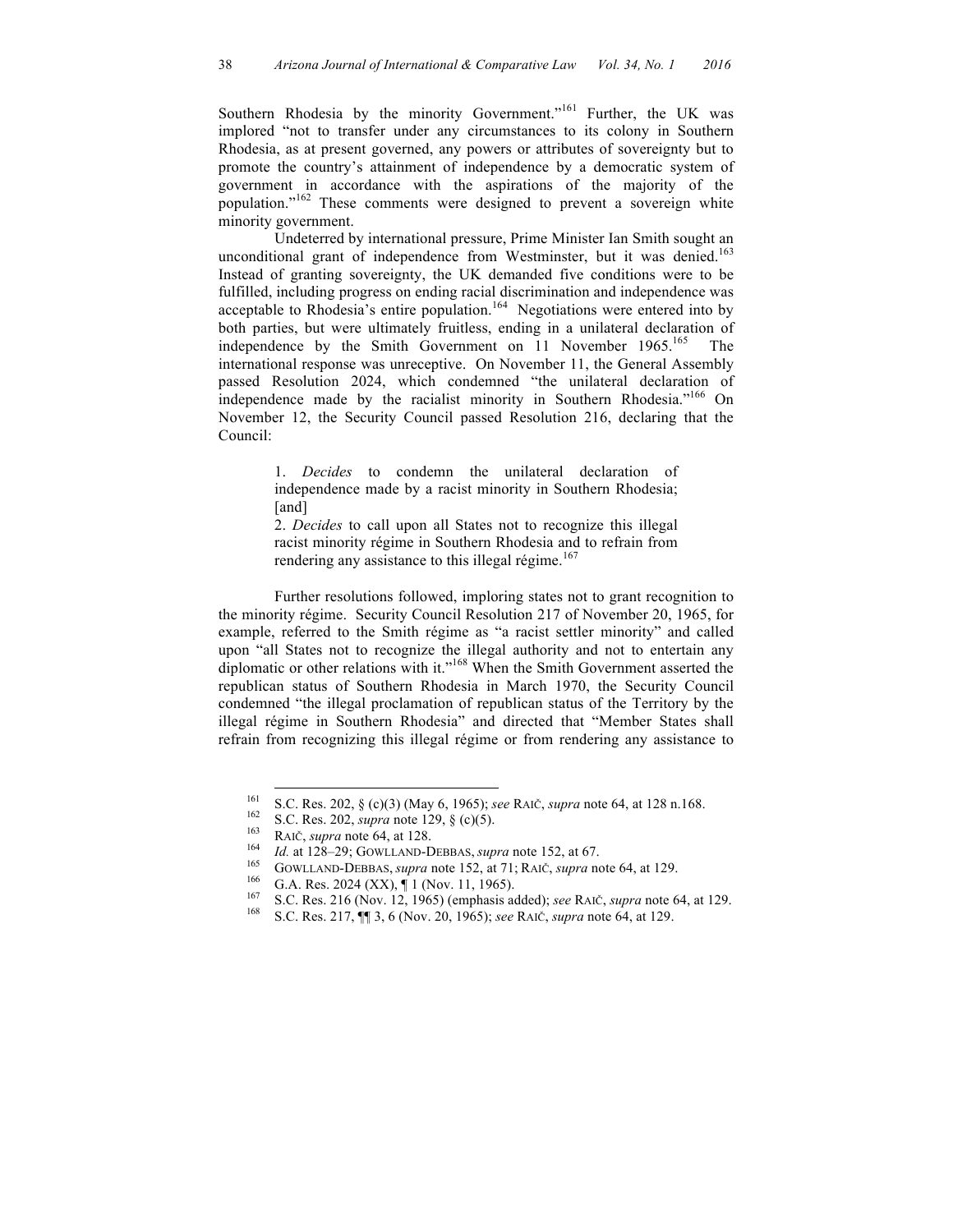it."<sup>169</sup> The same Resolution even sought to extend these implorations to non-UN members.<sup>170</sup>

Scholars including Crawford,<sup>171</sup> Raič,<sup>172</sup> Dugard,<sup>173</sup> Devine,<sup>174</sup> Fawcett,<sup>175</sup> Gowlland-Debbas,<sup>176</sup> Dore,<sup>177</sup> Marshall,<sup>178</sup> Okeke,<sup>179</sup> and Nkala<sup>180</sup> have reached consensus that Southern Rhodesia under the Smith régime satisfied the traditional criteria for statehood, namely, a permanent population, defined territory, effective government, the capacity to enter into relations with other states, and independence. However despite satisfying these criteria, Rhodesia was universally denied recognition, with the possible exception of South Africa.<sup>181</sup> Clearly, a further legal principle was in operation preventing Rhodesia from attaining recognition. Assessing the situation, Crawford has noted that three explanations are possible:

> That Rhodesia was a State, and that action against it, so far as it was based on the contrary position, was unlawful; that recognition is constitutive, and in view of its non-recognition Rhodesia was not a State; or that the principle of selfdetermination in this situation prevented an otherwise effective entity from being regarded as a State.<sup>182</sup>

<sup>175</sup> Fawcett, *supra* note 92, at 110–11; J.E.S. Fawcett, *The Requirement of Statehood Reexamined*, 34 MOD. L. REV. 417, 417 (Fawcett's Note in Reply to Devine) (1971).

*Conceptual Problems*, 13 VAND. J. TRANSNAT'L L. 25, 35–38 (1980).<br><sup>178</sup> CHARLES BURTON MARSHALL, CRISIS OVER RHODESIA: A SKEPTICAL VIEW 68–69<br>(1967).

<sup>&</sup>lt;sup>169</sup> S.C. Res. 277,  $\P$  1–2, (Mar. 18, 1970); RAIČ, *supra* note 64, at 129.<br><sup>170</sup> S.C. Res. 277,  $\P$  18; RAIČ, *supra* note 64, at 128.<br><sup>171</sup> CRAWFORD, CREATION OF STATES, *supra* note 3, at 128–29.<br><sup>172</sup> RAIČ, *supra*

<sup>412–13 (1971);</sup> D.J. Devine, *The Status of Rhodesia in International Law,* 1 ACTA JURIDICA 1, 78–89 (1973).

 $^{176}$  GOWLLAND-DEBBAS, supra note 152, at 205-16.<br><sup>177</sup> Isaak I. Dore, *Recognition of Rhodesia and Traditional International Law: Some* 

CHRIS N. OKEKE, CONTROVERSIAL SUBJECTS OF CONTEMPORARY INTERNATIONAL LAW 87–89 (1973).<br><sup>180</sup> Jericho Nkala, The United Nations, International Law, and the

RHODESIAN INDEPENDENCE CRISIS 56 (1985).<br><sup>181</sup> *See* WALLACE-BRUCE, *supra* note 152, at 82–83. South Africa, for example,

dispatched its police force to Rhodesia in 1967 with the objective of consolidating the Smith Government's rule. More importantly, South Africa maintained its diplomatic mission in defiance of UN resolutions. *Id.* This action can be contrasted with states such as India, Kenya, and the USSR which went so far as to cut post, telephone, and telegraph links with Rhodesia after 1965. *Id.* Clearly then, the actions of South Africa were akin to implied recognition. *Id.* <sup>182</sup> CRAWFORD, CREATION OF STATES, *supra* note 3, at 129.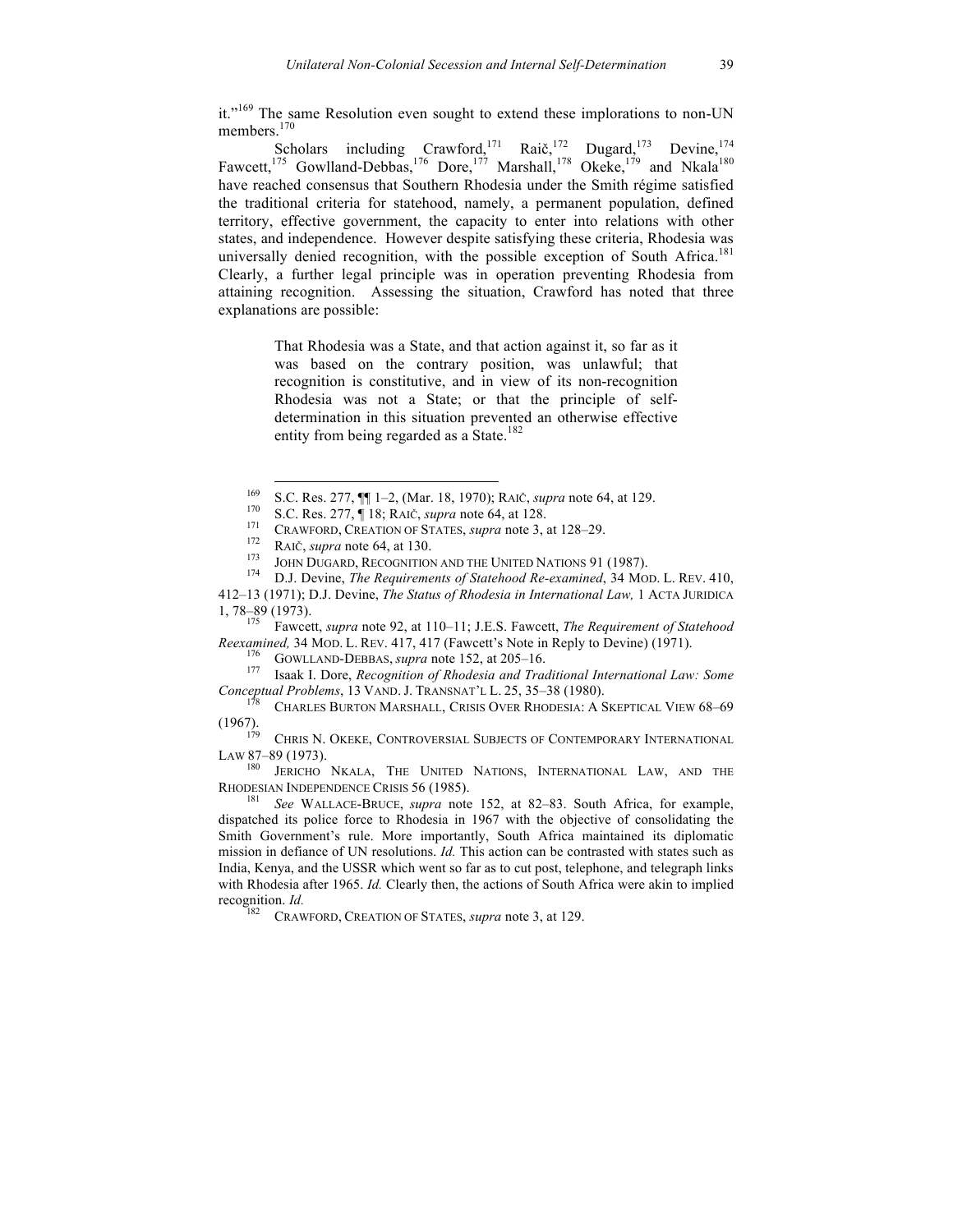In light of the considerable body of resolutions emanating from the General Assembly and Security Council, declaring Rhodesia's statehood "illegal" (accompanied by near universal non-recognition by states), the first explanation is highly unconvincing.<sup>183</sup> The second explanation, that recognition is predominantly constitutive,<sup>184</sup> is not compelling given the contemporary preeminence of the declaratory recognition theory.<sup>185</sup> It is most likely that Rhodesia was denied statehood because it substantially contravened the peremptory norm prohibiting systematic racial discrimination and apartheid.<sup>186</sup> A survey by the International Commission of Jurists in 1976, for example, characterized the Rhodesian polity as a

> vast network of . . . legislation [whose primary purpose was to] formalize and maintain a division between the races—a division which largely dictates the range of jobs open to a man, the education his children will receive, what wages he is paid, where he can live, how he may behave to his fellows and to members of another race, and what civil and political freedoms he may be permitted to enjoy.<sup>187</sup>

Without doubt, discrimination against indigenous peoples was systemic and systematic. Africans were effectively prohibited from participating in electoral politics, while whites enjoyed universal suffrage.<sup>188</sup> Until 1977, there were strict regulations governing the segregation between whites and Africans. These rules extended to mandating that Africans could not own property or live in white only areas, except in special cases.<sup>189</sup> When Africans were permitted to enter white-only areas, this was usually for purposes of employment, for which they earned appalling wages—on average, approximately one eleventh of their white employers.<sup>190</sup> As a result of the 1930 Land Apportionment Act, Africans were severely restricted in their ability to own land.<sup>191</sup> On average, a white settler

<sup>&</sup>lt;sup>183</sup> *Id.* According to the constitutive recognition theory, recognition is an integral component of statehood. *See generally id*. at 19–22; RAIČ, *supra* note 64, at 29–31; Anderson, *Definition of Secession*, *supra* note 2, at 365–67.<br><sup>185</sup> According to the declaratory recognition theory, recognition is declaratory of pre-

existing statehood. *See generally* CRAWFORD, CREATION OF STATES, *supra* note 3, at 22–26; RAIČ, *supra* note 64, at 32–33; Anderson, *Definition of Secession*, *supra* note 2, at 360–64. On the pre-eminence of the declaratory recognition theory, *see* Anderson, *Definition of*  Secession, supra note 2, at 368–70; CRAWFORD, CREATION OF STATES, supra note 3, at 27,<br>
<sup>186</sup> CRAWFORD, CREATION OF STATES, supra note 3, at 130–31.<br>
<sup>187</sup> WALLACE-BRUCE, supra note 152, at 86 n.147.<br>
<sup>188</sup> *Id.* at 85.<br>

<sup>(1966);</sup> WALLACE-BRUCE*, supra* note 152 at 85.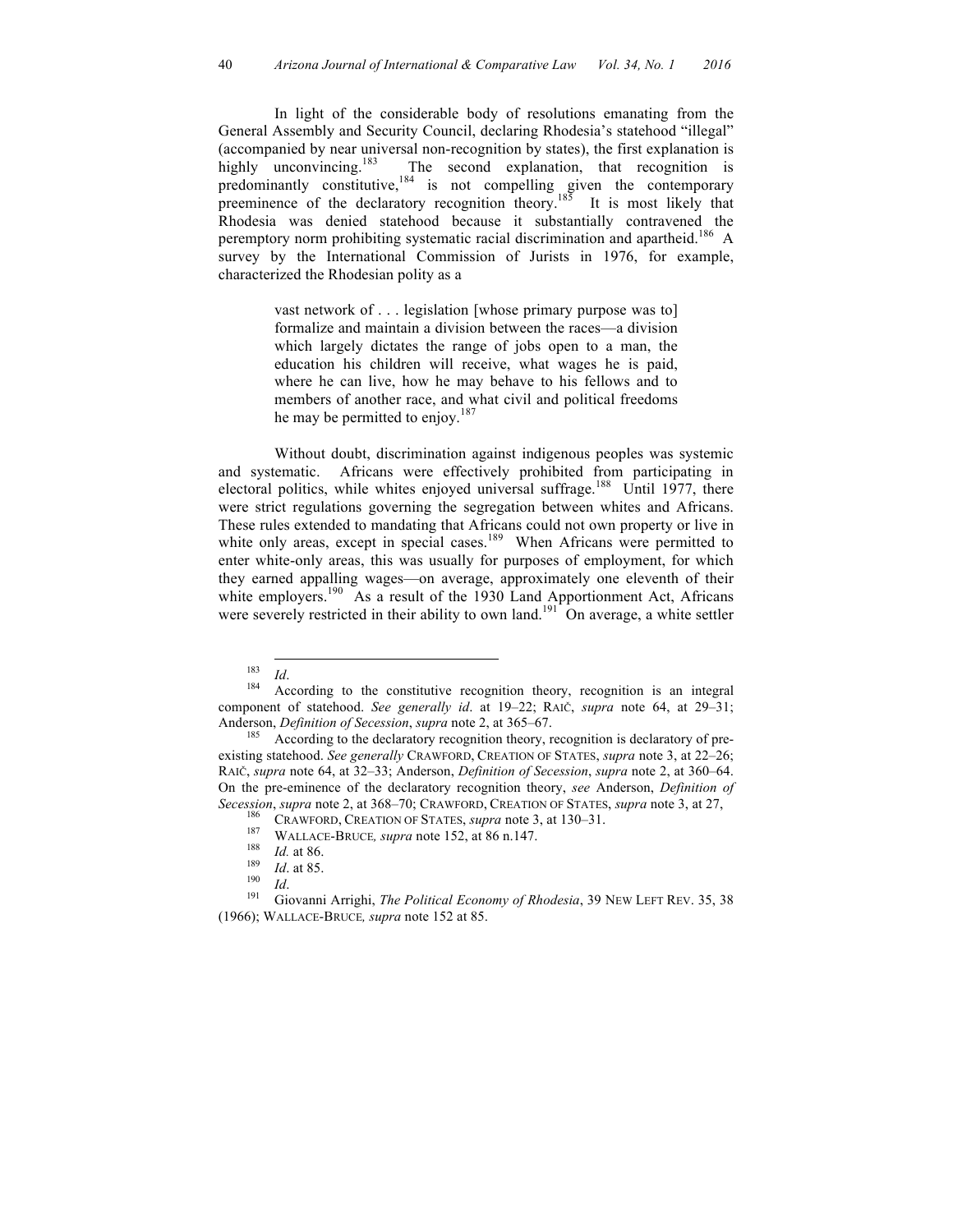was apportioned 21 times as much land as an indigenous inhabitant.<sup>192</sup> Africans were also denied an equitable education, with the government spending ten times as much on the education of a white child compared to an African student.<sup>193</sup> As a result of the 1957 Registration and Identification Act, indigenous inhabitants were required by law to at all times have on their person identification passes.<sup>194</sup>

Rhodesia's indigenous population was thus subject to systematic discrimination of a political, racial, civic, and economic nature. This was incompatible with the peremptory norm prohibiting systematic racial discrimination and apartheid as expressed in the United Nations Declaration on the Elimination of All Forms of Racial Discrimination,<sup>195</sup> and International Convention on the Elimination of All Forms of Racial Discrimination. 196 As the Rhodesian government failed to comply with peremptory norms, existing states were under a legal obligation of non-recognition.<sup>197</sup> Given that recognition is predominantly declaratory of statehood, this was tantamount to a denial of statehood itself.

#### b. The Bantu States Throughout South Africa

The attempted creation of the Bantu states throughout South Africa in the 1970s and 1980s revealed that putative states born of a particularly acute form of discrimination—apartheid—will not achieve statehood. This is because they violate the peremptory norm prohibiting systematic racial discrimination and apartheid.

The origins of South Africa's Bantu policy can be traced to the 1874 Glen Grey Act, which established representative councils in the Transkei area for the government of indigenous South Africans. 198 Over the first half of the 20th century, this basic legislative architecture was gradually expanded resulting in the establishment of multiple reserves that served as the territorial precursors for the

rebellion was not an obstacle to the establishment of Rhodesia as an independent State, but that the political basis and objective of the regime were, and that the declaration of independence was without legal effect." Fawcett, *supra* note 92, at 113. *See also* J.E.S. FAWCETT, THE LAW OF NATIONS 38–39 (1968); WALLACE-BRUCE*, supra* note 152, at 86 ("As Rhodesia was practicing racism, it violated the international norms of nondiscrimination in particular and human rights as a whole. This brought into question the legitimacy of the regime and so its claim to statehood.").

<sup>198</sup> CRAWFORD, CREATION OF STATES, *supra* note 3, at 338.

<sup>&</sup>lt;sup>192</sup> WALLACE-BRUCE, *supra* note 152 at 85.<br>
<sup>193</sup> *Id.* 194 *Id*; GOWLLAND-DEBBAS, *supra* note 152, at 52.<br>
<sup>195</sup> G.A. Res. 1904 (XVIII), Declaration on the Elimination of All Forms of Racial Discrimination, art. 5, (Nov. 20, 1963). 1963.<br><sup>196</sup> G.A. Res. 2106 (XX), International Convention on the Elimination of All Forms

of Racial Discrimination, art. 3 (Dec. 21, 1965).<br><sup>197</sup> In this regard Fawcett has noted: "It would follow then that the illegality of the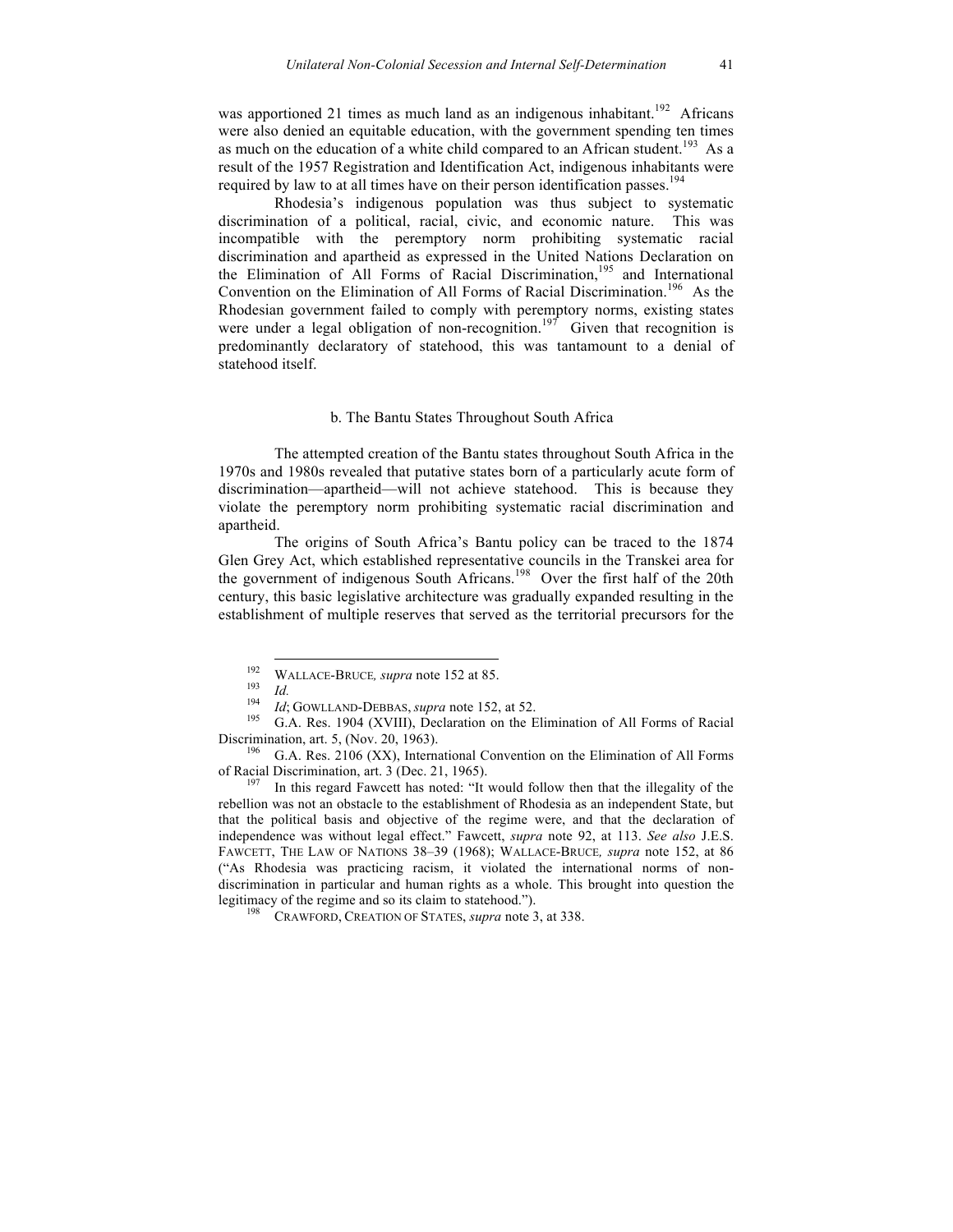Bantu states.<sup>199</sup> In 1950, the Nationalist Government of Prime Minister Daniel Malan established the Tomlinson Commission with the purpose of conducting

> an exhaustive enquiry into . . . a comprehensive scheme for the rehabilitation of the Native Areas [reserves] with a view to developing within them a social structure in keeping with the culture of the Native and based on effective socio-economic planning.200

The Commission recommended that South Africa's indigenous population be grouped into seven discrete ethnic groups around separate "heartlands" or Bantus. Two principal justifications were advanced for this proposition, namely:

> (a) the European population . . . has developed into an autonomous and complete national organism, and has furthermore preserved its character as a biological [racial] entity. There are not the slightest grounds for believing that the European population . . . would be willing to sacrifice its character as a national entity and as a European racial group . . .

> (b) the Bantu peoples . . . do not constitute a homogeneous people, but form separate national units on the basis of language and culture.<sup>201</sup>

The creation of the Bantus was therefore designed to ensure white South Africans could maintain their racial and cultural homogeneity in isolation from the ethnically diverse indigenous population.<sup>202</sup>

A succession of statutes followed the Tomlinson Commission. The Promotion of the Black Self-Government Act No. 46 of 1959 designated eight

Tomlinson Commission); BUTLER, ROTBERG, & ADAMS, *supra* note 201, at 24–25, 159–61.

 <sup>199</sup> *See, e.g.*, Black Land Act 26 of 1913 (S. Afr.); *see also, e.g.,* Development Trust and Land Act 18 of 1936 (S. Afr.); Bantu Authorities Act 68 of 1951 (S. Afr.) (creating tribal, regional, and territorial authorities with the purpose of formalizing relations between indigenous leaders and the central government). These tribally-based authorities enjoyed the devolution of modest legislative, executive, and judicial powers. *See generally* CRAWFORD, CREATION OF STATES, *supra* note 3, at 338; WALLACE-BRUCE*, supra* note 152,

<sup>&</sup>lt;sup>200</sup> WALLACE-BRUCE, *supra* note 152, at 95. 201 *Id.*; JEFFREY BUTLER, ROBERT I. ROTBERG, & JOHN ADAMS, THE BLACK HOMELANDS OF SOUTH AFRICA: THE POLITICAL AND ECONOMIC DEVELOPMENT OF BOPHUTHATSWANA AND KWAZULU 25 (1978). The same authors go on to note that, according to the Tomlinson Commission, the Bantus were akin to separate organisms, which, "like the Afrikaner volk, would gain maturity through evolutionary growth." WALLACE-BRUCE, *supra* note 152, at 95.<br><sup>202</sup> *See generally* WALLACE-BRUCE, *supra* note 152, at 94–95 (describing the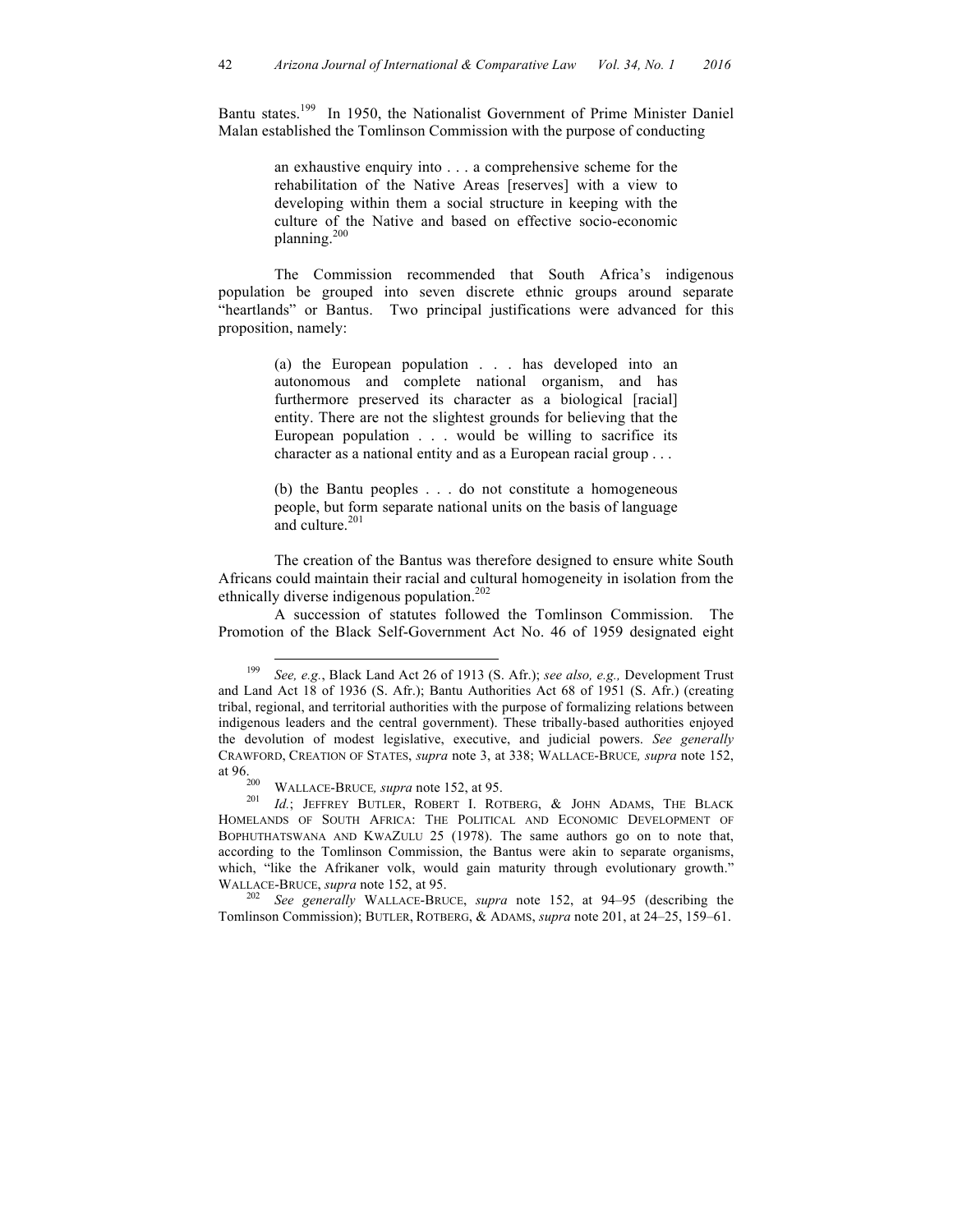national units (one more than recommended by the Tomlinson Commission) based upon linguistic and cultural factors, namely North Sotho, South Sotho, Swazi, Tsonga, Tswanu, Venda, Xhosa, and Zulu.<sup>203</sup> The Act decreed:

> [T]he Bantu peoples of the Union of South Africa do not constitute a homogenous people, but form separate national units on the basis of language and culture; and whereas it is desirable for the welfare and progress of said peoples to afford recognition to the various national units and to provide for their gradual development within their own areas to self-governing units on the basis of Bantu systems of government.<sup>204</sup>

By 1963, six national units had been established, with each of these able to seek self-governing status.<sup>205</sup> The Black States Citizenship Act No. 26 of 1970 supplemented these reforms by assigning every indigenous person membership to one of the Bantustans.<sup>206</sup> Finally, the Black States Constitution Act No. 21 of 1971 allowed for the self-government and independence of the Bantu nations, authorizing the President of South Africa to establish a legislative assembly for a territory after consultation with the Bantu concerned.<sup>207</sup>

The rationale for the creation of independent Bantustans was the overarching philosophy of apartheid. The separation of European from indigene under the Bantustan program would naturally perpetuate longstanding racial divisions. Moreover, the creation of the Homeland states would ensure that the political power exercised by Europeans, who comprised only 18% of the population, would be maintained in the future.<sup>209</sup>

*supra* note 3, at 339.

<sup>208</sup> Wallace-Bruce suggests this can be traced to the ideology of *baaskap*, or white supremacy, which prevailed in the early years of European settlement. *See* WALLACE-BRUCE, *supra* note 152, at 102. *See also* COLIN LEGUM & MARGARET LEGUM, SOUTH AFRICA, CRISIS FOR THE WEST 54-57 (1964); CRAWFORD, CREATION OF STATES, *supra* note 3, at 340 ("[T]he racially discriminatory nature of the Bantustan policy, aimed at preserving the bulk of South Africa for its minority white population.").<br><sup>209</sup> In 1961, for example, the South African representative to the UN informed the

General Assembly that the creation of Bantustans was necessary to remove "fears harboured by the white community of being politically swamped by the numerically superior Bantu." *See* WALLACE-BRUCE, *supra* note 152, at 104. White South Africans thus wished to avoid a situation similar to Zimbabwe in 1980 when the white minority was

<sup>&</sup>lt;sup>203</sup> WALLACE-BRUCE, *supra* note 152, at 97.<br>
<sup>204</sup> CRAWFORD, CREATION OF STATES, *supra* note 3, at 339.<br>
<sup>205</sup> WALLACE-BRUCE, *supra* note 152, at 98.<br>
<sup>206</sup> This process was undertaken, often with little or no regard individual and the particular Bantustan assigned. Furthermore, upon the attainment of sovereign independence (according to South Africa domestic law) many citizens of the Bantustans lost their South African citizenship. *See id*. *See also* BUTLER, ROTBERG, & ADAMS, *supra* note 201, at 35–36. <sup>207</sup> WALLACE-BRUCE, *supra* note 152, at 98; CRAWFORD, CREATION OF STATES,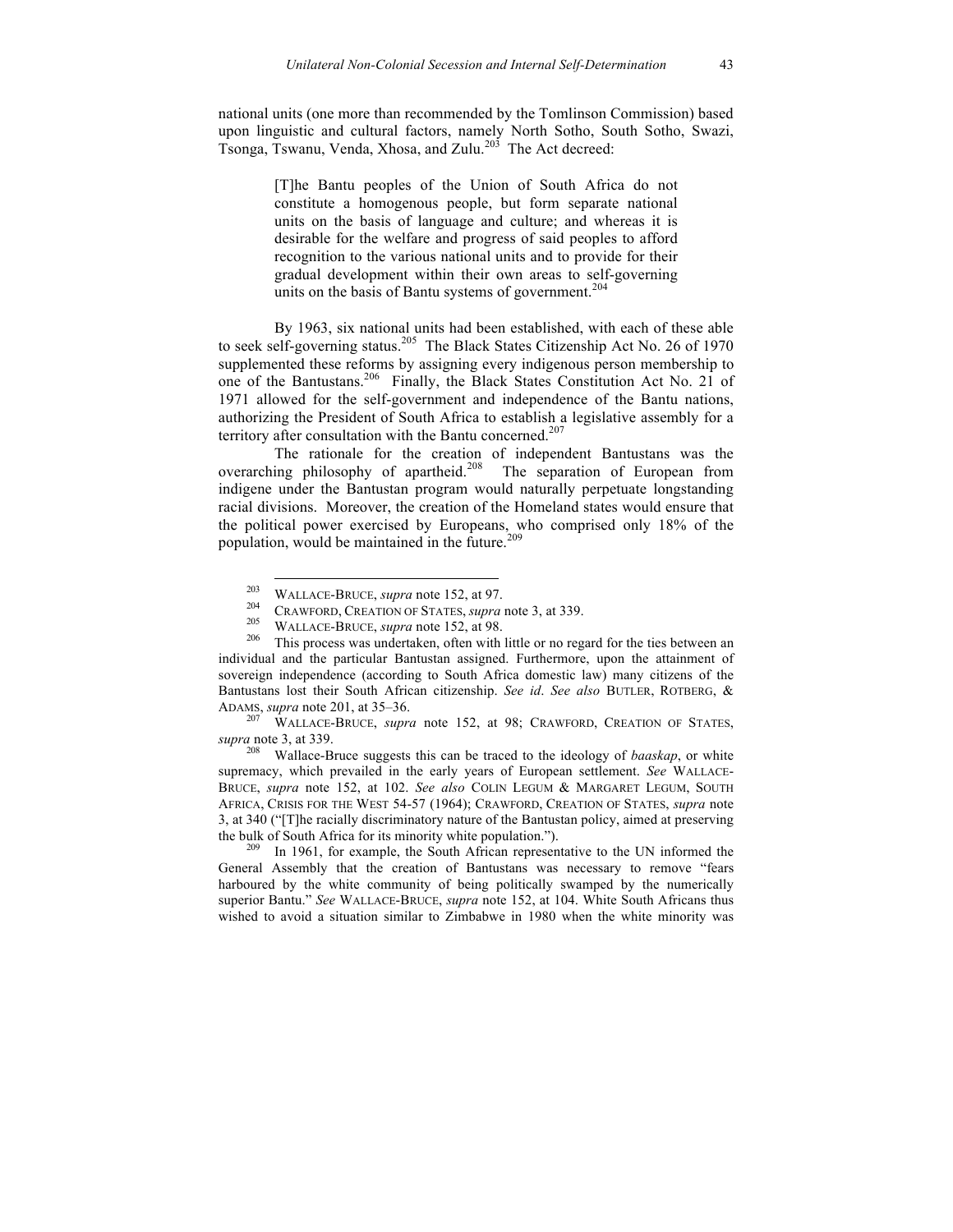Four Bantustans—Transkei,<sup>210</sup> Bophuthatswana,<sup>211</sup> Venda,<sup>212</sup> and  $Ciskei<sup>213</sup>$ —eventually claimed sovereign independent status. As scholars such as Dugard,<sup>214</sup> Devine,<sup>215</sup> Wallace-Bruce,<sup>216</sup> Norman,<sup>217</sup> Heydt,<sup>218</sup> deKeiffer,<sup>219</sup> and Hartquist<sup>220</sup> have observed, these putative states satisfied the traditional criteria for statehood based upon effectiveness. However, despite satisfying these criteria, the international community universally refused to acknowledge the statehood of any of the four territories. Both the General Assembly and Security Council promulgated a doctrine of non-recognition for the Bantustans and consistently refused to accord them the title of "state."<sup>221</sup> General Assembly Resolution 3411 D (XXX), for example, urged "all Governments and organizations not to accord

*Law*, 10 S. AFR. Y.B. INT'L L. 18, 30 (1984).<br><sup>216</sup> *See* WALLACE-BRUCE, *supra* note 152, at 148.<br><sup>217</sup> Geoffrey Norman, in his detailed exposition of Transkei has concluded: "The

Transkei would appear to meet the [traditional] criteria for statehood. It has a territory and, although it may still have certain land claims against the South African government, its land area is well enough defined to cover this criterion. It has a settled population even though a large percentage of its population is settled permanently outside its borders . . . . In a strict legal sense, there is no doubt that the Transkei has effective control over the area within its borders, and that it is capable of conducting international relations with other nations." *See* Geoffrey E. Norman, *The Transkei: South Africa's Illegitimate Child*, 12 NEW

ENG. L. REV. 585, 619 (1977). <sup>218</sup> Donald A. Heydt, *Non-recognition of the Independence of Transkei*, 10 CASE W.

RES. J. INT'L L. 167, 184 (1978). <sup>219</sup> Donald E. deKeiffer & David A. Hartquist, *Transkei: A Legitimate Birth*, 13 NEW

 $\overline{a}$ 

ENG. L. REV. 428, 429–30 (1978) (focusing particularly on Transkei).<br><sup>220</sup> *Id.* The genesis of the non-recognition policy arguably antedates the purported independence of the Bantustans. General Assembly Resolution 2671F (XXV) for example, in Article 3 condemned, "the establishment by the racist minority Government of South Africa of 'Bantustans' in so-called African reserves as fraudulent, a violation of the principle of self-determination and prejudicial to the territorial integrity of the State and the unity of its people." *See* G. A. Res. 2671F (XXV) (Dec. 8, 1970). *See also* G. A. Res. 2775E (XXVI) (Nov. 29, 1971).

relegated to the opposition benches, eventually resulting in their oppression and economic disenfranchisement.<br><sup>210</sup> Transkei became independent under South Africa domestic law on October 26,

<sup>1976.</sup> *See* Republic of Transkei Constitution Act 15 of 1976 (S. Afr.).<br><sup>211</sup> Bophuthatswana became independent under South African domestic law on<br>December 6, 1977. *See* Status of Bophuthatswana Act 89 of 1977 (S. Afr.).

<sup>&</sup>lt;sup>212</sup> Venda became independent under South African domestic law on September 13, 1979. Status of Venda Act 107 of 1979 (S. Afr.). <sup>213</sup> Ciskei became independent under South African domestic law on December 4,

<sup>1981.</sup> Status of Ciskei Act 110 of 1981 (S. Afr.).<br><sup>214</sup> Dugard notes: "[w]riters who have examined this subject generally concede that

Transkei (and by implication, the other homeland-States) meet the traditional requirements of statehood." *See* DUGARD, *supra* note 173, at 100. <sup>215</sup> D.J. Devine, *Recognition, Newly Independent States and General International*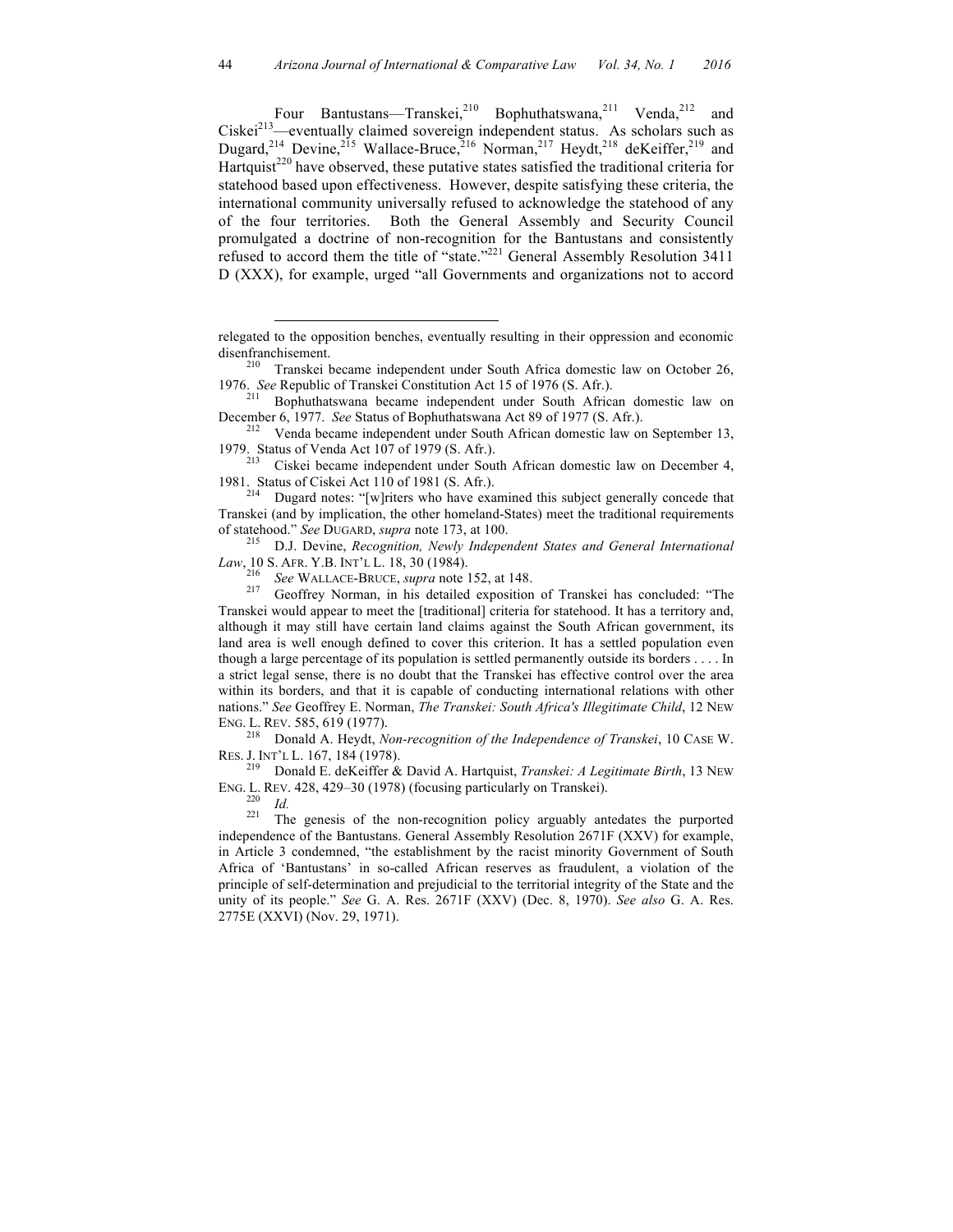any form of recognition to [the Bantustan homelands]."<sup>222</sup> A later resolution expounded specifically on Transkei's fictive independence, providing that the General Assembly:

> 1. *Strongly condemns* the establishment of bantustans as designed to consolidate the inhuman policies of *apartheid*, to destroy the territorial integrity of the country, to perpetuate white minority domination and to dispossess the Africa people of South Africa of their inalienable rights;

> 2. *Rejects* the declaration of "independence" of the Transkei and declares it invalid;

> 3. *Calls upon* all Governments to deny any form of recognition to the so-called independent Transkei and to refrain from having any dealings with the so-called independent Transkei or other bantustans.<sup>2</sup>

This call for non-recognition was subsequently endorsed by the Security Council in Resolutions  $402^{224}$  and  $407.2^{225}$  When Bophuthatswana purportedly gained independence in 1977, the General Assembly reiterated its policy of nonrecognition, denouncing "the so-called independent Bantustans."226 In response to Venda's purported proclamation of independence in 1979, the President of the Security Council issued a statement on behalf of the Council, declaring:

> The Security Council condemns the proclamation of the socalled "independence" of Venda and declares it totally invalid. This action by the South African régime, following similar

S.C. Res. 407 (May 25, 1977). Resolution 407 unanimously reaffirmed Resolution 402 and its endorsement of General Assembly Resolution 31/6A. *See* DUGARD, *supra* note 173, at 100–01.<br><sup>226</sup> G.A. Res. 32/105 N ¶ 2 (Dec. 14, 1977). The resolution was adopted by 140

G.A. Res. 32/105 N ¶ 2 (Dec. 14, 1977). The resolution was adopted by 140 votes to none. *See* DUGARD, *supra* note 173, at 101.

<sup>&</sup>lt;sup>222</sup> G. A. Res. 3411D (XXX) (Nov. 28, 1975); CRAWFORD, CREATION OF STATES, *supra* note 3, at 341–42. This policy was endorsed by the Organization of African Unity, which in July 1976 implored "all States . . . not to accord recognition to any Bantustan, in particular, the Transkei whose so-called independence is scheduled for the 26 October 1976." *See* C.M. Res. 492 (XXXVII), ¶ 2 (Jul. 3, 1976); *see also* C.M. Res. 490 (XXVII), ¶¶ 21–23 (Jul. 3, 1976).

<sup>223</sup> G.A. Res. 31/6, art. A ¶¶ 1–3 (Oct. 26, 1976); *see generally* RAIČ, *supra* note 64, at  $136$  & n.199.<br><sup>224</sup> S.C. Res. 402 (Dec. 22, 1976). The impetus for the resolution was a complaint by

Lesotho that South Africa was attempting to coerce her recognition of Transkei by closing strategic border posts to Lesotho. The Council "commended" Lesotho for not recognizing Transkei and, condemned Pretoria's actions. *See also* G.A. Res. 31/6 A,  $\P\P$  1–3 (Oct. 26, 1976).<br>1976).<br><sup>225</sup> S.G. B.r. 407, (May, 25, 1977). Beschitten, 407, unanimously, reaffirmed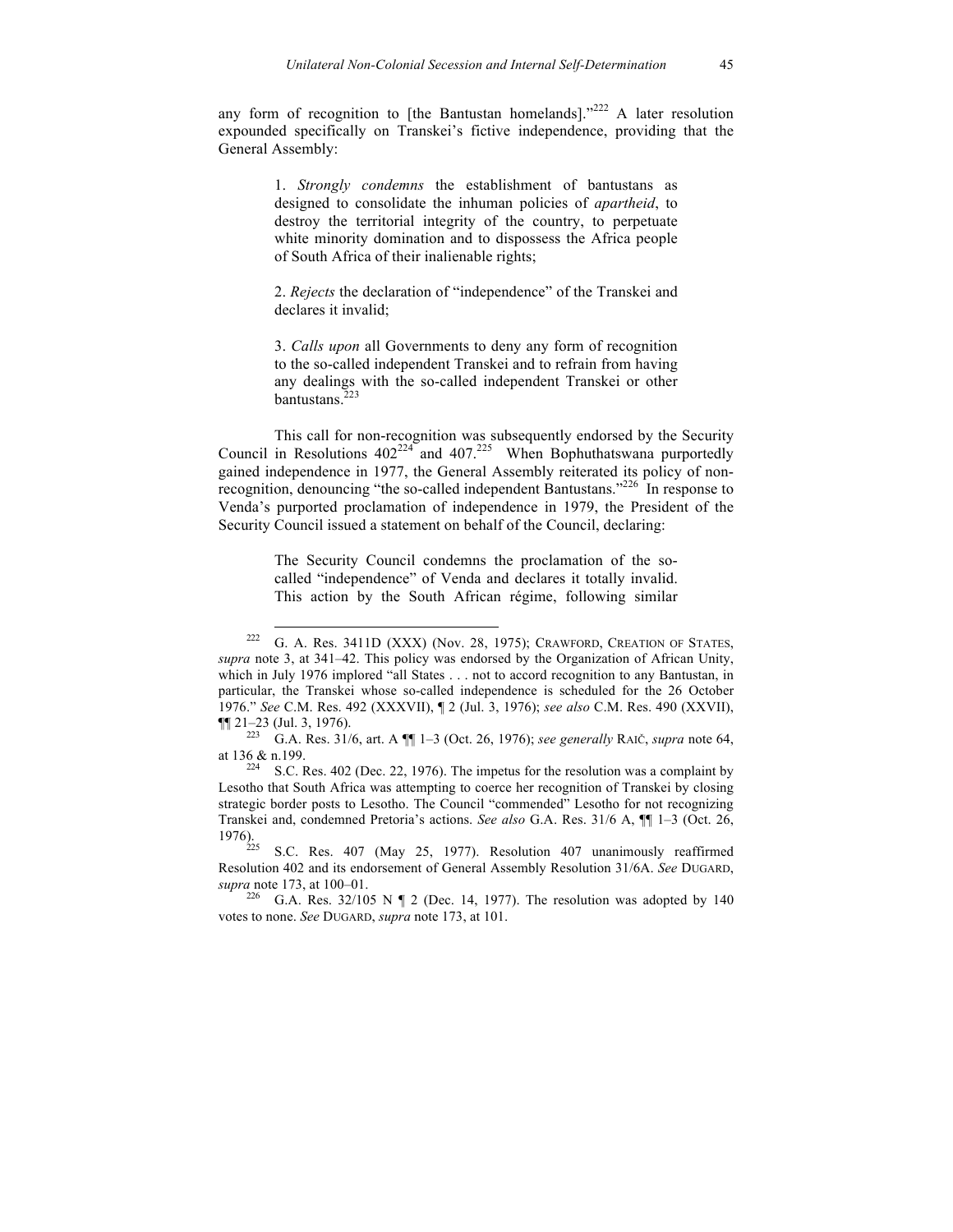proclamations of Transkei and Bophuthatswana, denounced by the international community, is designed to divide and dispossess the African people and establish client states under its domination in order to perpetuate *apartheid*. It further aggravates the situation in the region and hinders international efforts for just and lasting solutions.

The Security Council calls upon all Governments to deny any form of recognition to the so-called "independent" Bantustans; to refrain from any dealings with them; to reject travel documents issued by them; and urges Member Governments to take effective measures to prohibit all individuals, corporations and other institutions under their jurisdiction from having any dealings with the so-called "independent" Bantustans.<sup>227</sup>

When Ciskei purportedly gained independence in 1981, the President of the Security Council again condemned the Homelands policy stating:

> The Security Council does not recognize the so-called "independent homelands" in South Africa: it condemns the purported proclamation of the "independence" of the Ciskei and declares it totally invalid. This action by the South African régime, following similar proclamations in the case of the Transkei, Bophuthatswana and Venda, denounced by the international community, is designed to divide and dispossess the African people and establish client States under its domination in order to perpetuate *apartheid*. It seeks to create a class of foreign people in their own county. It further aggravates the situation in the region and hinders international efforts for just and lasting solutions.<sup>228</sup>

The universal policy of non-recognition for the South African Homelands has been generally explained by reference to the peremptory norm prohibiting systematic racial discrimination and apartheid, as expressed in instruments such as the United Nations Declaration on the Elimination of All forms of Racial Discrimination, <sup>229</sup> the International Convention on the Elimination of All forms of Racial Discrimination,<sup>230</sup> the International Convention

<sup>&</sup>lt;sup>227</sup> S.C. Pres. Statement S/13549 (Sept. 21, 1979). This statement was made at the 1268th meeting of the Security Council on September 21, 1979. *See* DUGARD, *supra* note

<sup>173,</sup> at 101.<br> $228$  S.C. Pres. Statement S/14794 (Dec. 15, 1981). This statement was made at the 2315th meeting of the Security Council on December 15, 1981. *See* DUGARD, *supra* note 173, at 101-02 n.104. 229 G.A. Res. 1904 (XVIII), *supra* note 195. <sup>230</sup> G.A. Res. 2106 (XX), *supra* note 196.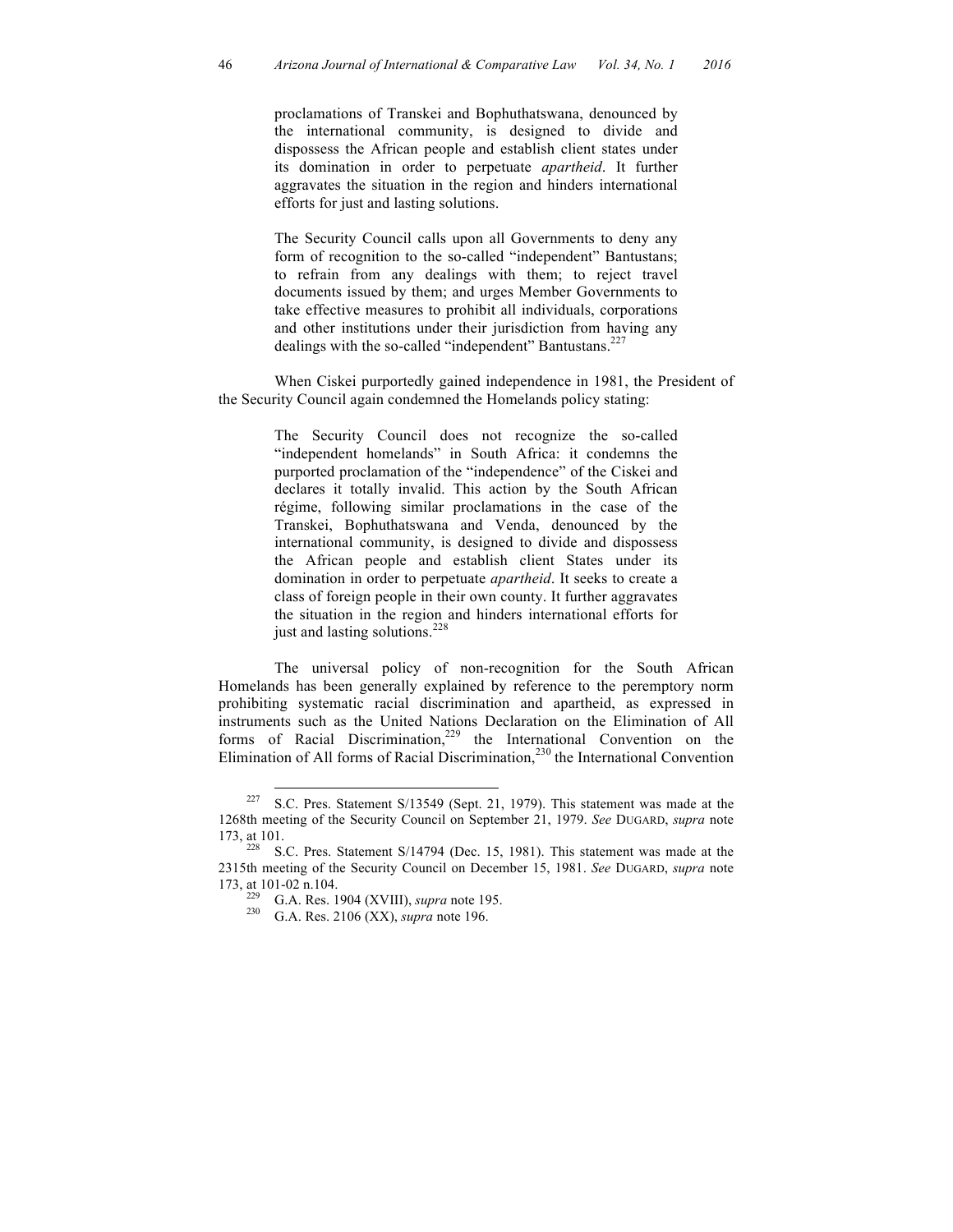on the Suppression and Punishment of the Crime of Apartheid, $^{231}$  and the Declaration on Apartheid and its Destructive Consequences on Southern Africa.<sup>232</sup> The Homeland states thus demonstrate that the origins of statehood and the overall context of a state's creation are important. Entities that are created in violation of peremptory norms such as the prohibition on systematic racial discrimination and apartheid will be denied statehood. This is because they are incompatible with the most basic human rights' standards.

#### 3. Précis

The foregoing analysis of customary law yields three different (but similar) conceptions of internal self-determination. The first interpretation, supported by the Friendly Relations Declaration, Fiftieth Anniversary Declaration, Helsinki Final Act, the Concluding Document, the Rhodesian independence crisis, and purported Bantu states in South Africa, suggests that, at a minimum, the concept equates with the right of peoples to choose their political system, with the probable additional requirement of ongoing participation of an equal nature within

<sup>&</sup>lt;sup>231</sup> G.A. Res. 3068 (XXVIII), International Convention on the Suppression and Punishment of the Crime of Apartheid (Nov. 30, 1973).

<sup>&</sup>lt;sup>232</sup> G.A. Res. 16/1, annex, Declaration on Apartheid and its Destructive Consequences on Southern Africa (Dec. 14, 1989). Crawford has written: "There is considerable support for the principle of racial equality and non-discrimination as a peremptory norm of general international law, a conclusion now consolidated by the apt inclusion of apartheid and similar systematic acts as crimes against humanity for the purposes of the International Criminal Court. The creation of the Bantustans was an integral part of a policy which violated this fundamental principle. Thus a third category of peremptory norms [the prohibition on systematic racial discrimination and apartheid] has been recognized as relevant to statehood." CRAWFORD, CREATION OF STATES, *supra* note 3, at 345. Norman, after examining in detail the norms of internal self-determination and the prohibition on systematic racial discrimination and apartheid has written: "Can a new state created contrary to these two fundamental principles be regarded as legally created? The answer appears to be in the negative." Norman, *supra* note 217, at 631; *See* DUGARD, *supra*  note 173, at 98–108; Merrie Faye Witkin, *Transkei: An Analysis of the Practice of Recognition—Political or Legal?*, 18 HARV. INT'L. L. J. 605, 621–27 (1977). After discussing the *jus cogens* norm of apartheid at some length, and the creation of the Bantustans, Wallace-Bruce has noted: "Assuming for the moment that the Bantustans can be regarded as having satisfied the traditional criteria, our conclusion will still be that they are not states, because they have not met the additional and modern criterion. Like Rhodesia, their claims to statehood must be rejected as they have been created in clear violation of well-established international norms." WALLACE-BRUCE, *supra* note 152, at 149. After discussing apartheid and the creation of the Bantustans, Raič has observed: "There is practical unanimity both among States and among international lawyers as to the fundamental character of these prohibitions. Therefore, the fact that these norms were violated flagrantly in the process of the formation of the Homelands, arguably constitutes another ground for the complete denial of their claim to statehood," *see* RAIČ, *supra* note 64, at 141; Heydt, *supra* note 218, at 188.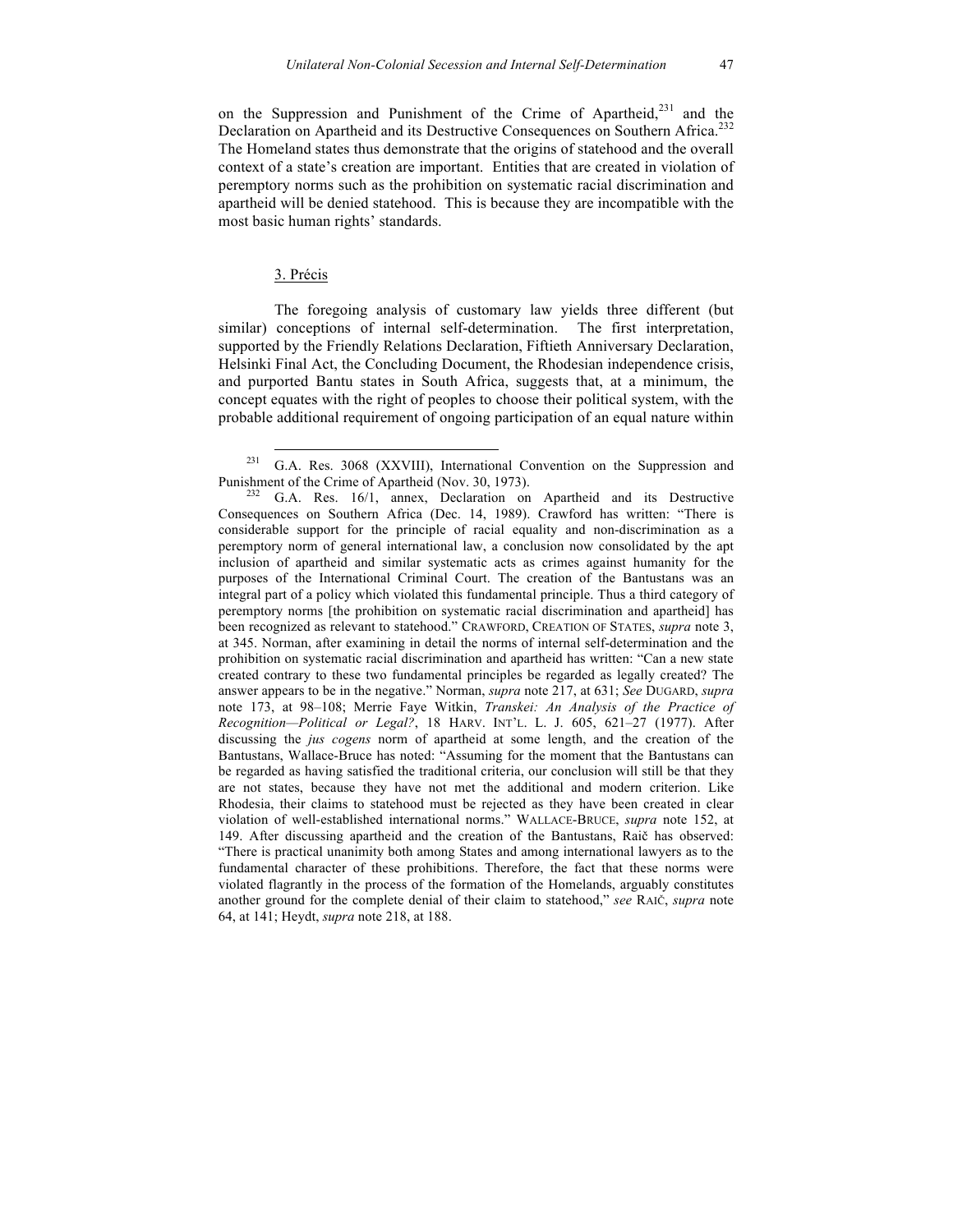this political system. The second interpretation, supported by the Friendly Relations Declaration, Fiftieth Anniversary Declaration, the Rhodesia independence crisis, and purported Bantu states in South Africa suggests that in addition to the above-mentioned politically based requirements, there must also be an absence of sustained and systematic discrimination of any kind against peoples. The third interpretation, supported by the Paris Charter, suggests that the concept requires the equal political participation of peoples in the context of a Western electoral democracy.

## **C. Judicial Decisions**

Support for the continuing nature of internal self-determination draws support from various judicial decisions. In *Katangese Peoples' Congress v.* Zaire,<sup>233</sup> the African Commission on Human and Peoples' Rights examined a communication submitted under Article 65(5) of the African Charter on Human and Peoples' Rights by the President of the Katangese Peoples' Congress. The communication sought to recognize the Katangese Peoples' Congress as a liberation movement with the right to undertake UNC secession from Zaire.<sup>234</sup> Importantly, the Katangese People's Congress (representing the Katangese People) was a political movement within an existing sovereign state.<sup>235</sup> The Commission held that the Katangese people were entitled to self-determination, which by implication suggests self-determination possesses a continuing or internal character.<sup>236</sup> The Commission then proceeded to expound upon the criterion of internal self-determination, stating:

> In the absence of concrete violations of human rights to the point that the territorial integrity of Zaire should be called into question and in the absence of the evidence that the people of Katanga are denied the right to participate in government guaranteed by Article 13(1) of the African Charter, the Commission holds the view that Katanga is obliged to exercise a variant of self-determination that is compatible with the sovereignty and territorial integrity of Zaire. $237$

 <sup>233</sup> Katangese Peoples' Congress v. Zaire, Communication 75/92, Decision, African Commission on Human and Peoples' Rights [Afr. Comm'n H.P.R.] (Nov. 3, 1994), http://www.achpr.org/files/sessions/16th/comunications/75.92/achpr16\_75\_92\_eng.pdf. <sup>234</sup> *See* RAIČ, *supra* note 64, at 330; Ved Nanda, *Self-Determination and Secession* 

*Under International Law*, 29 DENV. J. INT'L. L. & POL'Y 305, 311 (2001). 235 RAIČ, *supra* note 64, at 330. <sup>236</sup> *Id.* <sup>237</sup> *Katangese Peoples'*, 75/92, Afr. Comm'n H.P.R.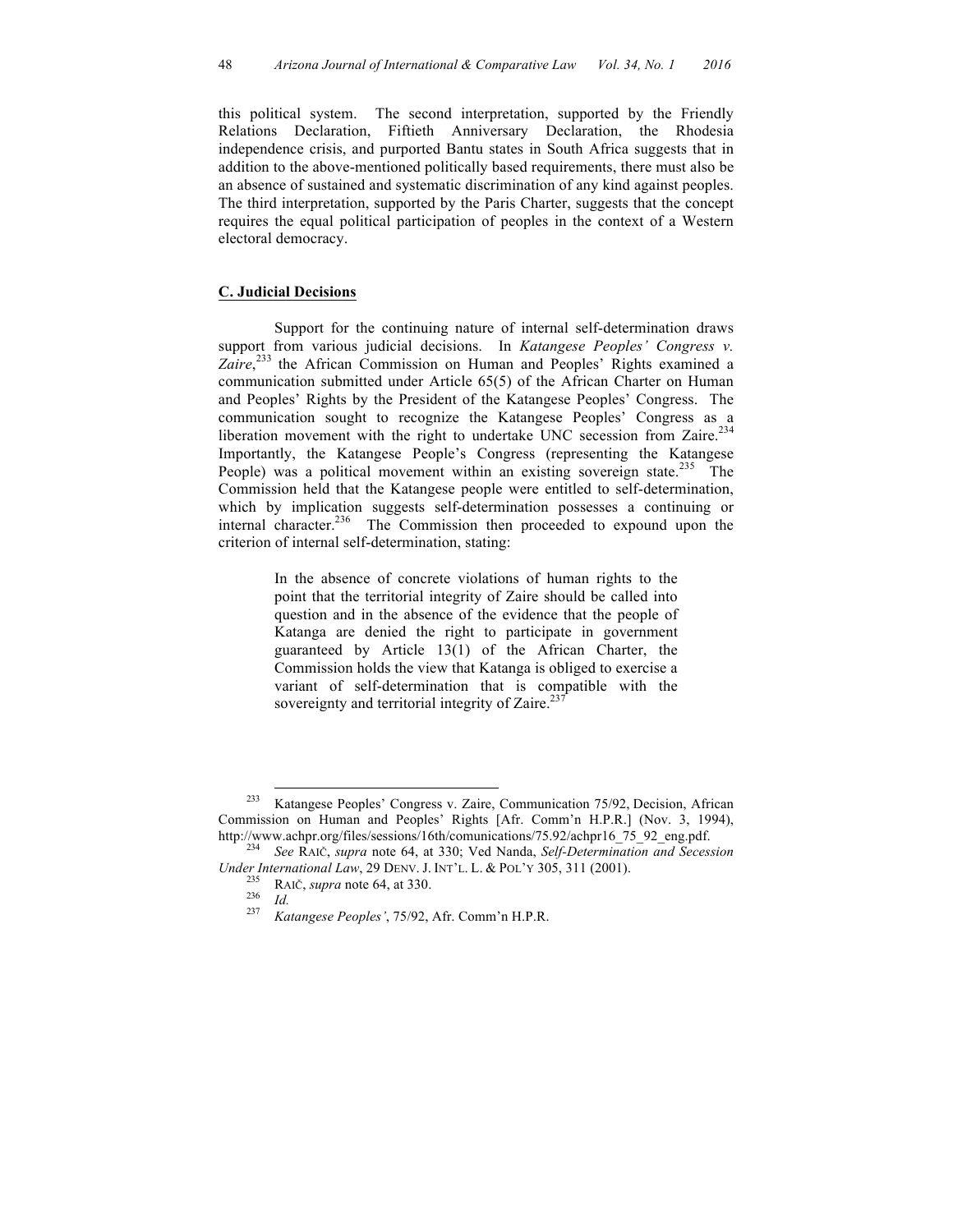The foregoing text makes clear that internal self-determination would not be satisfied when a people experience "concrete violations of human rights" or are "denied their right to participate in government."<sup>238</sup>

Support for the continuing nature of self-determination is also evident within *Loizidou v. Turkey*<sup>239</sup>, where Ryssdal and Wildhaber JJ. of the European Court of Human Rights stated by way of *obiter dicta* that

> [u]ntil recently, in international practice the right to selfdetermination was in practical terms identical to, and indeed restricted to, a right to decolonization. In recent years a consensus has seemed to emerge that peoples may also exercise a right to [external] self-determination if their human rights are consistently and flagrantly violated or if they are without representation at all or are massively under-represented in an undemocratic or discriminatory way [i.e., denied internal selfdetermination]. If this description is correct, then the right to self-determination is a tool which may be used to re-establish international standards of human rights and democracy.<sup>240</sup>

More recently the Canadian Supreme Court in *Reference re Secession of Quebec*<sup>241</sup> has also endorsed the continuing nature of internal self-determination:

> [I]nternational law expects that the right to self-determination will be exercised by peoples within the framework of existing sovereign states and consistently with the maintenance of the territorial integrity of those states. Where this is not possible, in the exceptional circumstances discussed below, a right of [UNC] secession may arise.<sup>242</sup>

The Court later stated:

The recognized sources of international law establish that the right to self-determination of a people is normally fulfilled through internal self-determination—a people's pursuit of its political, economic, social and cultural development within the framework of an existing state. A right to external selfdetermination (which in this case potentially takes the form of the assertion of a right to unilateral secession) arises in only the

<sup>238</sup> *Id*. <sup>239</sup> Loizidou v. Turkey, App. No. 1531/89, 50 Eur. Ct. H.R. 1, 24 (1996) (Wildhaber, J., concurring). <sup>240</sup> *Id.* <sup>241</sup> Reference re Secession of Quebec, [1998] S.C.R. 217 (Can.). <sup>242</sup> *Id.* ¶ 122.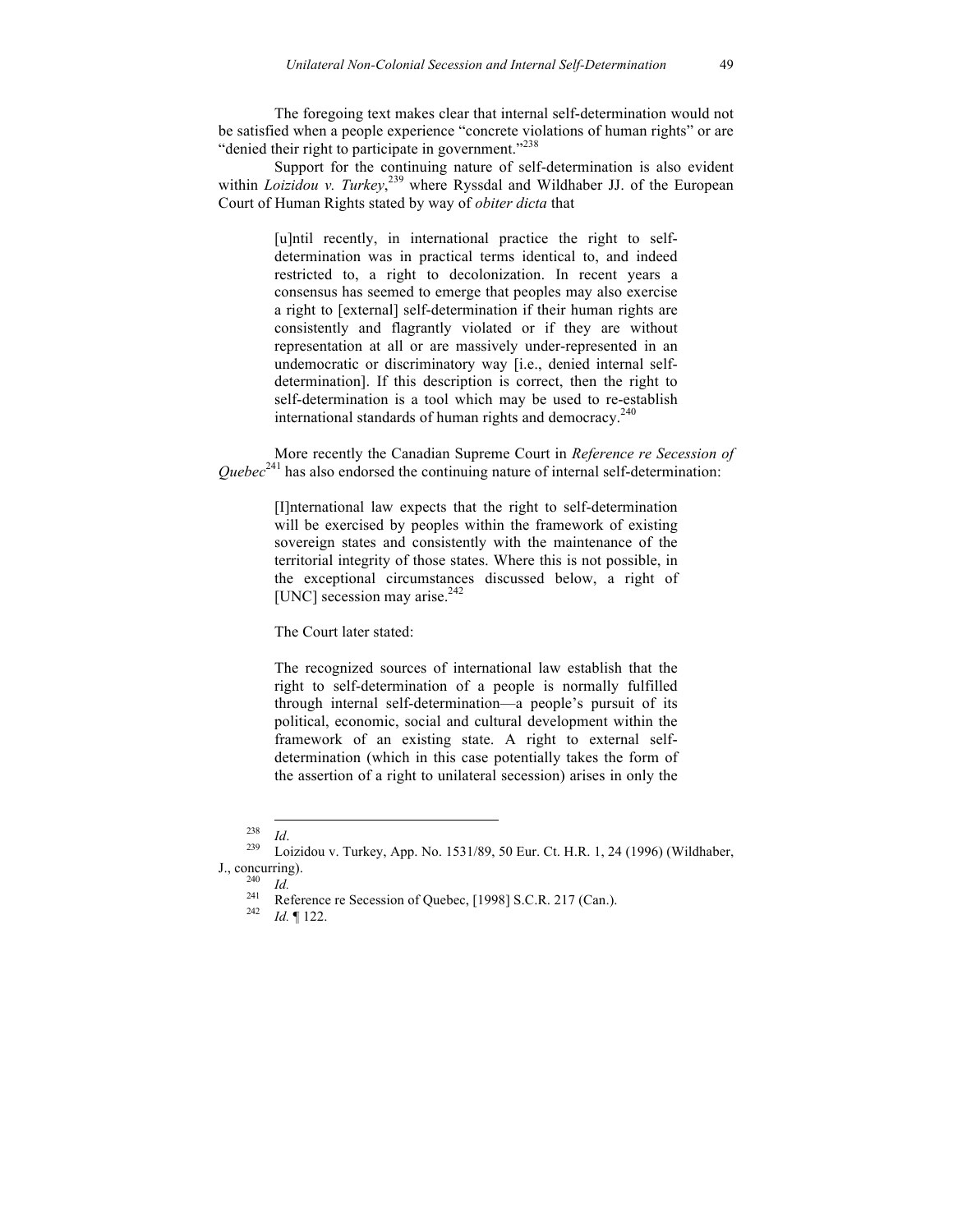most extreme of cases and, even then, under carefully defined circumstances.<sup>243</sup>

The text above makes it clear that self-determination is normally fulfilled by "a people's pursuit of its political, economic and cultural development within the framework of an existing state." This open-ended statement strongly suggests that the court equated internal self-determination with the equal political participation of peoples within the political system of their choosing. The court did not suggest, for example, that internal self-determination could only be fulfilled by the equal participation of peoples with a Western electoral democracy.

Significantly, the court also endorsed the interlinking between internal and external self-determination, with denial of the former opening the way to the latter:

> A number of commentators have further asserted that the right to self-determination may ground a right to unilateral secession in a third circumstance. Although this third circumstance has been described in several ways, the underlying position is that, when a people is blocked from the meaningful exercise of its right to self-determination internally, it is entitled, as a last resort, to exercise it by secession. The *Vienna Declaration* requirement that governments represent "the whole people belonging to the territory without distinction of any kind" adds credence to the assertion that such a complete blockage may potentially give rise to a right of secession.<sup>244</sup>

Although the court could have strengthened its analysis by referring to Article 1 paragraph 3 of the Fiftieth Anniversary Declaration at this point, it nonetheless did not consider internal self-determination to only require the equal political participation of peoples within the political system of their choosing. Rather, the court indicated that internal self-determination also extended to require an absence of discrimination "of any kind."

On balance, analysis of the foregoing judicial decisions reveals two different (but closely related) conceptions of internal self-determination. The first conception, supported by *Katangese Peoples' Congress v. Zaire*<sup>245</sup> and *Loizidou v. Turkey*, <sup>246</sup> suggests that internal self-determination mandates the right of peoples to equal political participation and freedom from sustained and systematic discrimination of any kind. The second conception, supported by *Reference re* 

<sup>243</sup> *Id.* ¶ 126. <sup>244</sup> *Id.* ¶ 134. <sup>245</sup> Katangese Peoples' Congress v. Zaire, Communication 75/92, Decision, African Commission on Human and Peoples' Rights [Afr. Comm'n H.P.R.] ¶¶ 5-6 (Nov. 3, 1994), http://www.achpr.org/files/sessions/16th/comunications/75.92/achpr16\_75\_92\_eng.pdf. <sup>246</sup> Loizidou v. Turkey, App. No. 1531/89, 50 Eur. Ct. H.R. 1, 24 (1996) (Wildhaber,

J., concurring).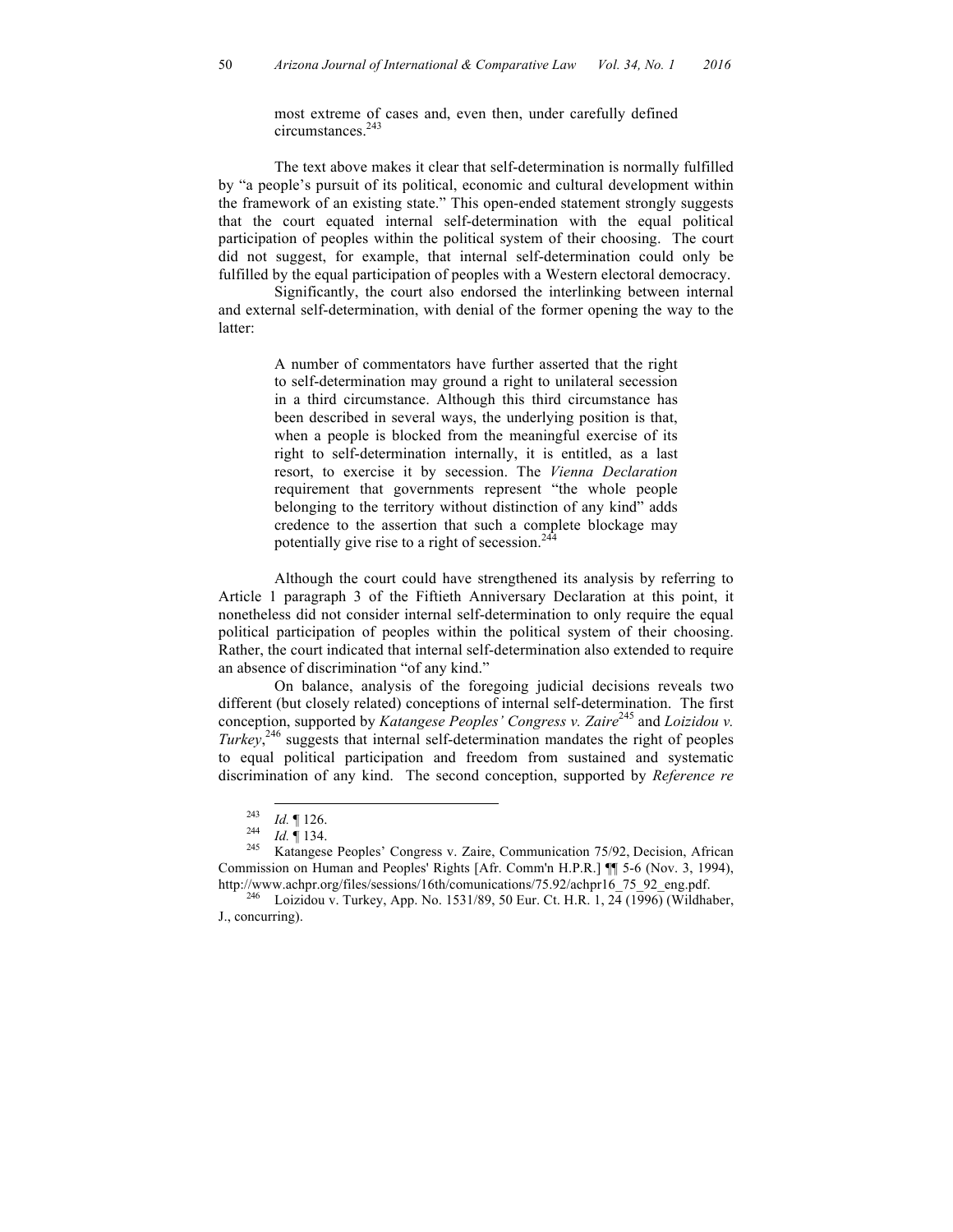*Secession of Quebec*,  $247$  suggests internal self-determination: (1) mandates the right of peoples to choose their political system; (2) that within this system peoples must have equal participatory rights; and (3) that there must be an absence of sustained and systematic discrimination of any kind against peoples.

## **IV. PRECISELY DELIMITING THE PEREMPTORY NORM OF INTERNAL SELF-DETERMINATION**

Having determined that treaty, custom and subsidiary sources mandate that internal self-determination applies within existing states, it is necessary to precisely delimit the scope of the concept. In other words, does internal selfdetermination equate with the right of peoples to choose their political system, the equal political participation of peoples, the absence of discrimination of any kind against peoples, or adherence to Western electoral democracy?

This is a difficult question. At first glance, the preponderance of evidence tends to suggest that *de lege lata*, internal self-determination equates with the right of peoples choose their political system, and that within this framework peoples must have equal participatory rights. This interpretation is compatible with the Human Rights Covenants, African Charter, Friendly Relations Declaration, Fiftieth Anniversary Declaration, Helsinki Final Act, the Concluding Document, the Rhodesian independence crisis, the repudiation of the Bantu states in South Africa, and *Reference re Secession of Quebec*. 248

However, although this view is correct, it does not represent a *complete* interpretation of internal self-determination. The Friendly Relations Declaration, Fiftieth Anniversary Declaration, *Katangese Peoples' Congress v. Zaire*, 249 *Loizidou v. Turkey*, <sup>250</sup> and *Reference re Secession of Quebec*<sup>251</sup> also indicate that internal self-determination extends beyond the political context, mandating the absence of discrimination of any kind against peoples. Thus, it is submitted that internal self-determination comprises three strands: (1) the right of peoples to choose their political system; (2) that within this framework peoples must have equal participatory rights; and (3) that there must be an absence of sustained and systematic discrimination of any kind against peoples.

A more controversial interpretation (which, on balance, may not have yet passed the threshold of *lex lata*) is that internal self-determination requires states to adhere to Western electoral democracy. Western states, for example, have often sought to equate internal self-determination with multiparty electoral democracy. In a speech before the Third Committee of the General Assembly on October 15, 1986, for instance, a delegate of the UK (acting on behalf of the European Community) declared:

- 
- 

<sup>&</sup>lt;sup>247</sup> Reference re Secession of Quebec, [1998] S.C.R. at 281–82,  $\P$  122, 126.<br><sup>248</sup> *Id. Katangese Peoples'*, 75/92, Afr. Comm'n H.P.R, at  $\P$  5–6.<br><sup>250</sup> *Loizidou*, 50 Eur. Ct. H.R. 1.<br><sup>251</sup> *Reference re Secession of*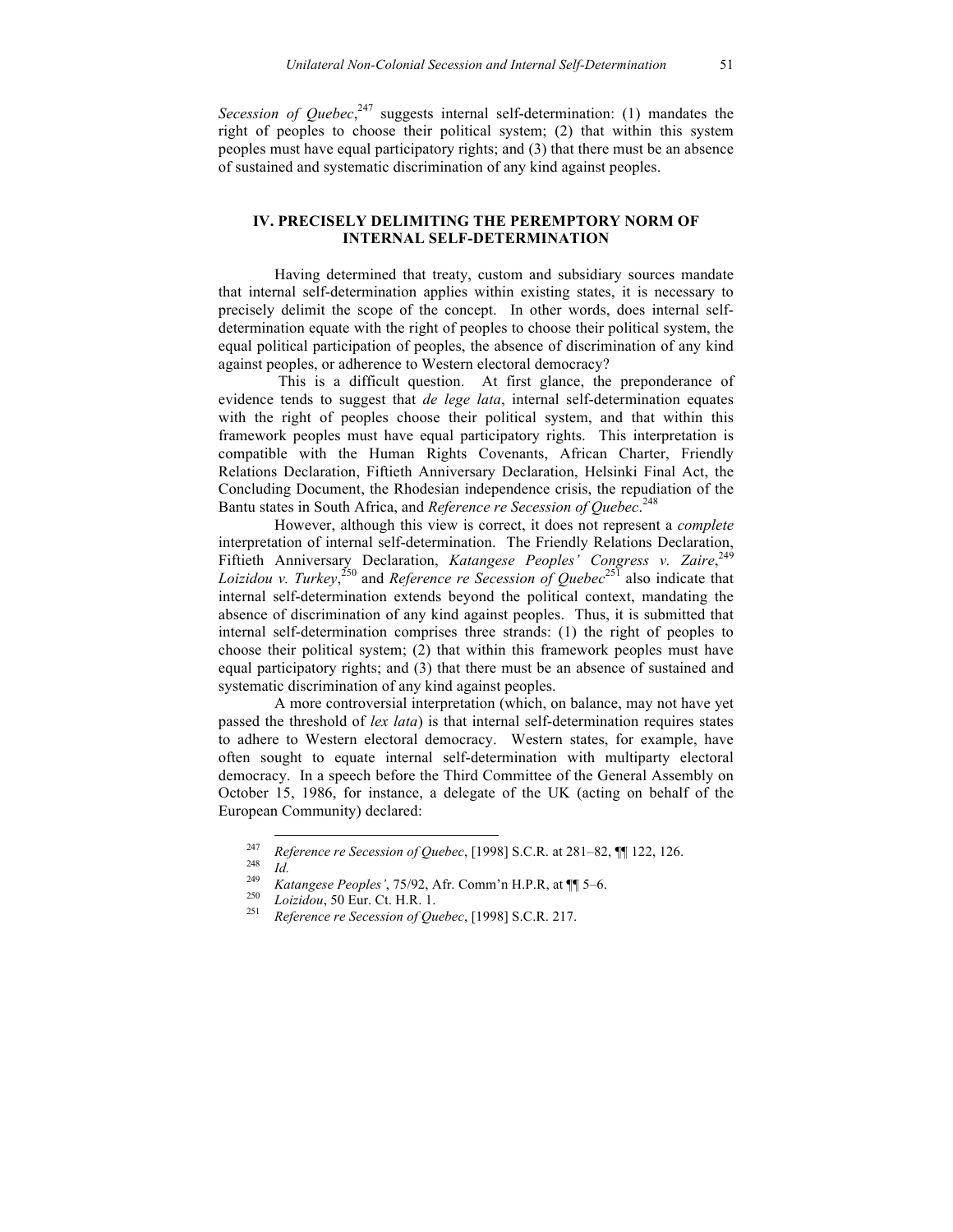In accordance with the principles set out in the Charter, the common first article of both International Covenants proclaims the right of self-determination. It is important to remember that, under the Covenants, self-determination is a right of peoples. It applies with equal force to all peoples, without discrimination . . . . Self-determination is not a single event—one revolution or one election. The exercise of the right is a continuous process. If peoples are to, in the words of the Covenants, "freely determine their political status and freely pursue their economic, social and cultural development," they must have regular opportunities to choose their government and their social systems freely, and to change them when they so wish.<sup>252</sup>

Similar remarks were made by the Australian delegate before the same Committee, who noted: "[s]elf-determination implie[s] the continuing right of all peoples and individuals within each nation to participate fully in the political process by various means, including free and fair elections."<sup>253</sup> The foregoing suggests that internal self-determination can only be satisfied when the peoples and citizens within sovereign states are permitted to engage in regular elections.

Further support for the notion that internal self-determination mandates Western electoral democracy is provided by scholars such as Higgins and Cassese. The former asserts that Article 1 of the International Covenant on Civil and Political Rights (ICCPR)<sup>254</sup> must be interpreted in light of Article 25, which states:

> Every citizen shall have the right and the opportunity, without any of the distinctions mentioned in article 2 and without unreasonable restrictions:

> (a) To take part in the conduct of public affairs, directly or through freely chosen representatives;

> (b) To vote and to be elected at genuine periodic elections which shall be by universal and equal suffrage and shall be held by secret ballot, guaranteeing the free expression of the will of the electors;

> (c) To have access, on general terms of equality, to public service in his country.<sup>255</sup>

> Linking the above provision with Article 1, Higgins reasons that:

<sup>252</sup> MUSGRAVE, *supra* note 35, at 98–99.<br>
253 *Id.* at 99 n.35.<br>
254 International Covenant on Civil and Political Rights, *supra* note 10.<br>
255 *Id.* art. 25.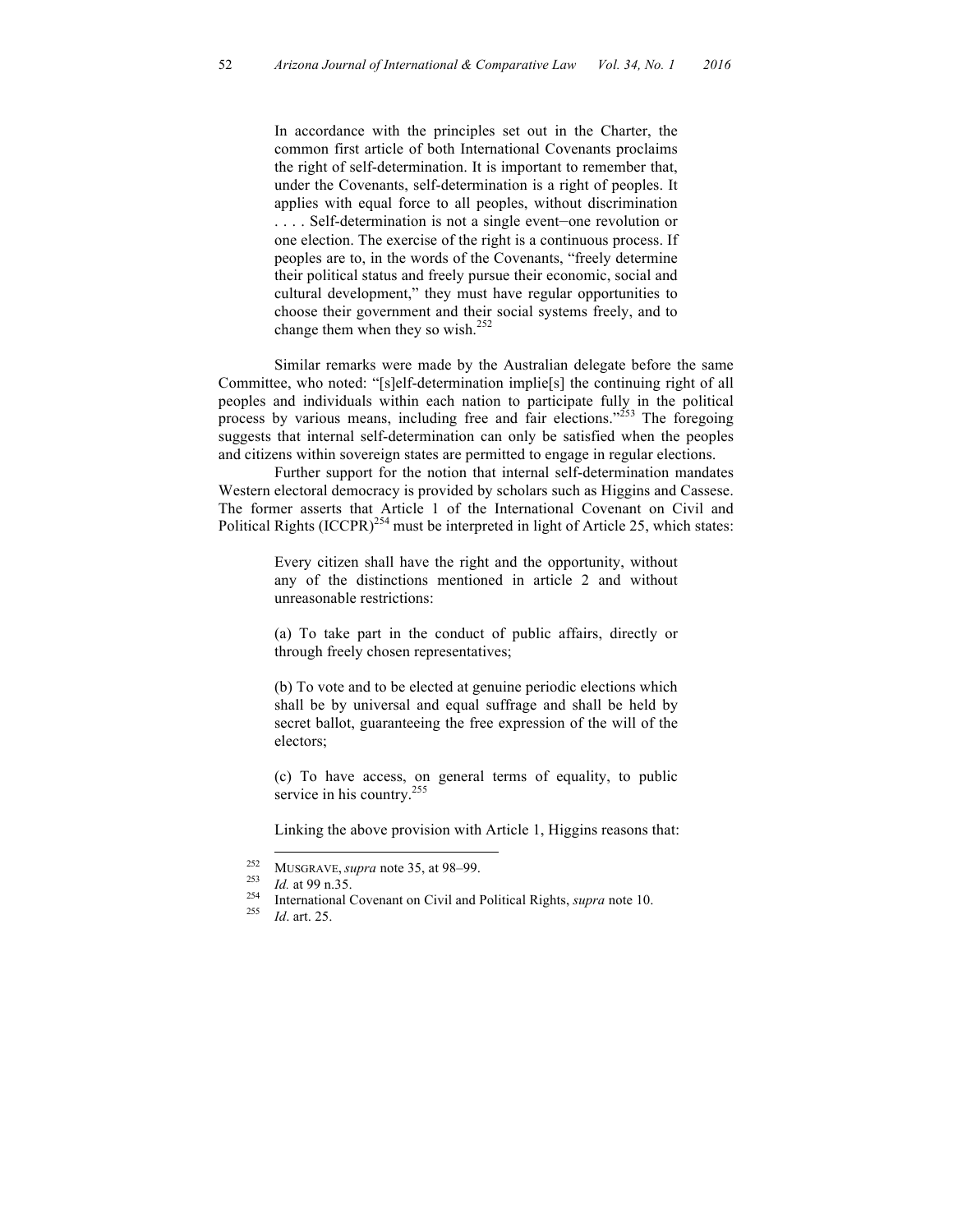Article 25 provides that every citizen shall have the right to take part in the conduct of public affairs, to vote and to be elected at periodic elections on the basis of universal suffrage, and to have access to public service in his country. There is undoubtedly a close relationship between Article 1 and Article 25. But Article 25 is concerned with the detail of how free choice (necessarily implied in Article 1) is to be provided—by periodic elections, on the basis of universal suffrage.<sup>256</sup>

Cassese mounts a similar argument when analyzing internal selfdetermination in the context of the Human Rights Covenants, suggesting that the term "freely" in the second sentence of Article 1(1) by necessity requires that "peoples choose their legislators and political leaders free from any manipulation or undue influence form the domestic authorities themselves."<sup>257</sup> The same scholar continues:

> Thus, internal self-determination is best explained as a manifestation of the totality of rights embodied in the . . . [ICCPR], with particular reference to: freedom of expression (Article 19); the right of peaceful assembly (Article 21); the right to freedom of association (Article 22); the right to vote (Article 25b); and more generally, the right to take part in the conduct of public affairs, directly or indirectly or through freely chosen representatives (Article 25a).<sup>258</sup>

 <sup>256</sup> Higgins, *supra* note 120, at 165–66. Interestingly, the Federal Republic of Germany made a very similar statement in 1978 before the UN General Assembly, stating: "The right of self-determination had far broader connotations than simply freedom from colonial rule and foreign domination. Article 1 [of the International Human Rights Covenants] . . . defined the right of self-determination as the right of all peoples freely to determine their political status and freely to pursue their economic, social and cultural development. The question as to how peoples could freely determine their status was answered in Article 25 of the International Covenant on Civil and Political Rights. The right to self-determination was indivisible from the right of the individual to take part in the conduct of public affairs, as was very clearly stated in Article 21 of the Universal Declaration of Human Rights. The exercise of the right to self-determination required the democratic process which, in turn, was inseparable from the full exercise of such human rights as the freedom of thought." U.N. GAOR, 43rd Sess., 7th mtg. at 3, U.N. Doc. A/C.3/43/SR7 (Oct. 17, 1988); *see also* Allan Rosas, *Democracy and Human Rights*, *in* HUMAN RIGHTS IN A CHANGING EAST-WEST PERSPECTIVE 30, 33 (Jan Helgesen ed., 1990) [hereinafter Rosas, *Democracy and Human Rights*]; Rosas, *Internal Self-Determination*, *supra* note 116, at 239.

<sup>257</sup> CASSESE, SELF-DETERMINATION, *supra* note 61, at 52-53. <sup>258</sup> *Id.* at 53.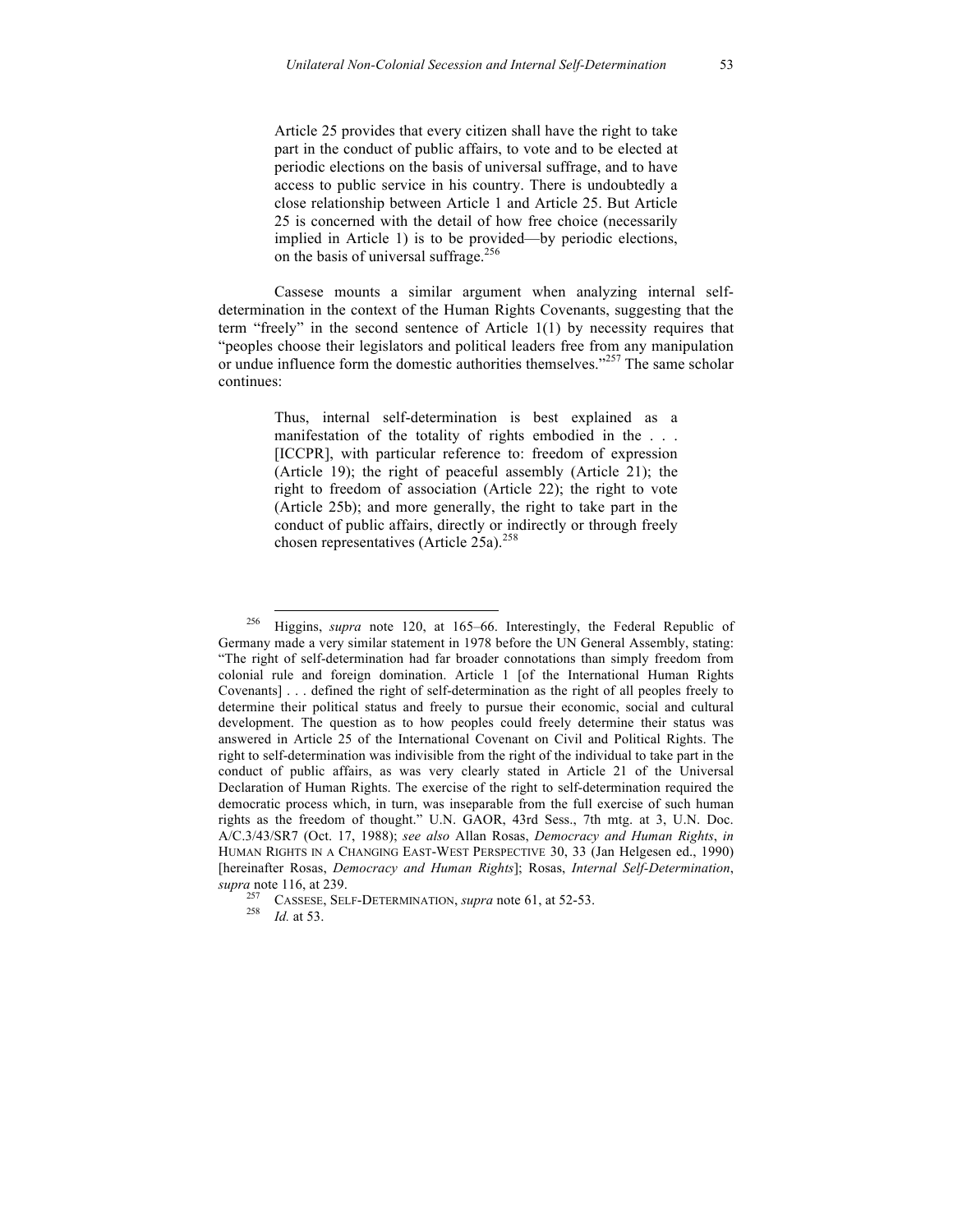Cassese thus argues that internal self-determination includes other rights in addition to those contained under Article 25, such as those in Articles 19, 21, and 22.<sup>259</sup>

In the context of the ICCPR, the views of Higgins and Cassese are almost certainly correct. It could scarcely be argued that signatories would endorse the right of all peoples to internal self-determination, contained in Article 1, but at the same time ignore the right to Western electoral democracy contained in Articles 19, 21, 22, and 25. Is it correct though, to assert that articles within the ICCPR that mandate Western electoral democracy complement other instruments expounding upon matters of internal self-determination, such as the African Charter, the Friendly Relations Declaration, the Fiftieth Anniversary Declaration, the Helsinki Final Act, and the Concluding Document?

As indicated above, it is argued here that the *general* legal scope of internal self-determination does *not* include the specificity dictated by Articles 19, 21, 22, and 25 of the ICCPR. Various instruments before and after the ICCPR do not contain specific mention of Western electoral democracy. Instead, as was shown above, they suggest that internal self-determination comprises of three general branches: (1) the right of peoples to choose their political system; (2) that within this framework people must have equal participatory rights; and (3) that there must be an absence of sustained and systematic discrimination of any kind against peoples. Indeed, a draft proposal by Italy of Principle 5 paragraph 7 of the Friendly Relations Declaration which provided that only those states possessed of a "democratic government" would enjoy the protection of their political unity and territorial integrity was rejected. 260 Furthermore, UK representatives discussing a draft proposal for Principle 5 paragraph 4 of the same instrument indicated that the word "representative" within this proposal was *not* intended to exclusively connote Western electoral democracy.<sup>261</sup> It would seem therefore, that internal self-determination in the context of the Friendly Relations Declaration—the basic tenor of which has been repeated, *mutatis mutandis*, in the Fiftieth Anniversary Declaration—does not link internal self-determination with conditions analogous with Articles 19, 21, 22, and 25 of the ICCPR.

The view that the legal right to internal self-determination does not include the specificity contained within relevant provisions of the ICCPR is supported by various scholars. Rosas, for example, relying predominantly on customary law, has noted:

<sup>&</sup>lt;sup>259</sup> *Id.* Cassese mounts a similar argument in the context of the non-binding Helsinki Final Act, stating that: "[t]he debates preceding the adoption of the Helsinki Declaration illustrate that the phrase 'in full freedom' reflects the Western view that the right to selfdetermination cannot be implemented if basic human rights and fundamental freedoms, in particular the freedom of expression and association, are not ensured to members of the people concerned." *Id.* at 286.<br><sup>260</sup> *See* RAIČ, *supra* note 64, at 276.<br><sup>261</sup> *Id.* at 276 n.201.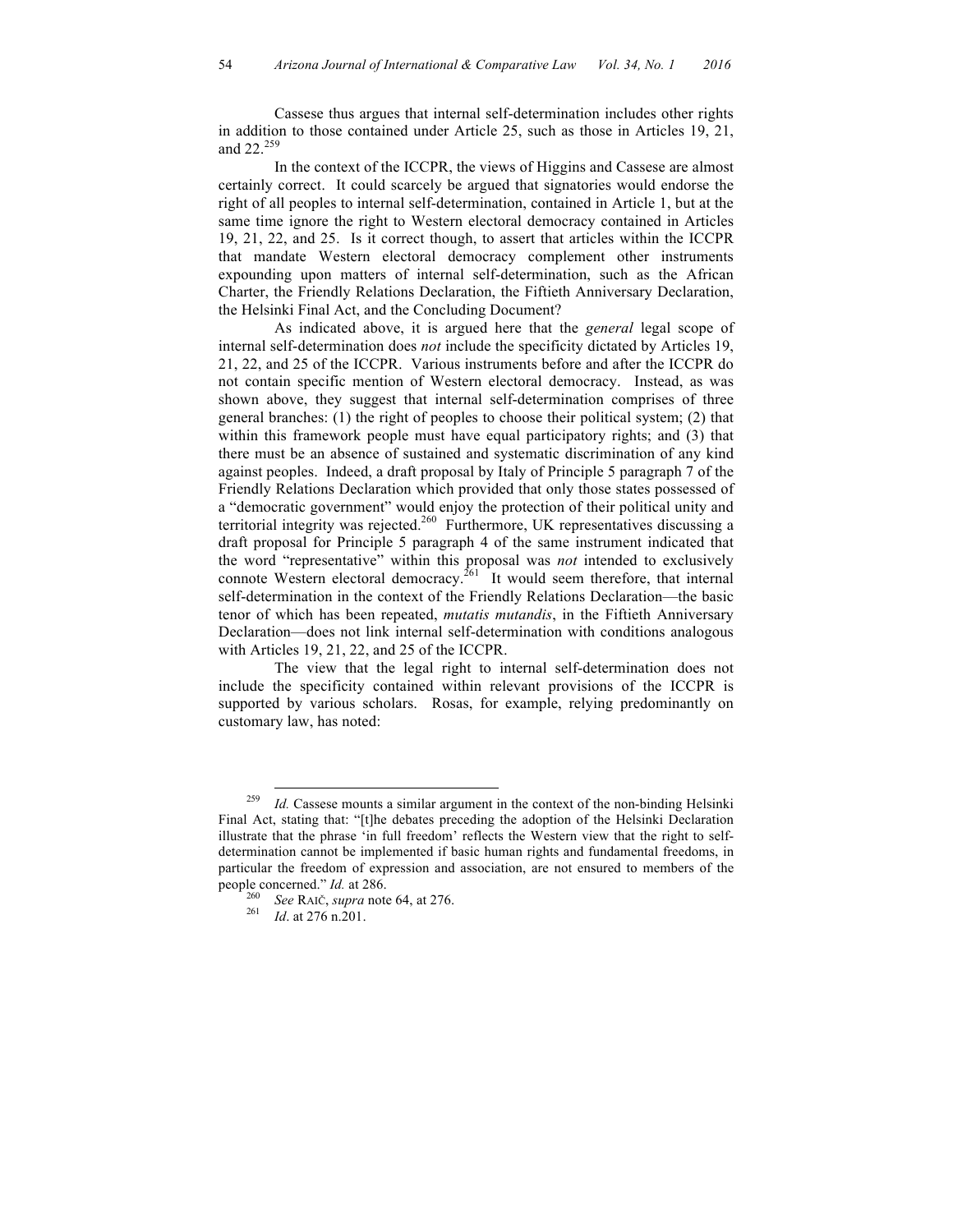[C]ommon Article 1, stated in identical terms in both Covenants of 1966, and with its links to the UN Charter, the 1970 Friendly Relations Declaration, the 1975 Helsinki Final Act, and other instruments of this kind, arguably lends itself more easily to affirmation as general (customary) international law than does Article 25 of the Civil and Political Covenant. It is also more convincing to argue for the *jus cogens* character of Article 1 than of Article  $25.262$ 

Rosas thus asserts that Article 1 of the ICCPR—which affirms the right of all peoples to self-determination—is reflective of general customary law and possesses a peremptory character.<sup>263</sup> Parallel with this finding, though, Rosas asserts that Article 25 is not reflective of general customary law and does not possess a peremptory character.<sup>264</sup> If it is accepted that the rights conferred under Article 25 of the ICCPR must be complemented by those under Articles 19, 21, and 22 for full affect, it follows that internal self-determination does not necessarily equate with Western electoral democracy.

A similar position has been espoused by Raič, who after finding that internal self-determination refers to "representative' government,"<sup>265</sup> notes: "whether 'representative' government must *ex definitione* be *equalized* with the Western conception of democratic government is, to say the least, seriously questionable."<sup>266</sup> The same scholar later concludes that

> Internal self-determination seems to require the existence of a "representative" government, which arguably includes Western conceptions of representative governance but may also include other forms of government which are considered to be representative by the people concerned . . . . Thus, the notion of "representative-ness" assumes that government and the system of government is not imposed on the population of the State, but that it is based on the consent or assent of the population and in that sense is representative of the will of the people, regardless of the *forms or methods* by which the consent or assent if freely expressed.<sup>267</sup>

<sup>262</sup> Rosas, *Internal Self-Determination*, *supra* note 116, at 247.<br>
264 *Id.*<br>
265 RAIČ, *supra* note 64, at 272–73. Raič defines this term as "the representativeness of the government in relation to the *population* of the State." *Id.* at 273 n.187.<br><sup>266</sup> *Id.* at 275-76. The same scholar later reiterates this general sentiment stating

<sup>&</sup>quot;there is no *communis opinio* that 'representative' government actually means the model of representative democracy as perceived by the West." *Id.* at 276. <sup>267</sup> *Id.* at 278–79 (emphasis added).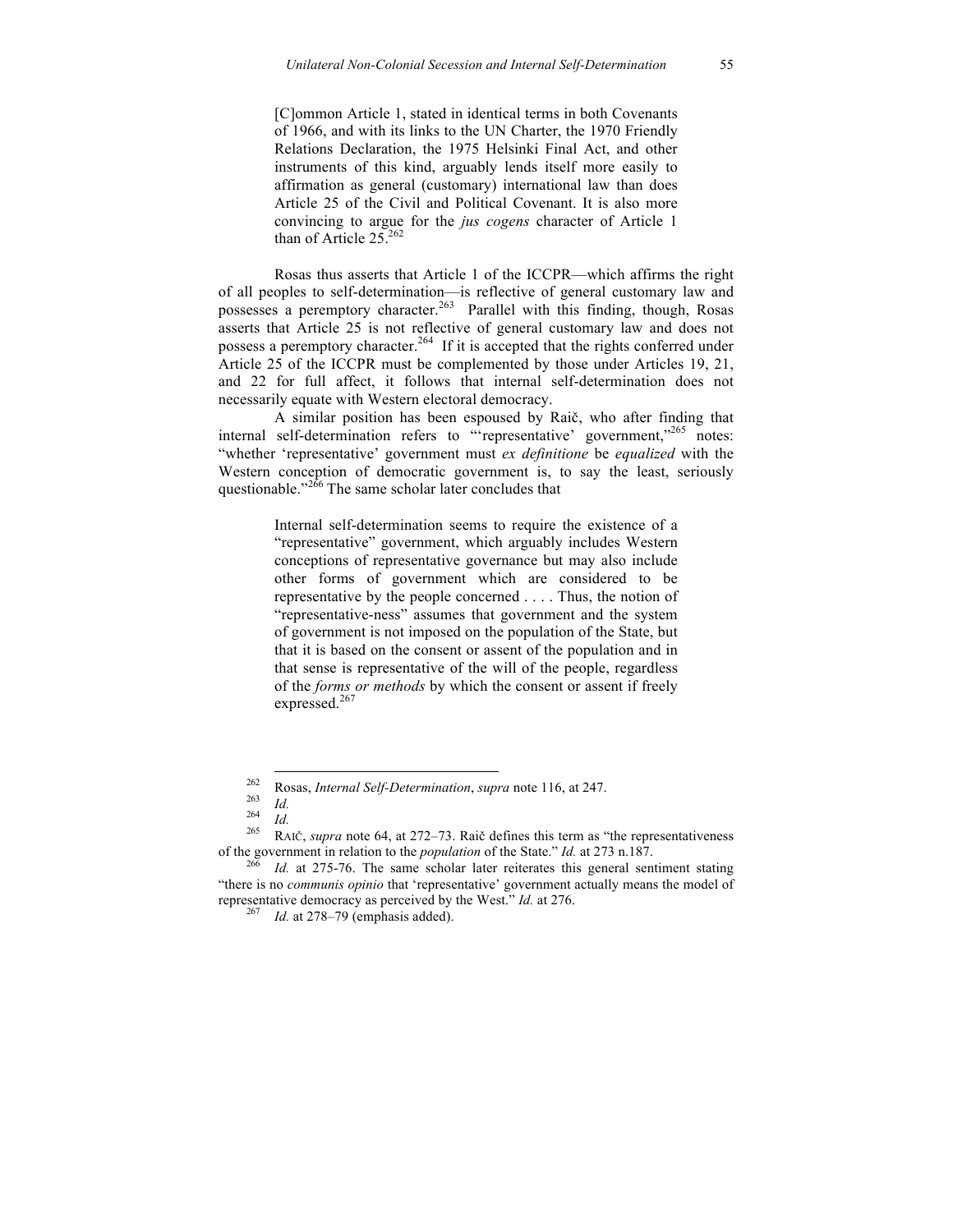It follows, therefore, that if internal self-determination is flexible regarding the "forms or methods" by which it is expressed, rigid adherence to Articles 19, 20, 21, and 25 of the ICCPR is unnecessary.

Eckert also rejects the view that internal self-determination must equate with the content of Articles 19, 21, 22, and 25 of the ICCPR, stressing that there is considerable difference between the right to internal self-determination and a people's desire to establish Western electoral democracy:

> In spite of the good intentions on the part of those who advocate the right to democracy, the right to democracy is not equivalent to self-determination . . . . Mandating that a people *must* determine to be free, as defined by a particular procedural model of democracy, significantly constrains their right to make a free determination of their own political status.<sup>268</sup>

Although Eckert does not employ the phrase "internal selfdetermination" in her analysis, it is nonetheless evident that she is alluding to the alleged right of peoples to Western electoral democracy, which is generally regarded as one of the legitimate forms of internal self-determination.

The argument against the *mandatory* inclusion of Articles 19, 21, 22, and 25 of the ICCPR within the ambit of internal self-determination is strengthened by analysis of Article 4 of the same instrument, which provides:

> 1. In time of public emergency which threatens the life of the nation and the existence of which is officially proclaimed, the States Parties to the present Covenant may take measures derogating from their obligations under the present Covenant to the extent strictly required by the exigencies of the situation, provided that such measures are not inconsistent with their other obligations under international law and do not involve discrimination solely on the ground of race, colour, sex, language, religion or social origin.

> 2. No derogation from articles 6, 7, 8 (paragraphs 1 and 2), 11, 15, 16 and 18 may be made under this provision.

> 3. Any State Party to the present Covenant availing itself of the right of derogation shall immediately inform the other States Parties to the present Covenant, through the intermediary of the Secretary-General of the United Nations, of the provisions from which it has derogated and of the reasons by which it was actuated. A further communication shall be made, through the

 <sup>268</sup> Eckert, *supra* note 97, at 57.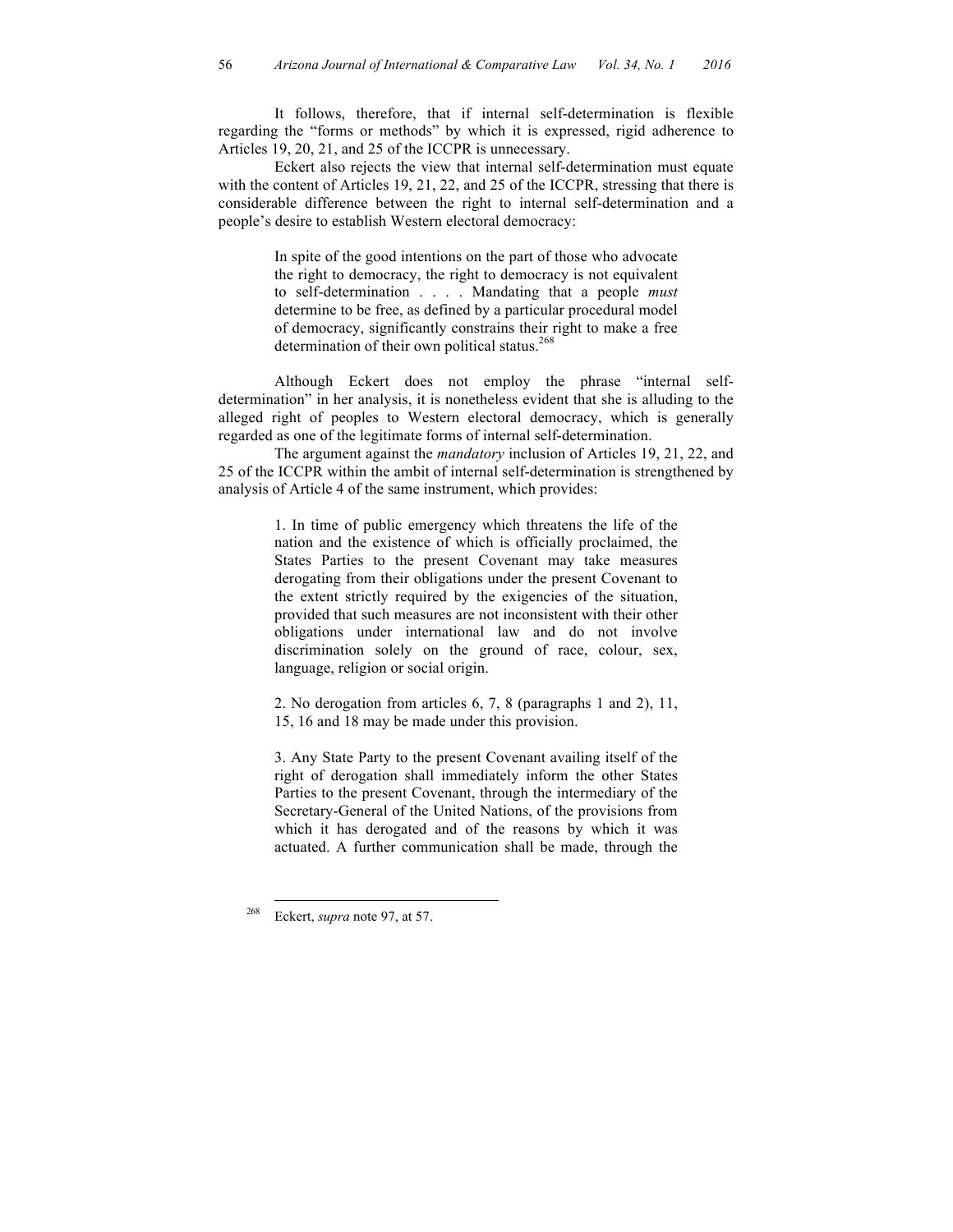same intermediary, on the date on which it terminates such derogation.<sup>269</sup>

Crucially, Article 4(2) does not suggest that the content of Articles 19, 21, 22, and 25 are non-derogable in times of "a public emergency which threatens the life of the nation," which implies that the rights concerned are not of a peremptory character. Although Article 4(2) does not include Article 1 as a nonderogable clause, the frequent citation of the terminology contained within Article 1, particularly the phrase, "all peoples have the right to self-determination" in declaratory resolutions of the General Assembly,<sup>270</sup> strongly indicates that adherence to this article would be given preference over the more specific content of Articles 19, 21, 22, and 25.<sup>271</sup>

A further argument against the *mandatory* inclusion of Articles 19, 21, 22, and 25 of the ICCPR within the ambit of internal self-determination is that it would leave no room for a people to implement their own variant of selfgovernment, which, as the result of culture and tradition, may not comport with Western electoral democracy. Brownlie, for example, has concluded that internal self-determination refers to "the right of a community which has a distinct character to have this character reflected in the institutions of government under which it lives."<sup>272</sup> Where a community's distinct character is not predicated upon Western democratic ideals, it thus follows that alternative political structures may be legitimately adopted accorded to the will of the people(s) concerned.

Salmon has propounded this position more forcefully, suggesting that the equation of internal self-determination with Western electoral democracy would be, in ideological terms, unjustifiably narrow:

> The real difficulty . . . is to define how a people exercises its internal right to self-determination. If sovereignty resides in the people, how does that people voice its will? . . . . In the Western countries it is generally believed that the only right answer is a system of liberal regime coupled with market economy. Such reasoning is purely ideological; there are many regimes in the world which are not similar to Western parliamentarianism and which may, however, be viewed as truly representative of the

<sup>269</sup> International Covenant on Civil and Political Rights, *supra* note 10, art. 4. <sup>270</sup> *See* G.A. Res. 1514 (XV), *supra* note 10; G.A. Res. 2625 (XXV), *supra* note 11

<sup>(</sup>employing the similar although different wording, "all peoples have the right freely to determine"); G.A. Res. 50/6, *supra* note 11 (employing the similar although different wording, "[c]ontinue to reaffirm the right of self-determination of all peoples"); G.A. Res. 61/295, *supra* note 10. <sup>271</sup> *See* Rosas, *Internal Self-Determination*, *supra* note 116, at 247. <sup>272</sup> Ian Brownlie, *The Rights of Peoples in Modern International Law, in* THE RIGHTS

OF PEOPLES 1, 5 (James Crawford ed., 1988).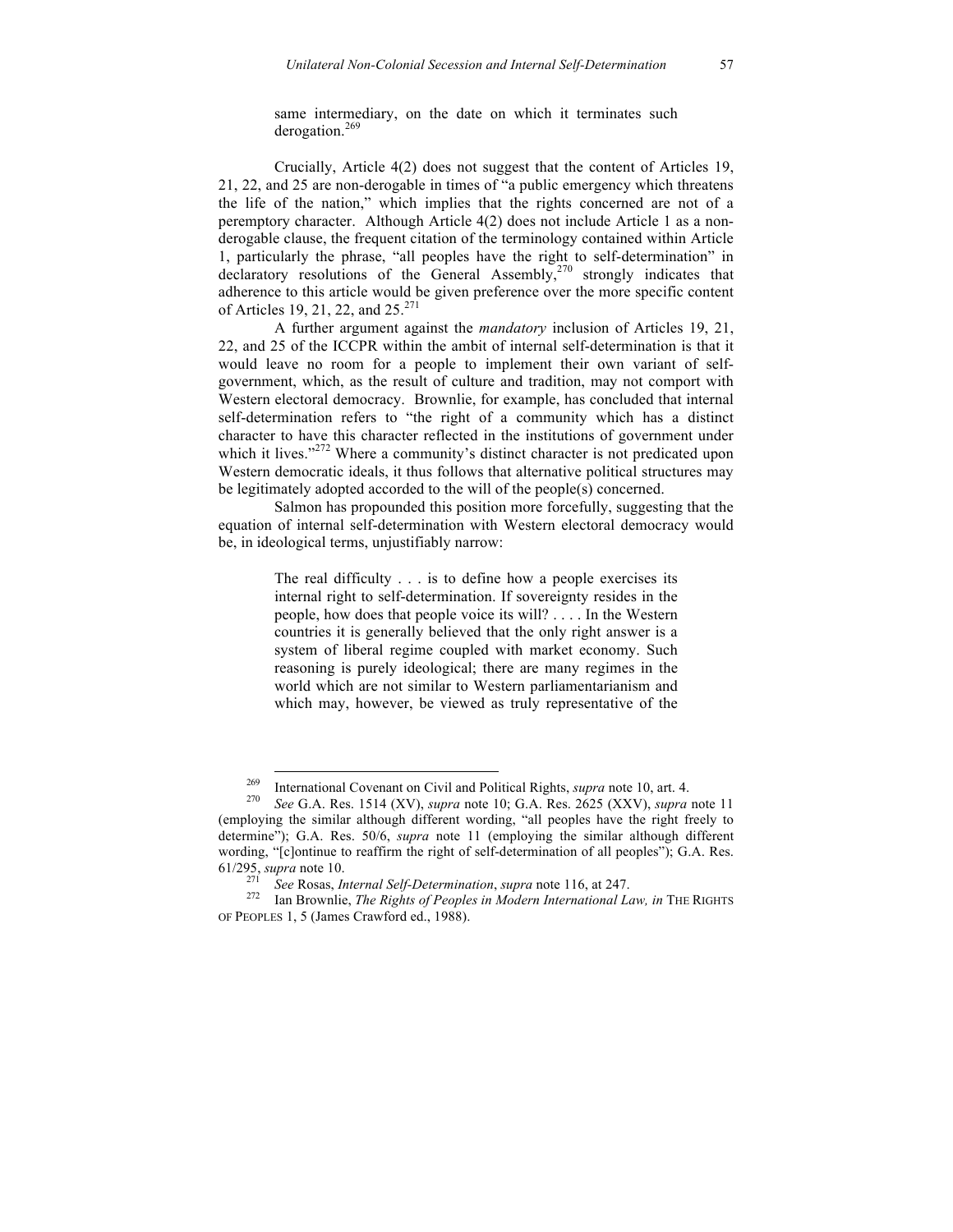peoples concerned according to their own social and historic traditions.<sup>273</sup>

Implicit in Salmon's reasoning is that the very phraseology of the term "internal self-determination" connotes an endogenous quality; that is, the group to which the concept is applicable must have input into how they would like to be governed.<sup>274</sup> Traditional societies based upon monarchy, for example, would be incompatible with the strictures enumerated by Articles 19, 21, 22, and 25 of the ICCPR. In the event that a people wished to voluntarily adopt a monarchical political structure, it would seem strange if "internal self-determination" would overrule the popular will of the people concerned. As Rai $\check{c}^{275}$  and Packer<sup>276</sup> have noted, even Rousseau<sup>277</sup> conceded that a legitimate government based upon consent might include monarchy.<sup>278</sup>

model of democracy. Alexander, *supra*, at 155–63.<br><sup>275</sup> RAIČ, *supra* note 64, at 277.<br><sup>276</sup> John Packer, *On the Definition of Minorities*, *in* THE PROTECTION OF ETHNIC AND LINGUISTIC MINORITIES IN EUROPE 23, 49–50 (John Packer & Kristian Myntti eds., 1993).<br><sup>277</sup> JEAN JACQUES ROUSSEAU, THE SOCIAL CONTRACT 29 n.10 (G. D. H. Cole trans.,

1972), https://www.ucc.ie/archive/hdsp/Rousseau\_contrat-social.pdf. *See also generally id.* at 51, 55–62. *See also* Gordon H. McNeill, *Rousseau and Monarchy*, 10 ARK. ACAD. SCI. 13, 16 (1957).<br><sup>278</sup> A further point that might be made is that even if one believes in the right to

liberal democratic governance, this, by implication, connotes tolerance to other political systems. John Rawls, for example, has noted that liberal democratic societies, if they are to remain consistent with their alleged core principles, must respect the choices of other societies *not* to adopt liberal democratic methods: "[j]ust as a citizen in a liberal society must respect other persons' comprehensive religious, philosophical and moral doctrines

<sup>&</sup>lt;sup>273</sup> Jean Salmon, *Internal Aspects of the Right to Self-Determination*, *in* MODERN LAW OF SELF-DETERMINATION, *supra* note 116, at 280.

LAW OF SELF-DETERMINATION, *supra* note 116, at 280. <sup>274</sup> *See* CRAWFORD, CREATION OF STATES, *supra* note 3 at 153; *see also* James Crawford, *Democracy and International Law*, 1993 BRIT. Y.B. INT'L L. 113, 113 (1993) [hereinafter Crawford, *Democracy*]; Erica Irene Daes, *Native Peoples' Rights*, 27 LES CAHIERS DE DROIT 123, 126 (1986); Kristin Henrard & Stefaan Smis, *Recent Experiences in South Africa and Ethiopia to Accommodate Cultural Diversity: A Regained Interest in the Right of Self-Determination*, 44 J. AFR. L. 17, 23 (2000); Peter Jones, *Human Rights, Group Rights, and Peoples' Rights*, 21 HUM. RTS Q. 80, 103 (1999). Jones has similarly stated that "[t]he doctrine of popular sovereignty does not entail a commitment to democracy. To be committed to democracy is to be committed to the rightness of a particular form of government. To be committed to the doctrine of popular sovereignty is to be committed to the rightness of whatever form of government a people chooses for itself." Jones, *supra*, at 103 n.38; Gregory H. Fox, *The Right to Political Participation in International Law*, 17 YALE J. INT'L L. 539, 550 (1999). Fox has also commented on the notion of popular sovereignty: "Stated broadly, popular sovereignty is the view that individual citizens bestow legitimacy upon a government through their implied or actual consent to its rule." Fox, *supra*, at 550; *see generally* Gerard Alexander, *There Are No Alternatives to the "Western" Model of Democracy*, 12 BROWN J. WORLD AFF. 155, 155– 63 (2005). Alexander, however, seems implicitly predisposed to the view that internal selfdetermination by peoples could not be legitimately satisfied by moves beyond the Western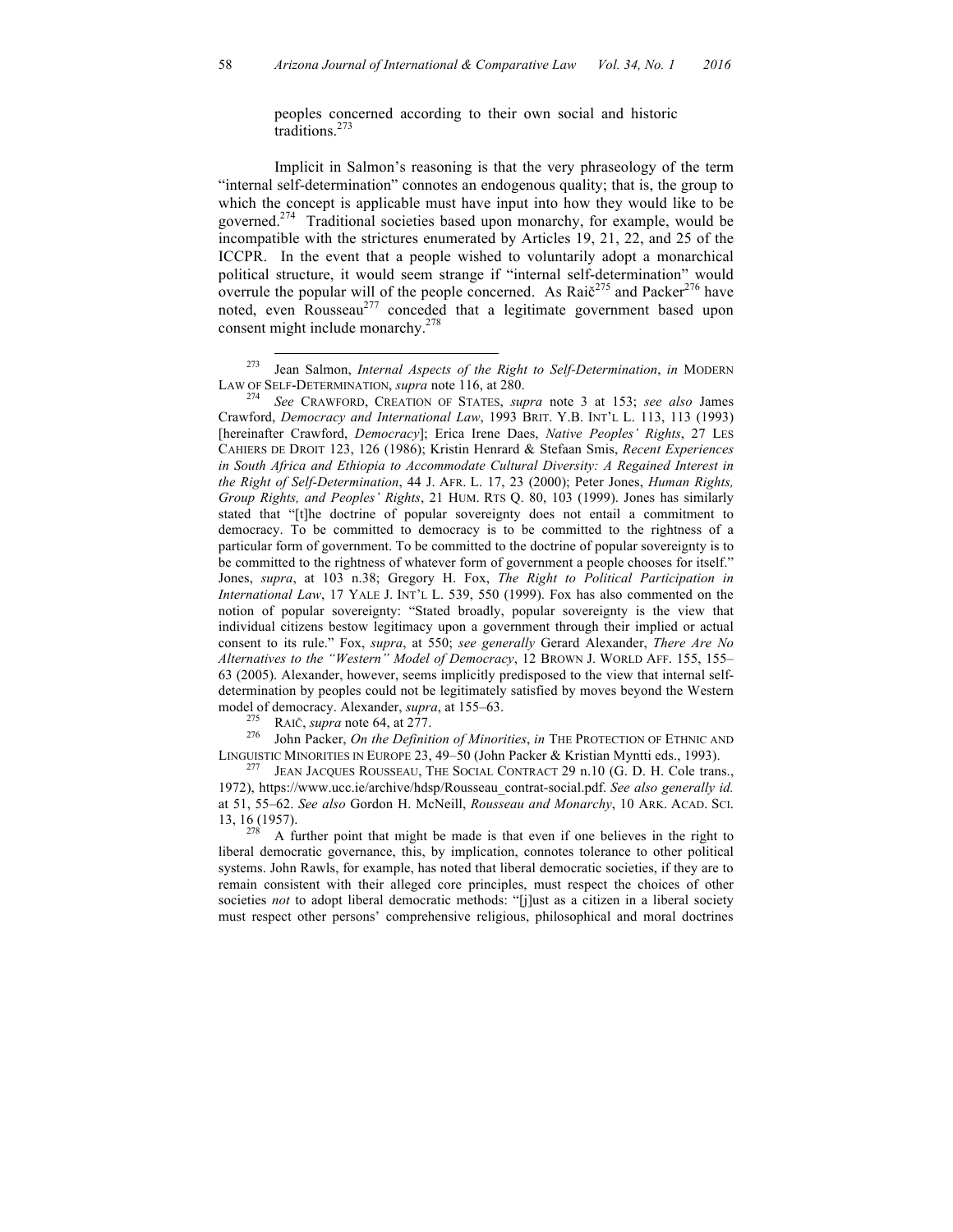On the basis of the foregoing analysis, it is concluded that *de lege lata*, the peremptory norm of internal self-determination does not go so far as to include the specifics contained in Article 19, 21, 22, and 25 of the ICCPR. This means that internal self-determination does not equate with Western electoral democracy, although the latter is certainly compatible with the former. $279$ 

In a *de lege ferenda* sense, however, it is certainly arguable that international customary law is tending towards making Western electoral democracy coterminous with internal self-determination. It is undeniable, for example, that since the end of the Cold War, Western democratic political systems have increasingly been adopted by states. Franck, for example, has argued:

> The transformation of the democratic entitlement from moral prescription to [emerging] international legal obligation has evolved gradually. In the past decade, however, the tendency has accelerated. Most remarkable is the extent to which an international law-based entitlement is now urged by governments themselves…. As of late 1991, there are more than 110 governments, almost all represented in the United Nations, that are legally committed to permitting open multiparty, secret ballot elections with a universal franchise. Most joined the trend in the past five years. While a few, arguably, are democracies more in form than in substance, most are, or are becoming, genuinely open to meaningful political choice. Many of these new regimes want, indeed need, to be validated by being seen to comply with global standards for free and open elections.<sup>280</sup>

Crawford has similarly noted:

 $\overline{a}$ 

Since 1986 the world has itself undergone vast changes. In particular, there has been a significant change in the democratic balance. In the last decade the proportion of States with democratic systems, however fragile or tentative, has increased sharply—a process beginning in Southern Europe, extending to Latin America and Eastern Europe, the Soviet Union and many of its former republics, and even to East Asia. In Africa, according to one analysis, there were only 4 democracies, as

provided they are in accordance with a reasonable political conception of justice, so a liberal society must respect other societies organized by comprehensive doctrine, provided their political and social institutions meet certain conditions that lead the society to adhere to a reasonable law of peoples." John Rawls, *The Law of Peoples*, *in* ON HUMAN RIGHTS:

THE OXFORD AMNESTY LECTURES 1993 43 (Stephen Shute & Susan Hurley eds., 1994).<br><sup>279</sup> Rosas, *Internal Self-Determination*, *supra* note 116, 249-50; RAIČ, *supra* note 64, at 276.

Thomas M. Franck, *The Emerging Right to Democratic Governance*, 86 AM. J. INT'L L. 46, 47–48 (1992).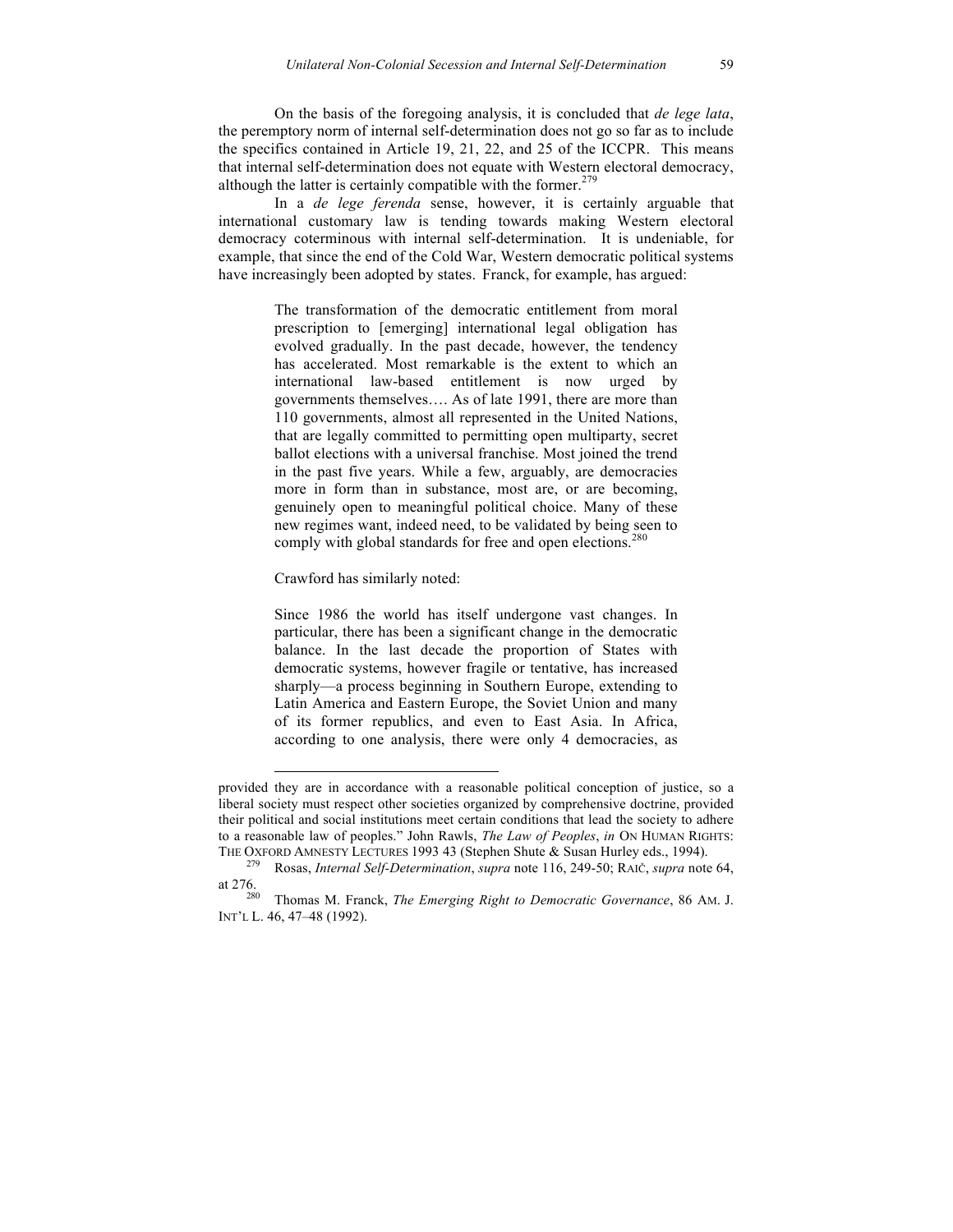against 40 States with apparently stable non-democratic regimes, in 1989. By 1992, the number of democracies had increased to 18 and the number of non-democracies was reduced to 12. Significantly, there had also been a great increase (from 3 to 22) in the number of regimes in a stage of transition to democracy.<sup>281</sup>

A litany of other scholars, including Raič,  $282$  Lanovoy,  $283$  Fukuyama,  $284$ Boutros-Ghali,<sup>285</sup> Kegley,<sup>286</sup> Rich,<sup>287</sup> Fox,<sup>288</sup> Rustow,<sup>289</sup> Eckert,<sup>290</sup> Maogoto,<sup>291</sup>

<sup>281</sup> Crawford, *Democracy*, *supra* note 274, at 121–22.<br><sup>282</sup> Raič observes: "It is thus certainly true that at least since the mid-1980s 'representative' government has come to be *identified* more and more with representative liberal democracy." RAIČ, *supra* note 64, at 275.With reference to the work of Franck, Raič

continues, "it is perhaps even true that a right to democratic governance is emerging." *Id.* 283 Lanovoy has observed that, "a right to democracy or democratic governance remains *de lege ferenda*." Lanovoy, *supra* note 61, at 399.<br><sup>284</sup> Fukuyama has noted: "As mankind approaches the end of the millennium, the

twin crises of authoritarianism and socialist central planning have left only one competitor standing in the ring as an ideology of potential universal validity: liberal democracy, the doctrine of individual freedom and popular sovereignty." FUKUYAMA, *supra* note 27, at 42. The same scholar contends teleologically, that this "liberal revolution" represents "a Universal History of mankind in the direction of liberal democracy." *Id.* at 48.<br><sup>285</sup> *See* U.N. Secretary-General, *An Agenda for Peace: Preventive Diplomacy*,

*Peacemaking and Peace-keeping*, ¶ 3, U.N. Doc. A/47/277-S/24111 (June 17, 1992); Boutros Boutros-Ghali, *Democracy: A Newly Recognized Imperative*, 1 GLOBAL GOVERNANCE 3, 4–5 (1995).<br><sup>286</sup> *See* Charles W. Kegely, World Politics: Trend and Transformation 406

(12th ed. 2009).<br><sup>287</sup> Rich for example has written: "The conclusion of the Cold War has afforded the

international community its third chance. There is strong evidence over the past decade pointing to the incorporation of democracy in international law, which develops through a process of international consensus, or at least widespread agreement. The expression of this incorporation varies from "the right to democracy" to "democratic entitlement" to "the right to democratic governance." This norm is both articulated in various regional and global instruments and increasingly demonstrated in international practice by such policies as promoting democracy abroad, making democracy a qualification for membership in certain regional organizations, establishing democratic conditionality for development cooperation, and, in a limited number of cases, defending democracy through collective security mechanisms." Roland Rich, *Bringing Democracy into International Law*, 12 J. DEMOCRACY 20, 21 (2001).<br><sup>288</sup> Fox has noted: "The 1980s and early 1990s have witnessed the extraordinary

demise of authoritarian regimes once thought to be a permanent fixture of the political landscape. Defying old orthodoxies and alliances, communist governments in Eastern Europe, military juntas in Latin America, and one-party states in Africa have given way to governments chosen in free and open elections." Fox, *supra* note 274, at 540.<br><sup>289</sup> Writing in 1990, Rustow observed: "A tide of democratic change is sweeping the

world." Dankwart A. Rustow, *Democracy: A Global Revolution?*, 69 FOREIGN AFF. 75, 75 (1990).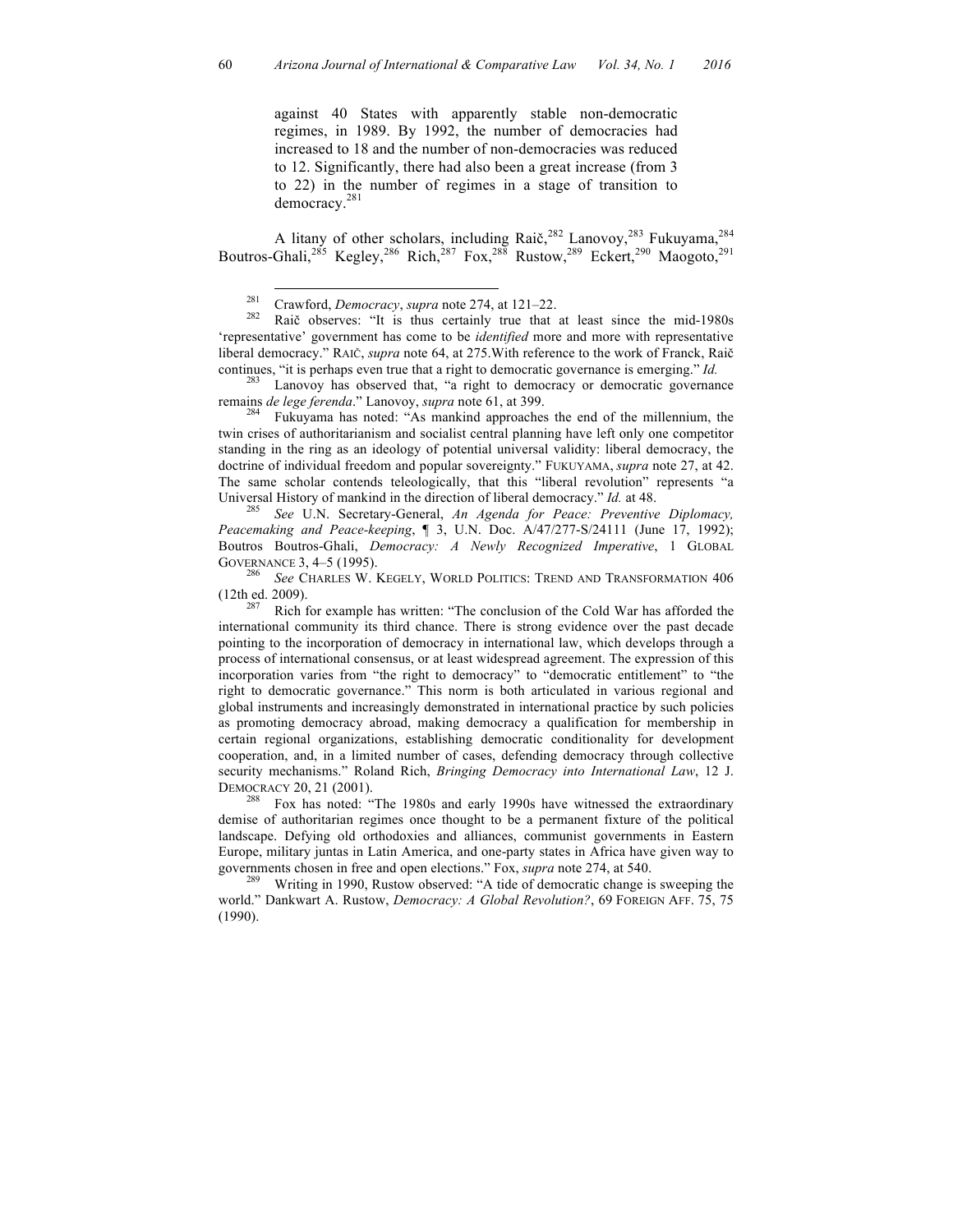Roberts,<sup>292</sup> Burchill,<sup>293</sup> Carothers,<sup>294</sup> Marks,<sup>295</sup> and Donnelly<sup>296</sup> have broadly agreed with these observations.<sup>297</sup>

The growing trend towards making internal self-determination coterminous with Western electoral democracy—particularly in the context of states created by UNC secession—is exemplified by the European Community's adoption in December 1991 of the Declaration on the Guidelines on the Recognition of New States in Eastern Europe and the Soviet Union,<sup>298</sup> which, *inter alia*, stipulated that new states must comply with the criteria of selfdetermination and democracy. After indicating support for the principles enumerated in the Helsinki Final Act and Paris Charter, the Declaration provided that member states:

rapid, broad based movement toward democracy." Brad Roberts, *Democracy and World Order*, 15 FLETCHER F. WORLD AFF. 9, 9 (1991). <sup>293</sup> *See* Richard Burchill, *The Developing International Law of Democracy*, 64 MOD.

L. REV. 123, 123–24 (2001).<br><sup>294</sup> Carothers is more cautious in his analysis. Nonetheless, he concedes democracy

is becoming more prevalent throughout the world, just not as prevalent as other scholars, such as Frank, would suggest. *See* Thomas Carothers, *Empirical Perspectives on the Emerging Norm of Democracy in International Law*, 86 AM. SOC'Y INT'L L. PROC. 261, 261–64 (1992).

Marks coined the expression "Liberal Millenarianism" to describe the post-Cold War upswing in democratic governance. *See* Susan Marks, *The End of History? Reflections* 

<sup>5</sup> Donnelly suggests that the triumvirate of "development, democracy and human rights" have become "hegemonic political ideals" since the end of the Cold War. Donnelly, *supra* note 27, at 608.

<sup>297</sup> *But see* Russell A. Miller, *Self-Determination in International Law and the Demise of Democracy?*, 41 COLUM. J. TRANSNAT'L L. 601, 601, 605, 608–09 (2003) (providing highly skeptical views). Donald Horowitz also evinces skepticism about the post-Cold War trend towards democracy suggesting that ethnic cleavages are undermining the *substance* of many new allegedly democratic régimes: "The election was democratically conducted. The results are in conformity with the principle of majority rule. But that is the sticking point. Majority rule in perpetuity is not what we mean by 'majority rule.' We assume the possibility of shifting majorities, of oppositions becoming governments, of an alterable public opinion . . . . The election, intended to be a vehicle of choice was no such thing and will be no such thing in the future; it registered, not choice, but birth affiliation. This was no election—it was a census." DONALD HOROWITZ, ETHNIC GROUPS IN CONFLICT 86 (2d ed. 2000).<br><sup>298</sup> European Political Cooperation Press Release P. 129/91, European Community:

Declaration on Yugoslavia and on the Guidelines on the Recognition of New States (Dec. 16, 1991).

<sup>&</sup>lt;sup>290</sup> *See* Eckert, *supra* note 97, at 56–57.<br><sup>291</sup> Maogoto has claimed that "[t]he end of the Cold War witnessed a dramatic increase in the number, diversity and proportion of states formally committed to democratic principles." Jackson Nyamuya Maogoto, *Democratic Governance: An Emerging Customary Norm?*, 56 U. NOTRE DAME AUSTL. L. REV. 55, 58 (2003).<br><sup>292</sup> Roberts has noted that "1989 was only the most dramatic year in a decade of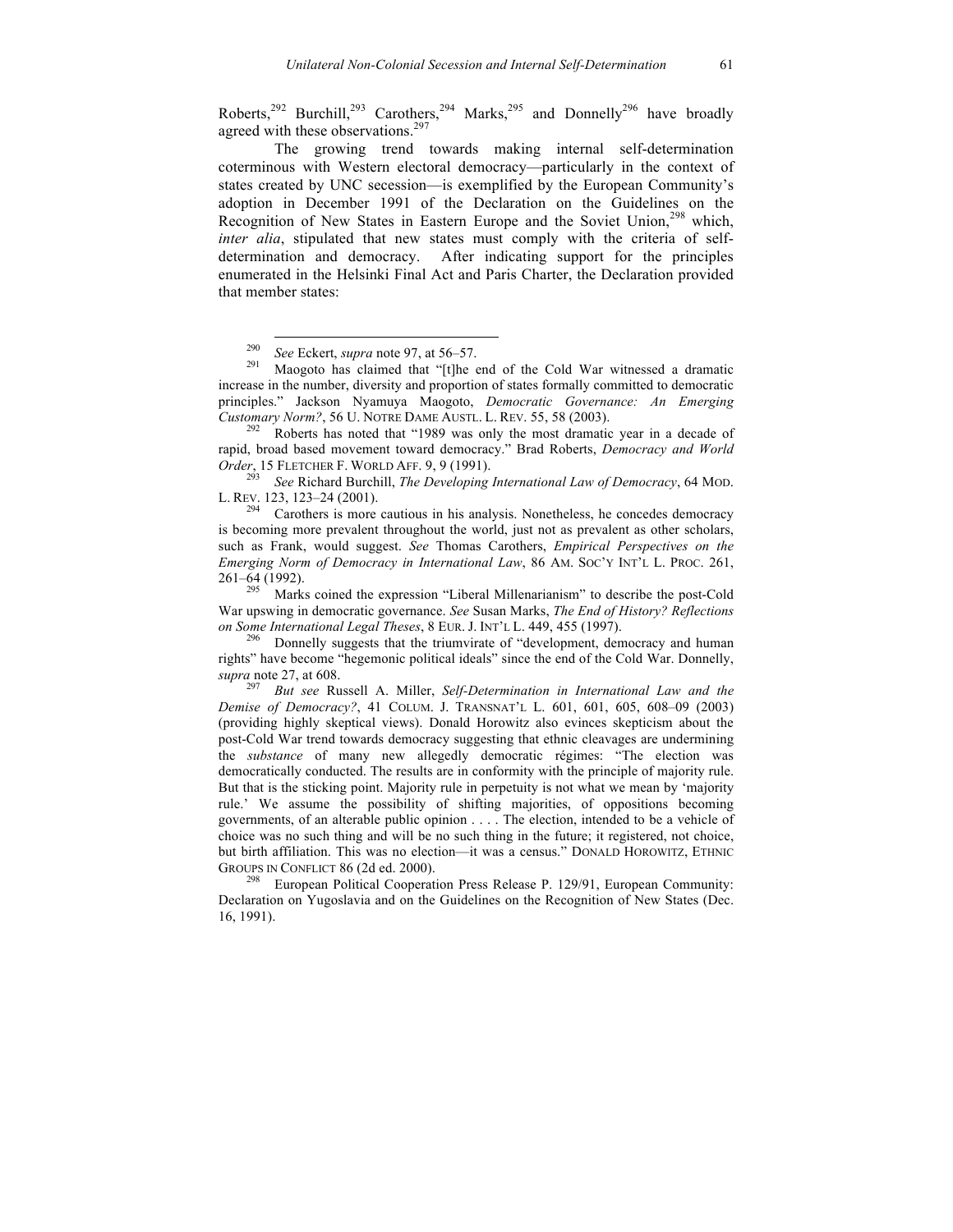[A]ffirm their readiness to recognise, subject to the normal standards of international practice and the political realities in each case, those new States, which, following the historic changes in the region, *have constituted themselves on a democratic basis*, have accepted the appropriate international obligations and have committed themselves in good faith to a peaceful process and to negotiations.299

The Declaration subsequently emphasized respect for democracy and international law as prerequisites for recognition, mandating:

> - respect for the provisions of the Charter of the United Nations and the commitments subscribed to in the Final Act of Helsinki and in the Charter of the United Nations, especially with regard to the rule of law, democracy and human rights;

> - guarantees the rights of the ethnic and national groups and minorities in accordance with the commitments subscribed to in the framework of the CSCE.<sup>300</sup>

The Declaration thus required states arising directly and indirectly from UNC secession to possess electoral democracies and guarantees for the rights of ethnic and national minorities. As Raič has noted though, the instrument was only *advisory* and not legally binding.<sup>301</sup> Thus, state action pursuant with the Guidelines could not be said to solidify new rules of customary international law, as the essential requirement of *opinio juris*—the subjective belief that such action was rendered legally obligatory—was not satisfied. Furthermore, the Declaration should *not* be read as enumerating guidelines for *statehood*, but rather *recognition*. 302 Despite these limitations, the adoption and formulation of the Declaration does indicate the increasing legal relevance of democracy to matters of statehood and recognition.<sup>303</sup>

conditions for *recognition* first and foremost, and not conditions for statehood." RAIČ, *supra* note 64, at 166; *see also* CRAWFORD, CREATION OF STATES, *supra* note 3, at 153; *but cf.* Sean Murphy, *Democratic Legitimacy and the Recognition of States and Governments*, 48 INT'L COMP. & L.Q. 545, 565 (1999). Murphy notes that the requirements "clearly contained notions of democratic legitimacy," however, erroneously attributes the requirements as relevant specifically to "Statehood"—not recognition as the title of the Declaration suggests. Murphy, *supra*, at 565. <sup>303</sup> *See id.* at 566.

<sup>299</sup> *Id.* (emphasis added). <sup>300</sup> *Id.* <sup>301</sup> RAIČ, *supra* note 64, at 166–67. Germany's recognition policy toward Croatia and Slovenia was reflective of this non-binding authority. *See* Beverly Crawford, *Explaining Defection from International Cooperation: Germany's Unilateral Recognition of Croatia*, 48 WORLD POL. 482, 482 (1996).<br><sup>302</sup> Raič argues: "These requirements must be understood as intended to lay down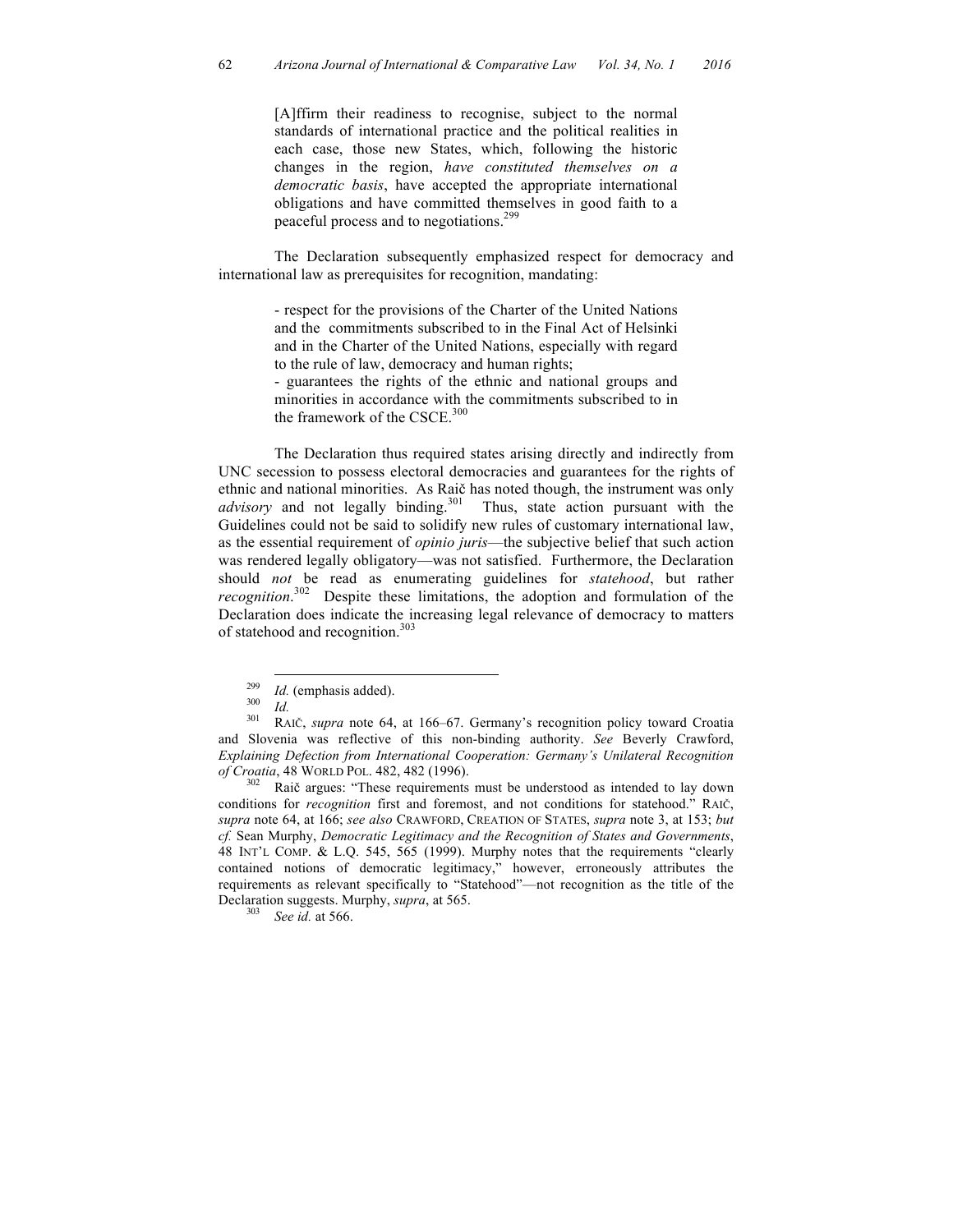## **V. CONCLUSIONS REGARDING INTERNAL SELF-DETERMINATION AND UNC SECESSION**

Internal self-determination is a peremptory norm of contemporary international law, although its precise scope is perhaps less prescriptive than scholarly orthodoxy has tended to indicate. As revealed by an examination of treaty law, customary law, and judicial decisions, internal self-determination is applicable to all states, regardless of exactly what type of political system each state selects. *A priori*, internal self-determination is a criterion that any territorial entity born of UNC secession must satisfy in order to claim statehood. It is not enough for a putative UNC secessionist state to possess an effective government. Instead, the political system and constitutional structure of a state created by UNC secession must also ensure that it satisfies the three limbs of internal selfdetermination, namely: (1) the right of peoples to choose their political system; (2) that within this framework people must have equal participatory rights; and, (3) that there must be an absence of sustained and systematic discrimination of any kind against peoples.

For advocates of Western electoral democracy, this conclusion may disappoint. It would seem, however, that there is an emerging *de lege ferenda* right of Western electoral democracy for new states born of UNC secessionist self-determination. Moving into the future, the impact of already important instruments such as the ICCPR is likely to strengthen, and further impel the uptake of citizen orientated political systems. This process would appear to be presaged by the continuing vitality and resilience of electoral democratic government throughout the world. 304

Understanding the ambit of internal self-determination in the 21st century is important. Not only is it necessary to better understand how a right to external self-determination, or UNC secession, may or may not be triggered, but it also facilitates a superior understanding of the internal governance requirements that are likely to be placed on such states *after* external self-determination has been exercised. In effect, self-determination is today not simply the right of peoples to create a state by UNC secession in light of human rights abuses *in extremis* by the existing state; it also extends to imposing ongoing governance requirements on states created by UNC secession. Failure to adhere to these governance standards, most obviously by the adoption of a suitable constitution, will mean that a UNC secessionist entity will fail to crystallize statehood, and a legal obligation of non-recognition will ensue. This development is emblematic of the growing emphasis on human rights and peremptory norms, and corresponding de-emphasis on the principle of effectiveness, as international law moves into the 21st century.

 <sup>304</sup> *See, e.g.*, Larry Diamond, *Facing Up to the Democratic Recession*, 26 J. DEMOCRACY 141, 143 (2015).